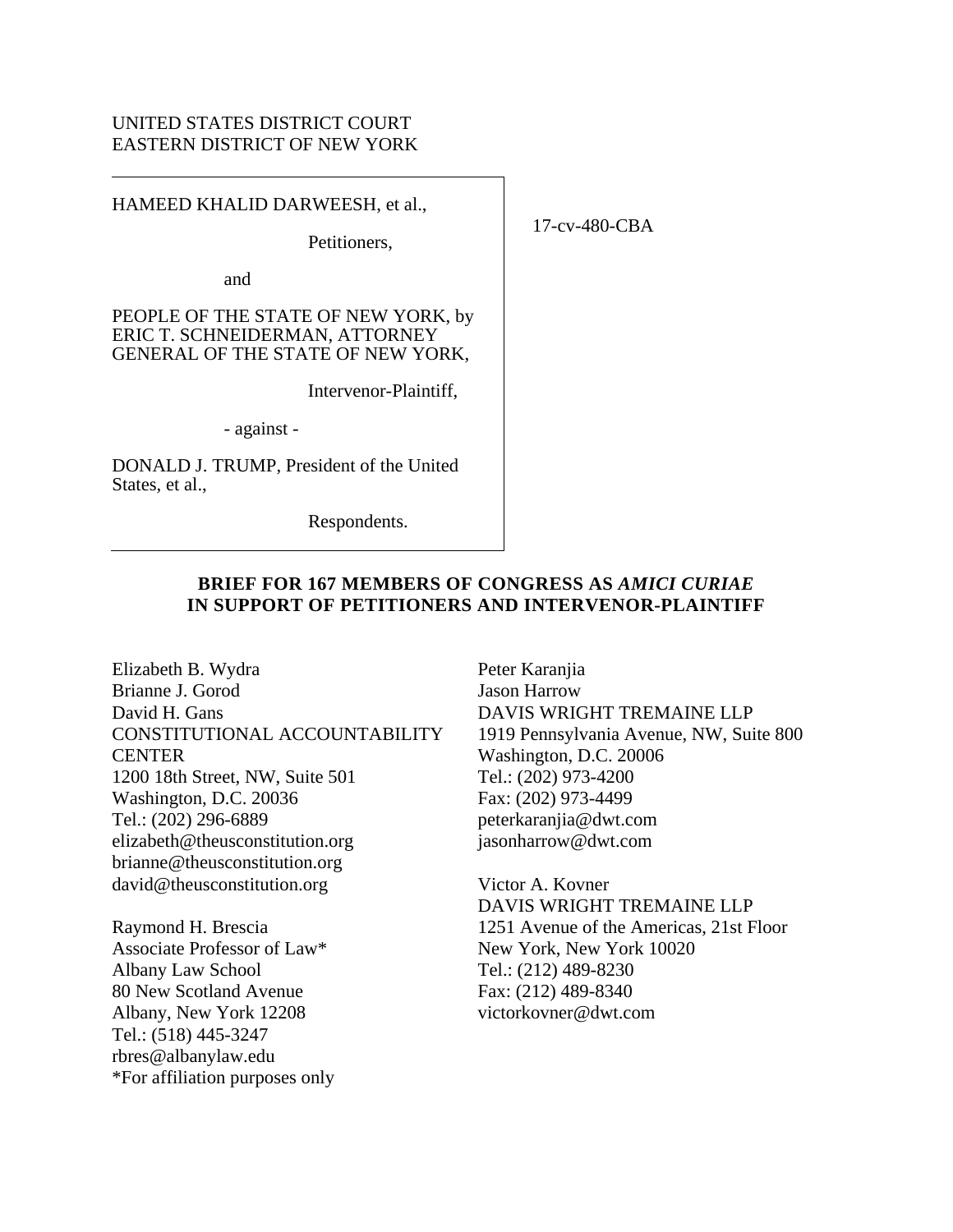# **TABLE OF CONTENTS**

# **Page**

| $\mathbf{I}$ . |           | BECAUSE THE EXECUTIVE ORDER DISCRIMINATES ON THE<br>BASIS OF RELIGION, IT CANNOT BE SQUARED WITH THE                                                                                                 |
|----------------|-----------|------------------------------------------------------------------------------------------------------------------------------------------------------------------------------------------------------|
| II.            |           | BECAUSE THE EXECUTIVE ORDER DISCRIMINATES ON THE<br>BASIS OF NATIONALITY, IT CANNOT BE SQUARED WITH THE<br>CONSTITUTION'S TEXT AND HISTORY OR THE IMMIGRATION                                        |
|                | A.        | The Order Violates The Fifth Amendment's Due Process Clause<br>Because The Order's Broad Restrictions Based On Nationality Are<br>Not Rationally Related To Any Legitimate Government Interests.  12 |
|                | <b>B.</b> | By Discriminating On The Basis Of Nationality, The Order Also                                                                                                                                        |
|                |           | The INA Categorically Prohibits Discrimination Based On,<br>1.<br>Among Other Things, Nationality, Place Of Birth, Or Place                                                                          |
|                |           | 2.<br>The Provision On Which The Order Relies Cannot Override                                                                                                                                        |
|                |           |                                                                                                                                                                                                      |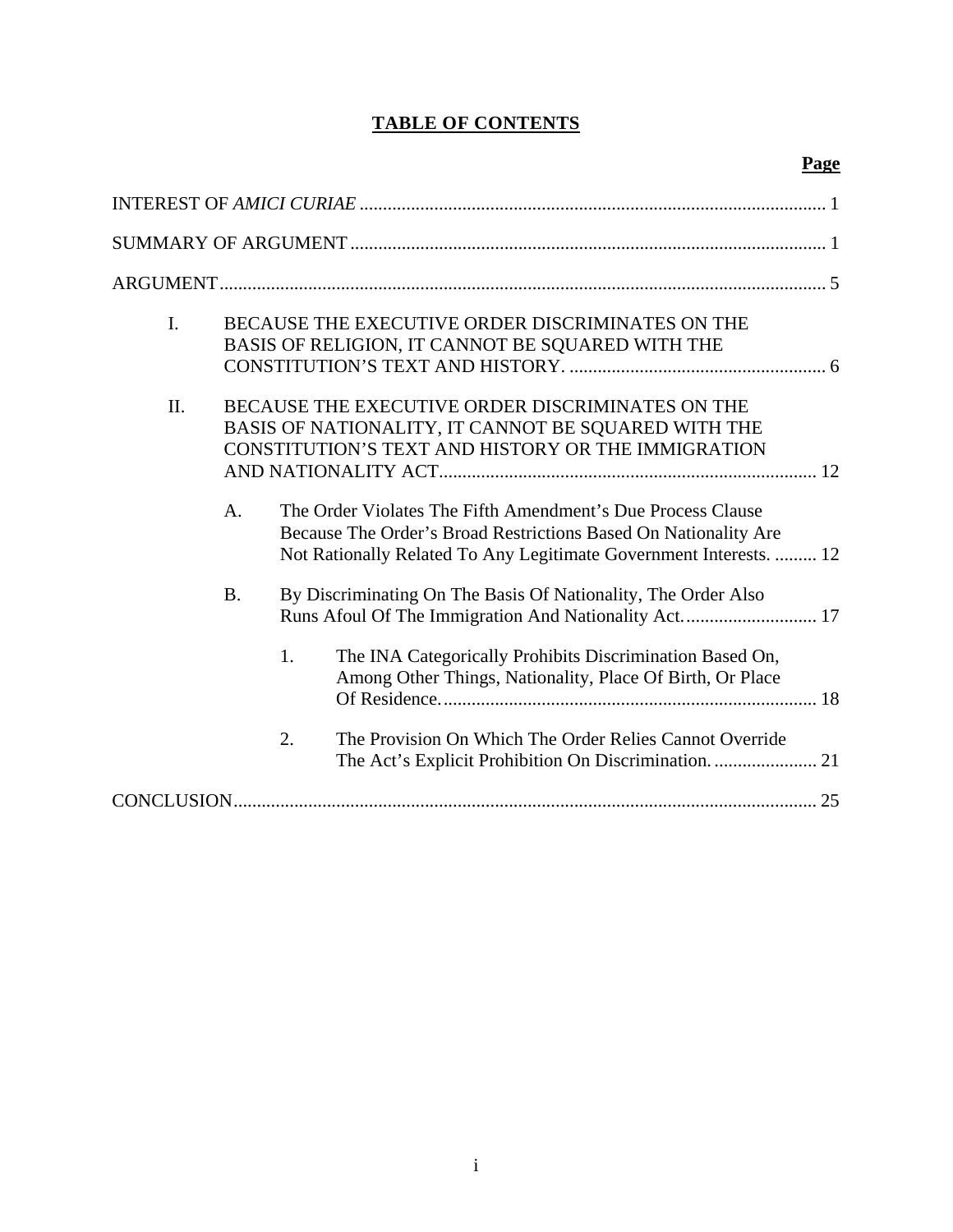# **TABLE OF AUTHORITIES**

# $Page(s)$

| <b>Cases</b>                                            |
|---------------------------------------------------------|
| Bd. of Educ. of Kiryas Joel Vill. Sch. Dist. v. Grumet, |
| Boumediene v. Bush,                                     |
| Church of Lukumi Babalu Aye, Inc. v. City of Hialeah,   |
| City of Cleburne v. Cleburne Living Ctr.,               |
| Fiallo v. Bell,                                         |
| Haitian Refugee Ctr. v. Civiletti,                      |
| Hamdan v. Rumsfeld,                                     |
| Hampton v. Mow Sun Wong,                                |
| Hirayabashi v. United States,                           |
| In re Griffiths,                                        |
| INS v. Chadha,                                          |
| King v. Burwell,                                        |
| Korematsu v. United States,                             |
| Larson v. Valente,                                      |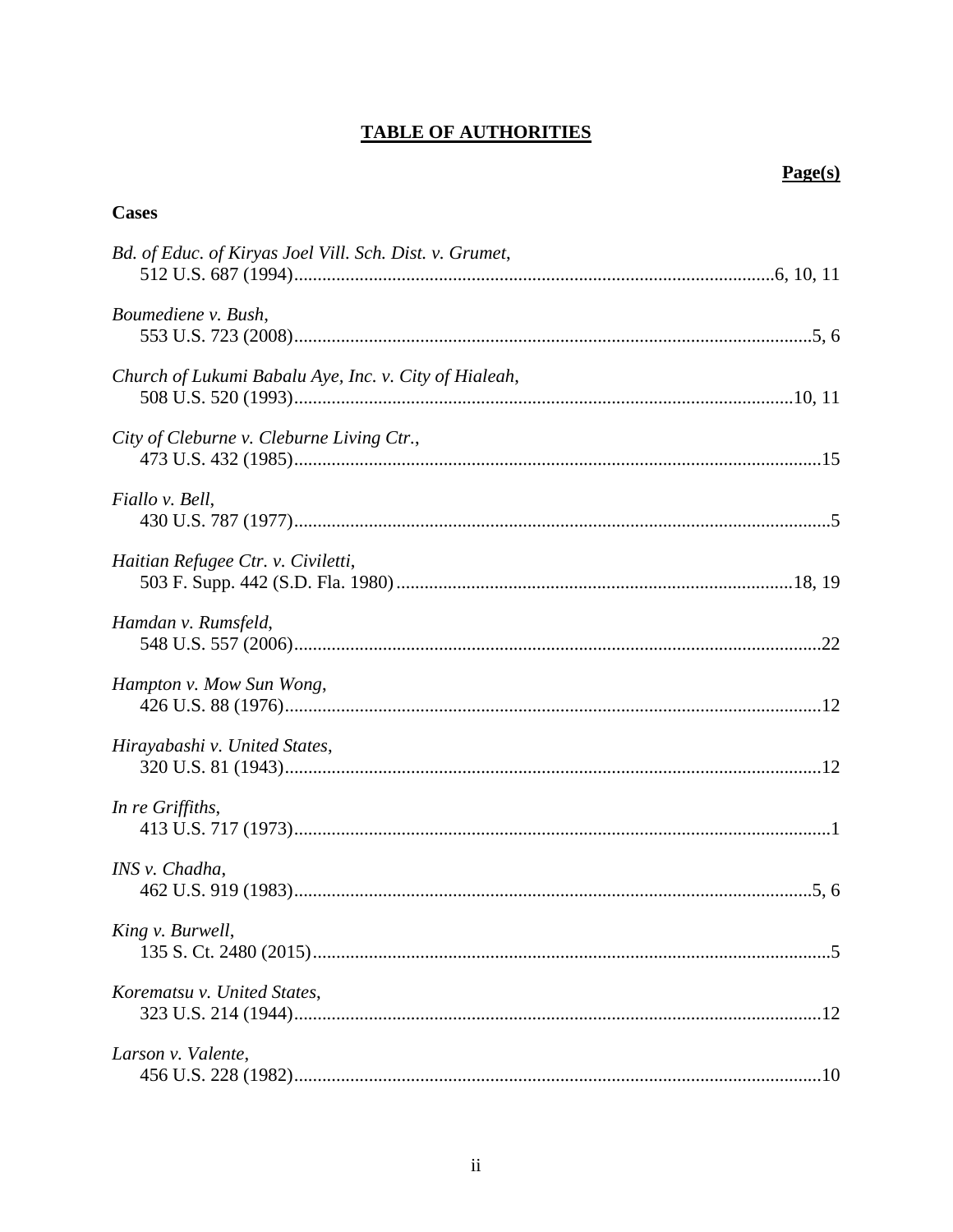| Legal Assistance for Vietnamese Asylum Seekers v. Dep't of State, |  |
|-------------------------------------------------------------------|--|
| McCreary Cty. v. ACLU of Ky.,                                     |  |
| Narenji v. Civiletti,                                             |  |
| Rajah v. Mukasey,                                                 |  |
| Romer v. Evans,                                                   |  |
| United States v. Windsor,                                         |  |
| Wallace v. Jaffree,                                               |  |
| Walz v. Tax Comm'n of N.Y. City,                                  |  |
| Washington v. Trump,                                              |  |
| Wong Wing Hang v. INS,                                            |  |
| Youngstown Sheet & Tube Co. v. Sawyer,                            |  |
| Zadvydas v. Davis,                                                |  |
| Zivotofsky v. Kerry,                                              |  |
| <b>Constitutional Provisions</b>                                  |  |
| U.S. Const.                                                       |  |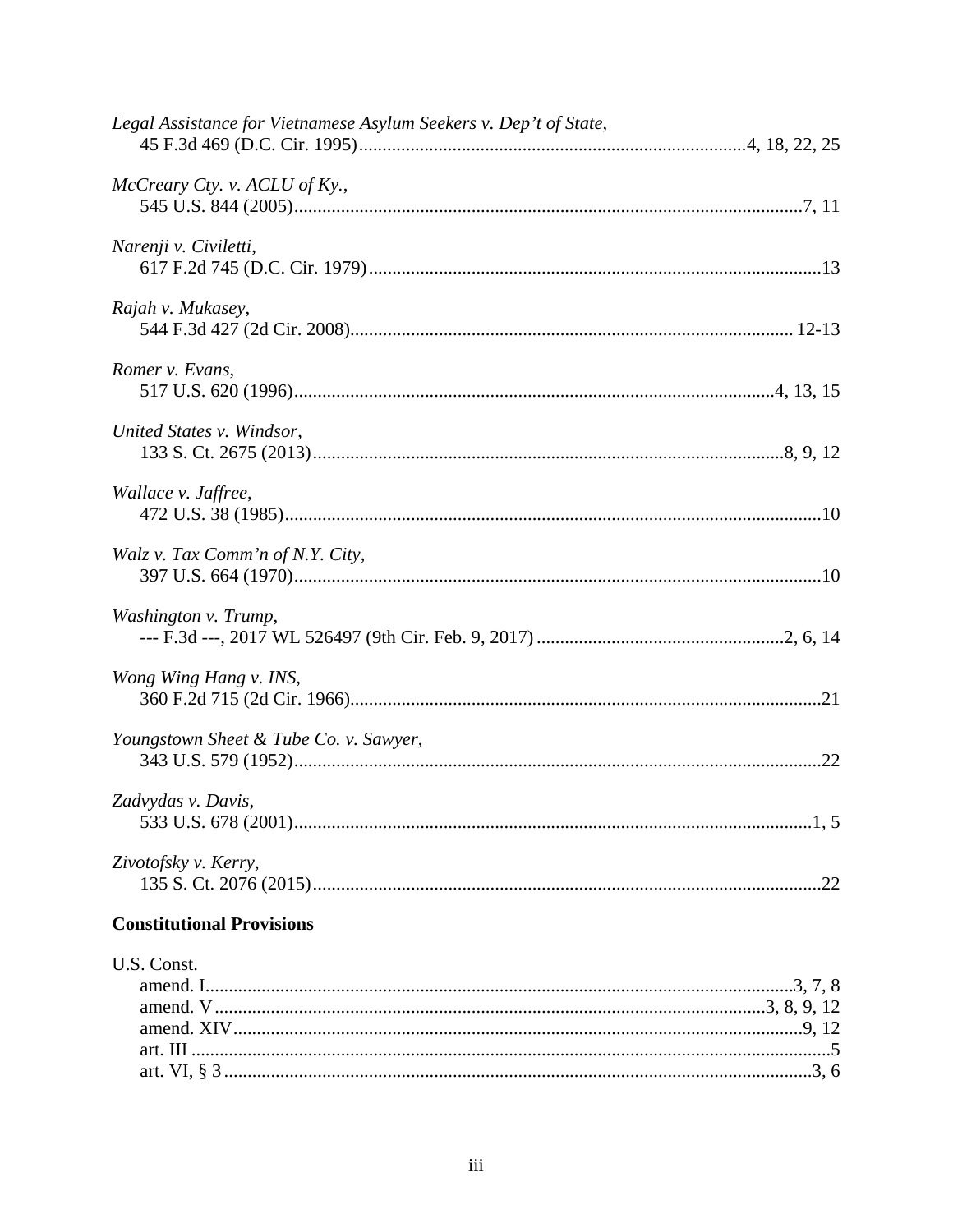# **Statutes**

| 8 U.S.C.                                                                                                                                                                                                                            |  |
|-------------------------------------------------------------------------------------------------------------------------------------------------------------------------------------------------------------------------------------|--|
|                                                                                                                                                                                                                                     |  |
|                                                                                                                                                                                                                                     |  |
|                                                                                                                                                                                                                                     |  |
|                                                                                                                                                                                                                                     |  |
|                                                                                                                                                                                                                                     |  |
|                                                                                                                                                                                                                                     |  |
|                                                                                                                                                                                                                                     |  |
|                                                                                                                                                                                                                                     |  |
|                                                                                                                                                                                                                                     |  |
| Visa Waiver Program Improvement and Terrorist Travel Prevention Act of 2015,                                                                                                                                                        |  |
|                                                                                                                                                                                                                                     |  |
| <b>Regulations</b>                                                                                                                                                                                                                  |  |
|                                                                                                                                                                                                                                     |  |
|                                                                                                                                                                                                                                     |  |
|                                                                                                                                                                                                                                     |  |
| <b>Legislative Materials</b>                                                                                                                                                                                                        |  |
| Annals of Cong.,                                                                                                                                                                                                                    |  |
| Cong. Globe,                                                                                                                                                                                                                        |  |
|                                                                                                                                                                                                                                     |  |
| Immigration: Hearings on H.R. 2580 Before the Subcomm. on Amending the<br>Immigration and Nationality Act, and for other purposes of the H. Comm. on<br><i>the Judiciary</i> , 89th Cong. 418 (1965) (statement of Rep. Benjamin S. |  |
| Immigration: Hearings on H.R. 2580 Before the Subcomm. on Immigration and<br>Nationality of H. Comm. on the Judiciary, 89th Cong. 2 (1965) (statement of                                                                            |  |
| Immigration: Hearings on H.R. 7700 and 55 and Identical Bills Before the<br>Subcomm. No. 1 of the H. Comm. on the Judiciary, 88th Cong. 391 (1964)                                                                                  |  |
|                                                                                                                                                                                                                                     |  |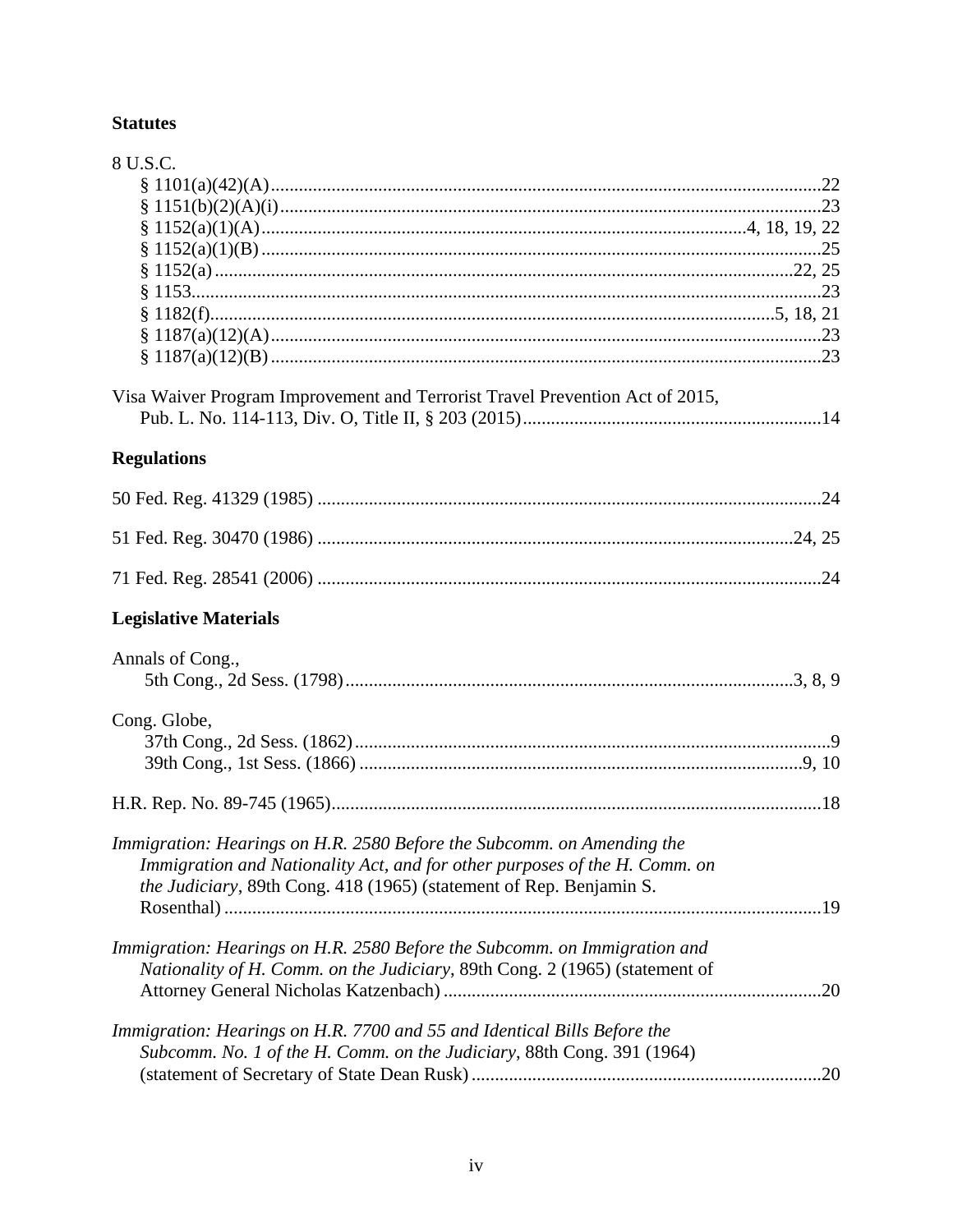| Immigration: Hearings on H.R. 7700 and 55 Identical Bills Before the Subcomm.<br>on Amending the Immigration and Nationality Act, and for other purposes of<br>the H. Comm. on the Judiciary, 88th Cong. 208 (1964) (statement of Rep.                                              |
|-------------------------------------------------------------------------------------------------------------------------------------------------------------------------------------------------------------------------------------------------------------------------------------|
| Immigration: Hearings on S. 500 Before the Subcomm. on Immigration and<br>Naturalization of the S. Comm. on the Judiciary, 89th Cong. 547 (1965)                                                                                                                                    |
| Lyndon B. Johnson, Remarks at the Signing of the Immigration Bill                                                                                                                                                                                                                   |
| <b>Treaties</b>                                                                                                                                                                                                                                                                     |
| 1951 Convention Relating to the Status of Refugees, opened for signature July<br>28,1951, 19 U.S.T. 6259, 189 U.N.T.S. 137 (entered into force Apr. 22, 1954) 22                                                                                                                    |
| 1967 Protocol Relating to the Status of Refugees, opened for signature Jan. 31,                                                                                                                                                                                                     |
| <b>Other Authorities</b>                                                                                                                                                                                                                                                            |
| 2 The Debates in the Several State Conventions on the Adoption of the Federal                                                                                                                                                                                                       |
| Alex Nowrasteh, Guide to Trump's Executive Order To Limit Migration for<br>"National Security" Reasons, Cato Inst.: Cato at Liberty (Jan. 26, 2017),<br>https://www.cato.org/blog/guide-trumps-executive-order-limit-migration-                                                     |
| Amy B. Wang, Trump asked for a "Muslim ban," Guiliani says—and ordered a<br>commission to do it legally, Wash. Post (Jan. 29, 2017),<br>https://www.washingtonpost.com/news/the-fix/wp/2017/01/29/trump-asked-<br>for-a-muslim-ban-giuliani-says-and-ordered-a-commission-to-do-it- |
| Associated Press, State Dept: Fewer Than 60,000 Visas Canceled by Trump<br>Order (Feb. 3, 2017), https://www.nytimes.com/aponline/                                                                                                                                                  |
| Carla Marinucci, Rice, Albright Criticize Trump's Executive Order, Politico,<br>Feb. 1, 2017, http://www.politico.com/states/california/story/2017/02/condi-<br>rice-and-madeline-albright-deliver-blistering-joint-rebuke-of-trump-                                                |
| Daniel Burke, Trump says US will prioritize Christian refugees, CNN.com<br>(Jan. 30, 2017), http://www.cnn.com/2017/01/27/politics/trump-christian-                                                                                                                                 |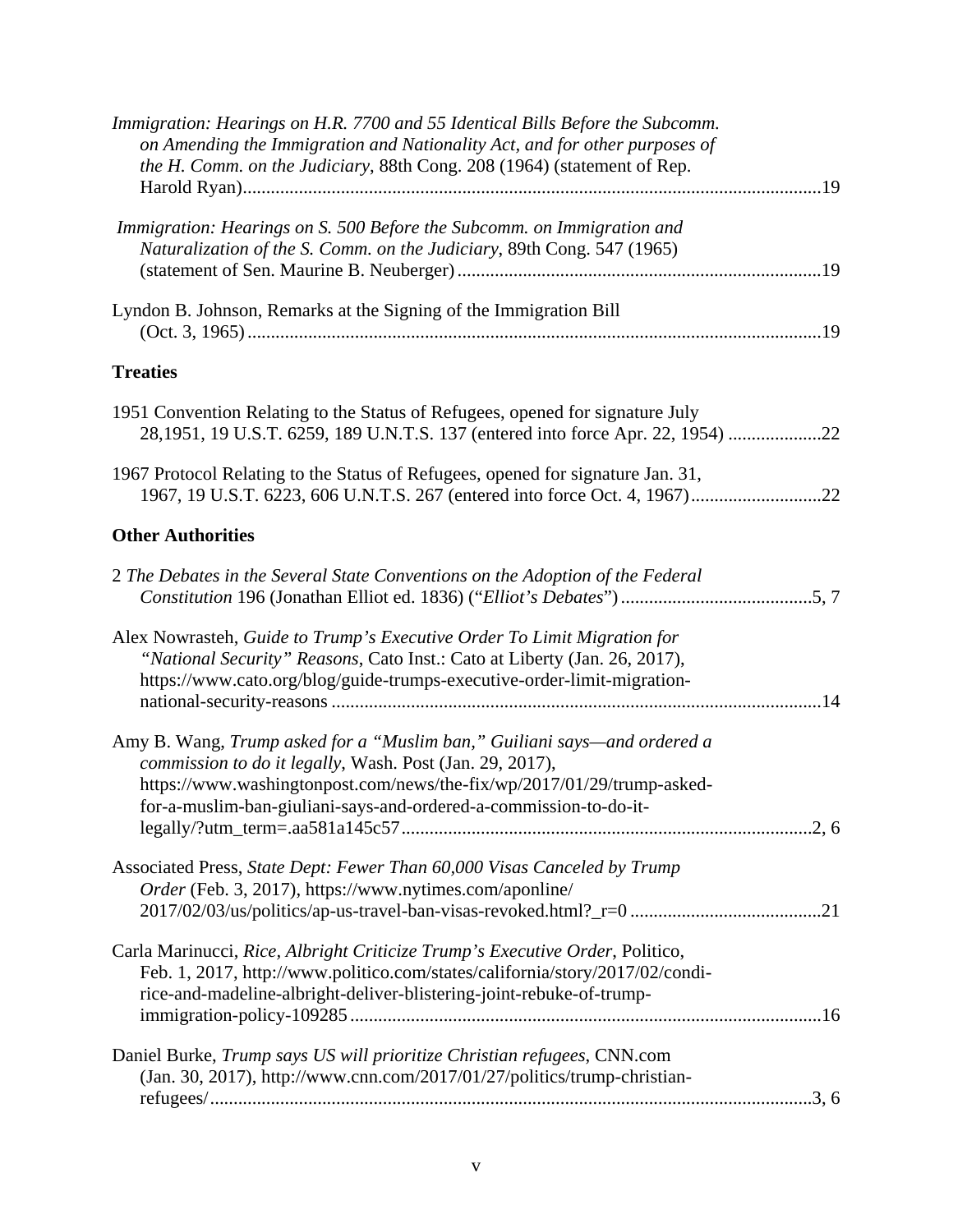| Dara Lind, Donald Trump proposes "total and complete shutdown of Muslims<br>entering the United States, Vox.com (Dec. 7, 2015),                                                                                         |
|-------------------------------------------------------------------------------------------------------------------------------------------------------------------------------------------------------------------------|
| Department of State, 2 FAM 070 DISSENT CHANNEL, Department of State                                                                                                                                                     |
| Dissent Channel: Alternatives to Closing Doors in Order to Secure Our Borders,<br>Dissent Channel (2017),<br>https://assets.documentcloud.org/documents/3438487/Dissent-Memo.pdf 16                                     |
| DHS Press Release, DHS, DHS Announces Further Travel Restrictions for the                                                                                                                                               |
| Elise Labott, Over 900 US career diplomats protest Trump order, CNN.com<br>(Jan. 31, 2017), http://www.cnn.com/2017/01/30/politics/ career-diplomats-                                                                   |
| Evan Perez et al., Inside the Confusion of the Trump Executive Order and Travel<br>Ban, CNN.com (Jan. 30, 2017),<br>http://www.cnn.com/2017/01/28/politics/donald-trump-travel-ban/17                                   |
| Gerald M. Boyd, Reagan Acts To Tighten Trade Embargo of Cuba, N.Y. Times<br>(Aug. 23, 1986), http://www.nytimes.com/1986/08/23/                                                                                         |
| James Madison, Memorial and Remonstrance Against Religious Assessments, in                                                                                                                                              |
| Jim Endrizzi et al., Visas Mantis Security Advisory Opinions, NAFSA.com,<br>https://www.nafsa.org/findresources/Default.aspx?id=8645 (last visited                                                                      |
| Jonathan Allen & Brendan O'Brien, <i>How Trump's Abrupt Immigration Ban</i><br>Sowed Confusion at Airports, Agencies, Reuters.com, Jan. 29, 2017,<br>http://www.reuters.com/article/us-usa-trump-immigration-confusion- |
| 2 Joseph Story, Commentaries on the Constitution, § 1293 (3d ed. 1858)3, 8                                                                                                                                              |
| Kate M. Manuel, Cong. Research Serv., Executive Authority to Exclude Aliens: In                                                                                                                                         |
|                                                                                                                                                                                                                         |
| Letter from George Washington to the Hebrew Congregation in Newport, Rhode<br>Island (Aug. 18, 1790),                                                                                                                   |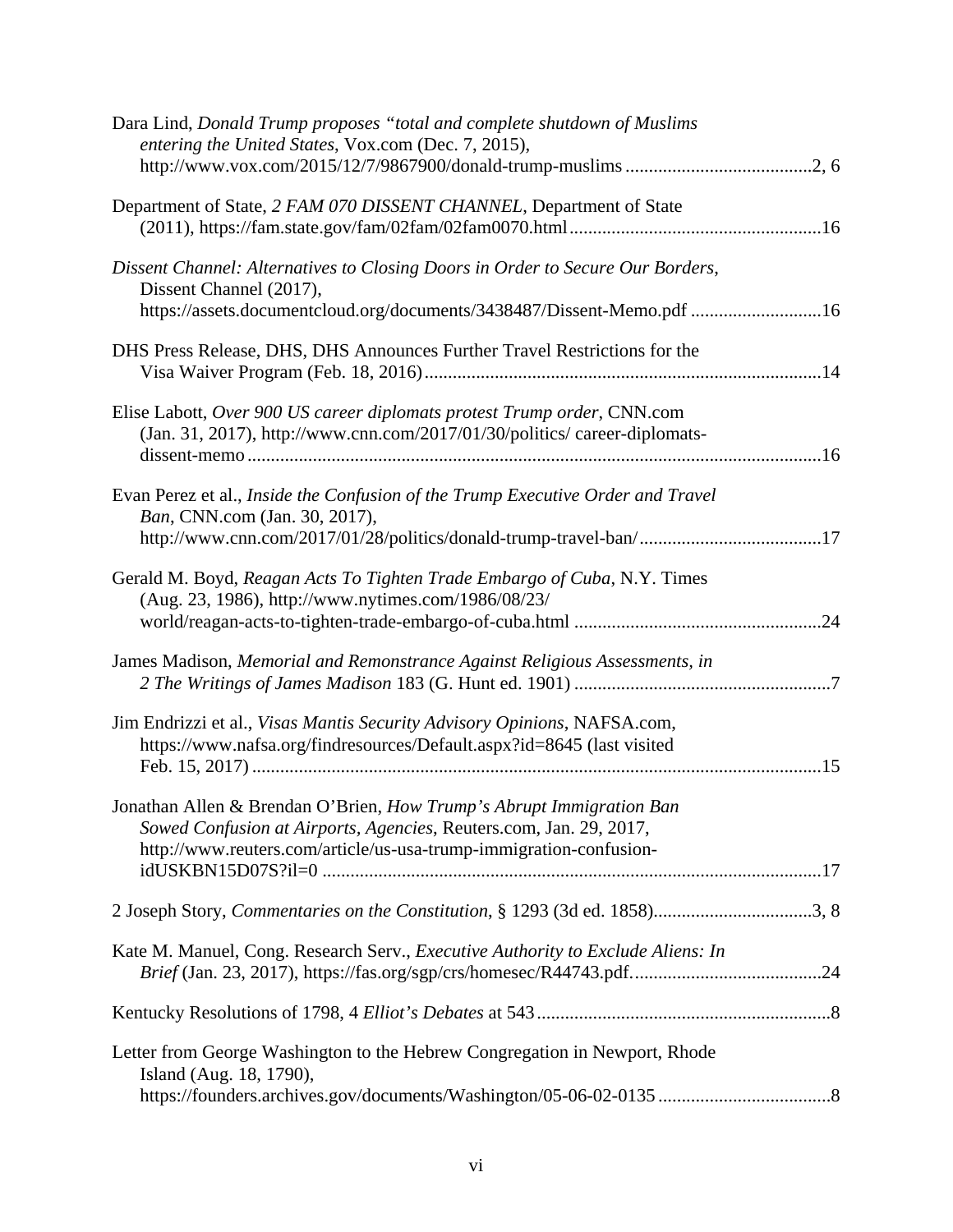| Michael D. Shear & Ron Nixon, How Trump's Rush To Enact an Immigration<br>Ban Unleashed Global Chaos, N.Y. Times (Jan. 29, 2017),<br>https://www.nytimes.com/2017/01/29/us/politics/donald-trump-rush-                                                                                          |
|-------------------------------------------------------------------------------------------------------------------------------------------------------------------------------------------------------------------------------------------------------------------------------------------------|
| Thomas Jefferson, Virginia Act for Establishing Religious Freedom                                                                                                                                                                                                                               |
| U.S. Customs & Border Protection, Visa Waiver Program Improvement and<br>Terrorist Travel Prevention Act Frequently Asked Questions,<br>https://www.cbp.gov/travel/international-visitors/visa-waiver-program/visa-<br>waiver-program-improvement-and-terrorist-travel-prevention-act-faq (last |
| U.S. Department of State, Alert Feb. 4, 2017 'Important Announcement:<br>Executive Order On Visas,'<br>https://travel.state.gov/content/travel/en/news/important-announcement.html 21                                                                                                           |
| U.S. Department of State, "Presidential Proclamations" (current as of Feb. 6,<br>2017), https://travel.state.gov/content/visas/en/fees/presidential-<br>proclamations.html; archived version, https://perma.cc/M2RL-677523                                                                      |
| U.S. Refugee Admissions Program, U.S. Department of State,<br>https://www.state.gov/j/prm/ra/admissions/ (last visited Feb. 15, 2017)15                                                                                                                                                         |
|                                                                                                                                                                                                                                                                                                 |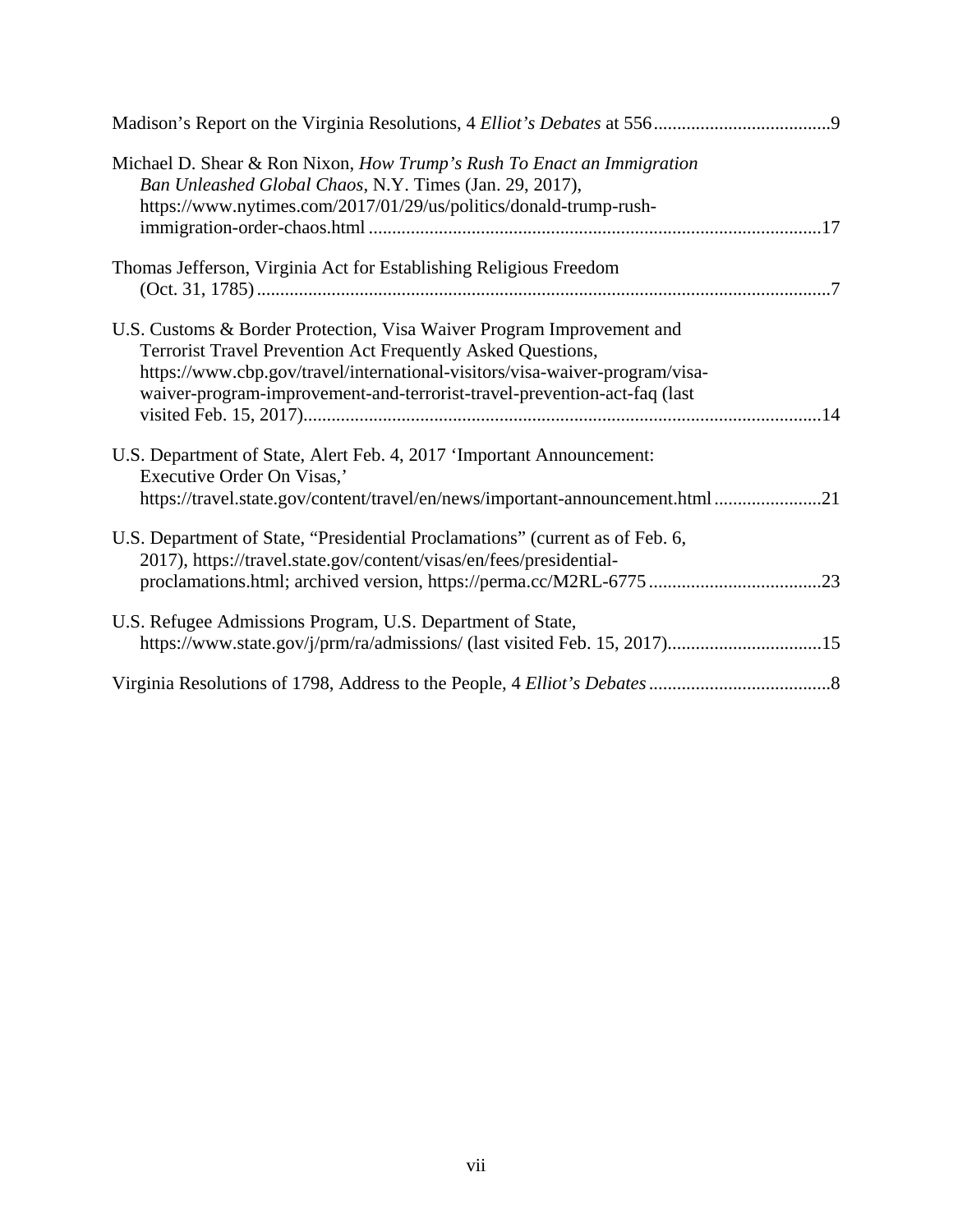#### **INTEREST OF** *AMICI CURIAE*

*Amici* are 167 members of Congress who are familiar with the Immigration and Nationality Act and other laws passed by Congress related to immigration and national security concerns, as well as the interplay between those laws and constitutional guarantees. Many *amici*  have participated in the drafting of immigration and national security legislation and serve or have served on key committees with jurisdiction over these issues. *Amici* are also committed to ensuring that our immigration laws and policies both help protect the nation from foreign and domestic attacks and comport with fundamental constitutional principles, such as religious freedom and equal protection under the law. *Amici* are thus particularly well-situated to provide the Court with insight into the limitations that both the Constitution and federal immigration laws impose on the Executive Branch's discretion to restrict admission into the country, and have a strong interest in seeing those limitations respected.

A full listing of *amici* appears in the Appendix.

#### **SUMMARY OF ARGUMENT**

The United States is a nation built on immigration: "From its inception, our Nation welcomed and drew strength from the immigration of aliens." *In re Griffiths*, 413 U.S. 717, 719 (1973). It is also a nation built on the rule of law. As members of Congress, *amici* recognize that the President has broad authority over immigration and national security matters, but that "power is subject to important constitutional limitations," *Zadvydas v. Davis*, 533 U.S. 678, 695 (2001), as well as statutory limitations reflected in the Immigration and Nationality Act ("INA"). The President's January 27, 2017 Executive Order (the "Order") transgresses those constitutional and statutory limitations, and this Court has both the authority and duty to say so. *Id.* at 695. As the Ninth Circuit recently explained in rejecting the Administration's claim that the Order is "unreviewable," "[t]here is no precedent to support this claimed unreviewability, which runs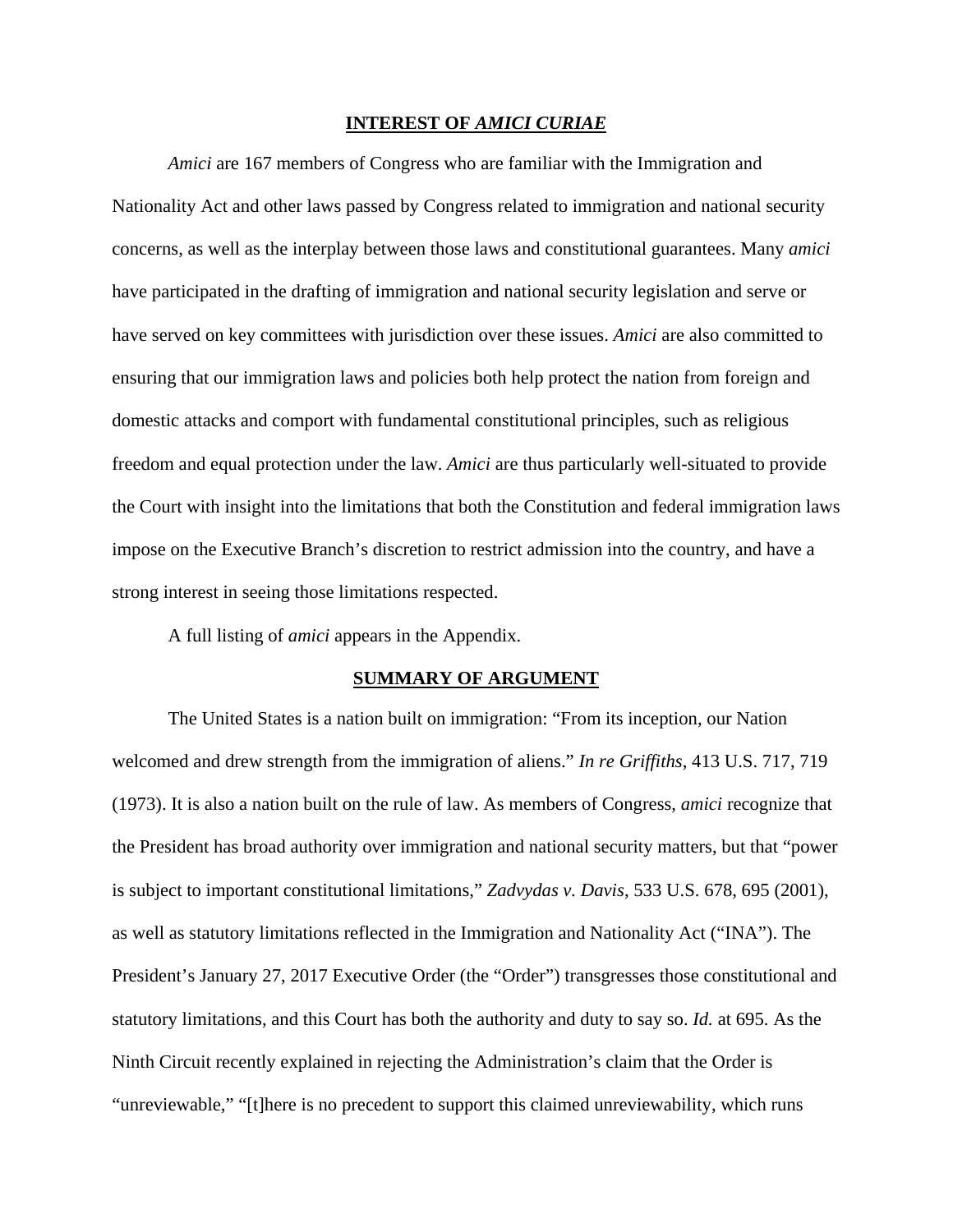contrary to the fundamental structure of our constitutional democracy." *Washington v. Trump*, --- F.3d ---, 2017 WL 526497, at \*5 (9th Cir. Feb. 9, 2017).

Even during the short period while the Order remained fully in effect—before courts across the country intervened to restrain ongoing violations of constitutional and statutory rights, pending further review—the Order unleashed chaos and abridged the rights of countless individuals with ties to the seven Muslim-majority countries that it targets. Within hours of being signed, the Order barred from entry to the United States thousands of visa holders who had already undergone months of rigorous vetting, led to the unjustified detention at domestic airports of numerous others lawfully entering the country, and left many more stranded while en route to the United States. Making matters worse, the Order's effects are not limited to those seeking to enter the country using duly issued visas. The Order prevents U.S. citizens, lawful permanent residents, refugees, and asylees *within the United States* from sponsoring and reuniting with their children, spouses, and other relatives who are nationals of the targeted countries. It also prevents lawful permanent residents and nonimmigrant-visa holders from leaving the United States for fear of being refused entry upon their return.

On top of all this, the Order—in both practical effect and design—targets Muslims, consistent with President Trump's repeated promises (while still a candidate) that he would limit entry of Muslims into the country.<sup>1</sup> Indeed, the President's public statements have made clear that the preference the Order explicitly creates for members of a "minority religion," Order § 5(b), is designed to "help" only "Christians," and not adherents of other faiths who are

 <sup>1</sup> *See, e.g.*, Dara Lind, *Donald Trump proposes "total and complete shutdown of Muslims entering the United States*, Vox.com (Dec. 7, 2015), http://www.vox.com/2015/12/7/ 9867900/donald-trump-muslims; Amy B. Wang, *Trump asked for a "Muslim ban," Guiliani says—and ordered a commission to do it legally*, Wash. Post (Jan. 29, 2017), https://www.washingtonpost.com/news/the-fix/wp/2017/01/29/trump-asked-for-a-muslim-bangiuliani-says-and-ordered-a-commission-to-do-it-legally/?utm\_term=.aa581a145c57.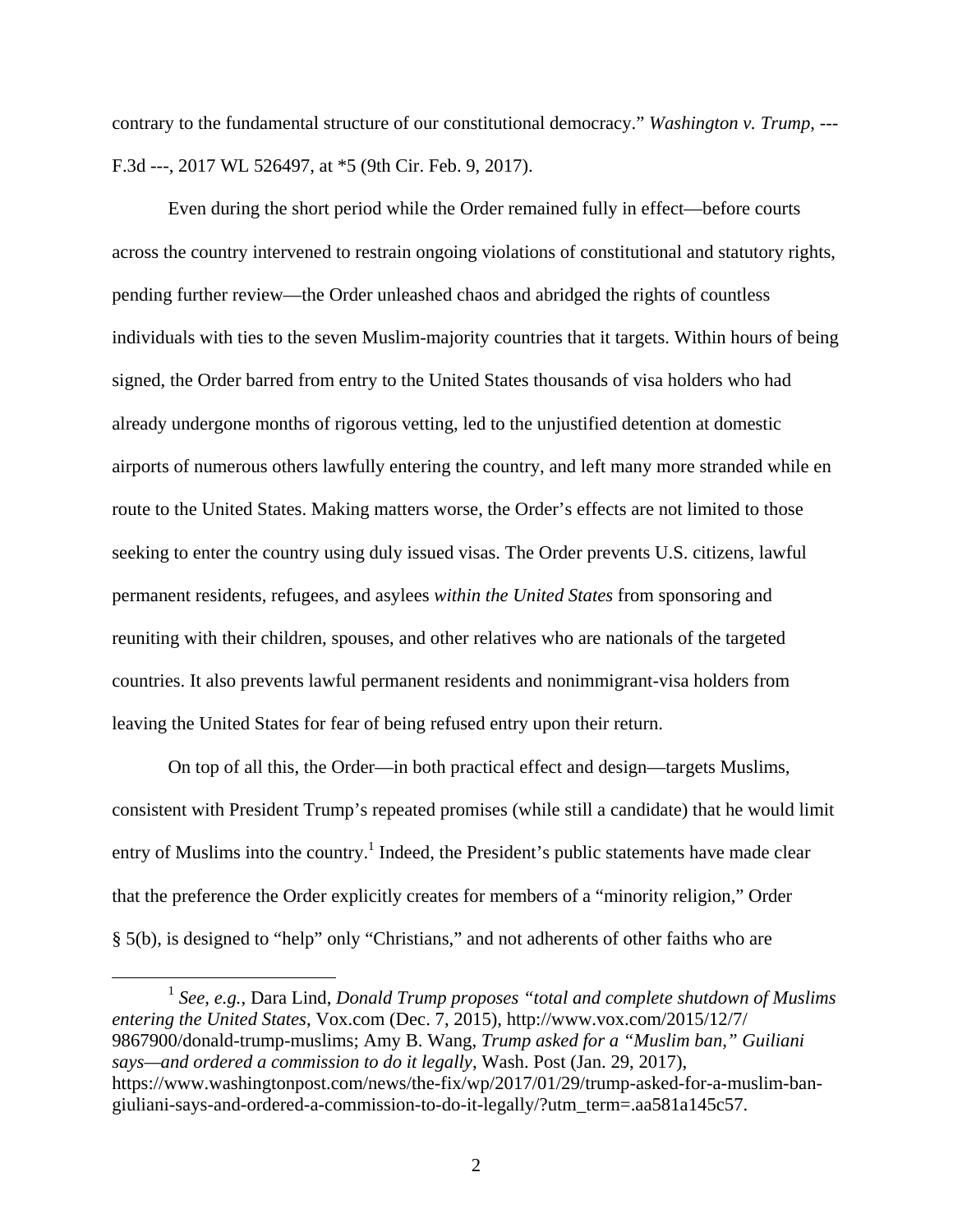persecuted.<sup>2</sup> It is small wonder, then, that the Order has been widely perceived across the globe as an affront to Muslims.

The Order flies in the face of one of our most deeply rooted constitutional values: that the government must not favor (or disfavor) any particular religion. As the Constitution's text and history make clear, the Religion Clauses—both Article VI's prohibition on the use of religious tests, and the First Amendment's promise of "free exercise of religion" and prohibition on "laws respecting an establishment of religion"—prohibit a religious test that singles out a religion for discriminatory treatment under our immigration laws.

The Order's religious discrimination also runs afoul of the Fifth Amendment's requirement of due process, which includes the guarantee of the equal protection of the laws. The original meaning of the Constitution confirms that those core principles of equality protect both citizen and noncitizen alike. Indeed, during debates over the Alien Act of 1798—which authorized the President to remove aliens he deemed harmful to the public peace and safety opponents of the Act time and again emphasized the breadth of the Fifth Amendment's guarantee of due process, which "speaks of persons, not of citizens." Annals of Cong., 5th Cong., 2d Sess. 1956 (1798). Those views ultimately carried the day, as the Act was widely viewed as unconstitutional, leaving "no permanent traces in the constitutional jurisprudence of the country." 2 Joseph Story, *Commentaries on the Constitution*, § 1293, at 173 (3d ed. 1858).

Even apart from the fatal flaws of government-sponsored religious discrimination, the Order's facial classification on the basis of nationality runs into additional obstacles—both constitutional and statutory. As a constitutional matter, the Order contravenes settled principles of equal protection. As the Supreme Court has long recognized, "even in the ordinary equal

 <sup>2</sup> Daniel Burke, *Trump says US will prioritize Christian refugees*, CNN.com (Jan. 30, 2017), http://www.cnn.com/2017/01/27/politics/trump-christian-refugees/.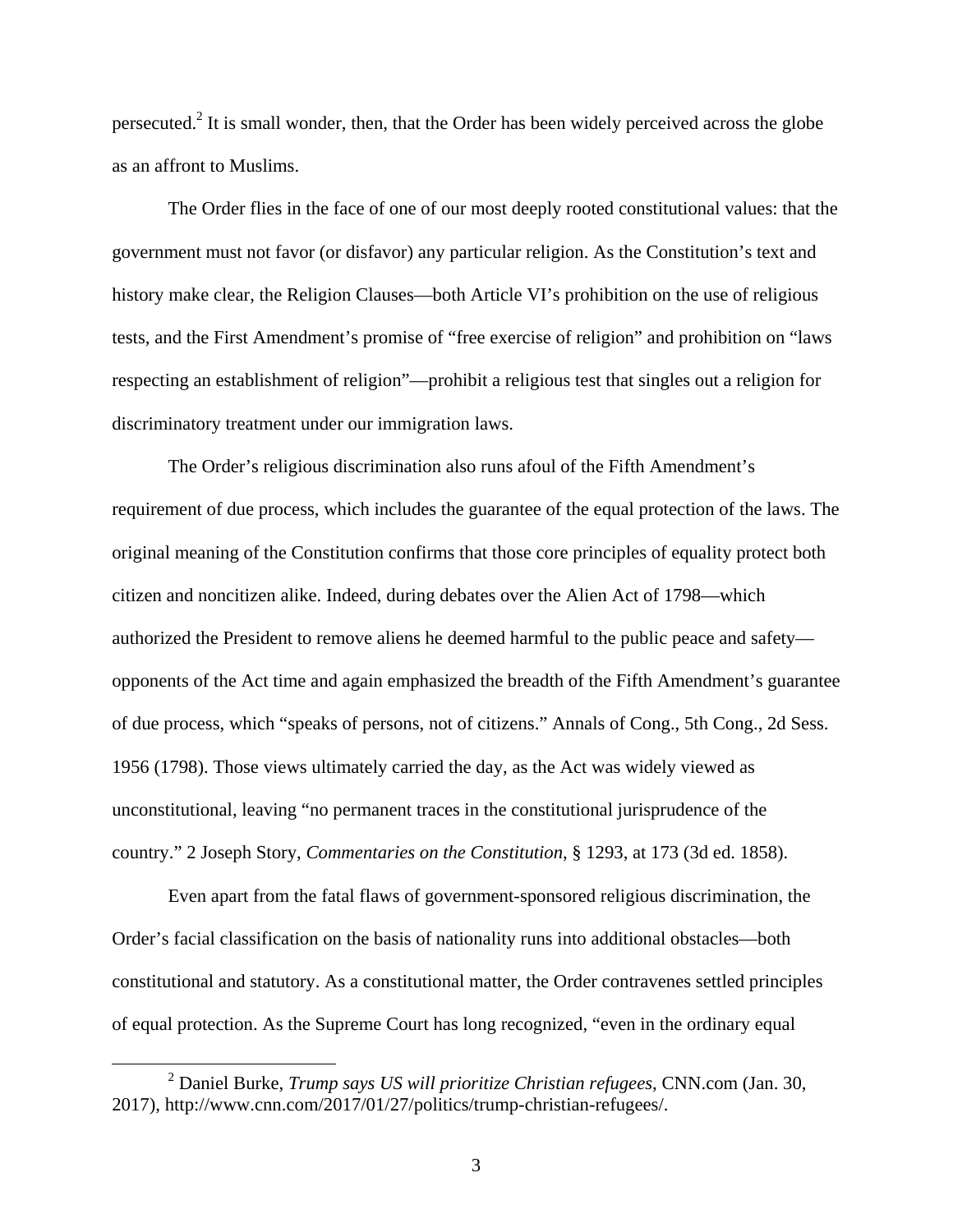protection case calling for the most deferential of standards, [courts] insist on knowing the relation between the classification adopted and the object to be attained." *Romer v. Evans*, 517 U.S. 620, 632 (1996). This Order does not survive even rational-basis review. To begin with, it is vastly overbroad—targeting both individuals and countries in a way that does nothing to further the Order's stated purpose of "protect[ing] the American people from terrorist attacks by foreign nationals admitted to the United States," Order, Preamble. At least since 1975, not a single American has been killed as a result of terrorist attacks on U.S. soil carried out by individuals born in the seven countries targeted. *See infra* at 14. Further, because the Order denies immigration benefits based on where that person is "from," Order § 3(c), it inexplicably sweeps in tens of thousands of individuals who plainly pose no terrorist threat, including long-time residents with homes, jobs, and families in the United States, as well as U.S. citizens seeking to reunite with immediate family members from those countries. The upshot is that the Order does exactly the opposite of what it intends—undermining, rather than enhancing, the nation's security.

As a statutory matter, the Order cannot be squared with Congress's clearly expressed intent in the INA. The INA categorically prohibits discrimination in the issuance of immigrant visas based on, among other things, "nationality, place of birth, or place of residence." 8 U.S.C.  $§$  1152(a)(1)(A). In enacting that provision, Congress abolished a prior, widely condemned system of quotas based on national origin and "unambiguously directed that no nationality-based discrimination shall occur," *Legal Assistance for Vietnamese Asylum Seekers v. Dep't of State*, 45 F.3d 469, 473 (D.C. Cir. 1995), *vacated on other grounds*, 519 U.S. 1 (1996). While the Administration relies on Section 212(f) of the INA, which allows the President, under certain circumstances, to "suspend the entry of all aliens or any class of aliens as immigrants or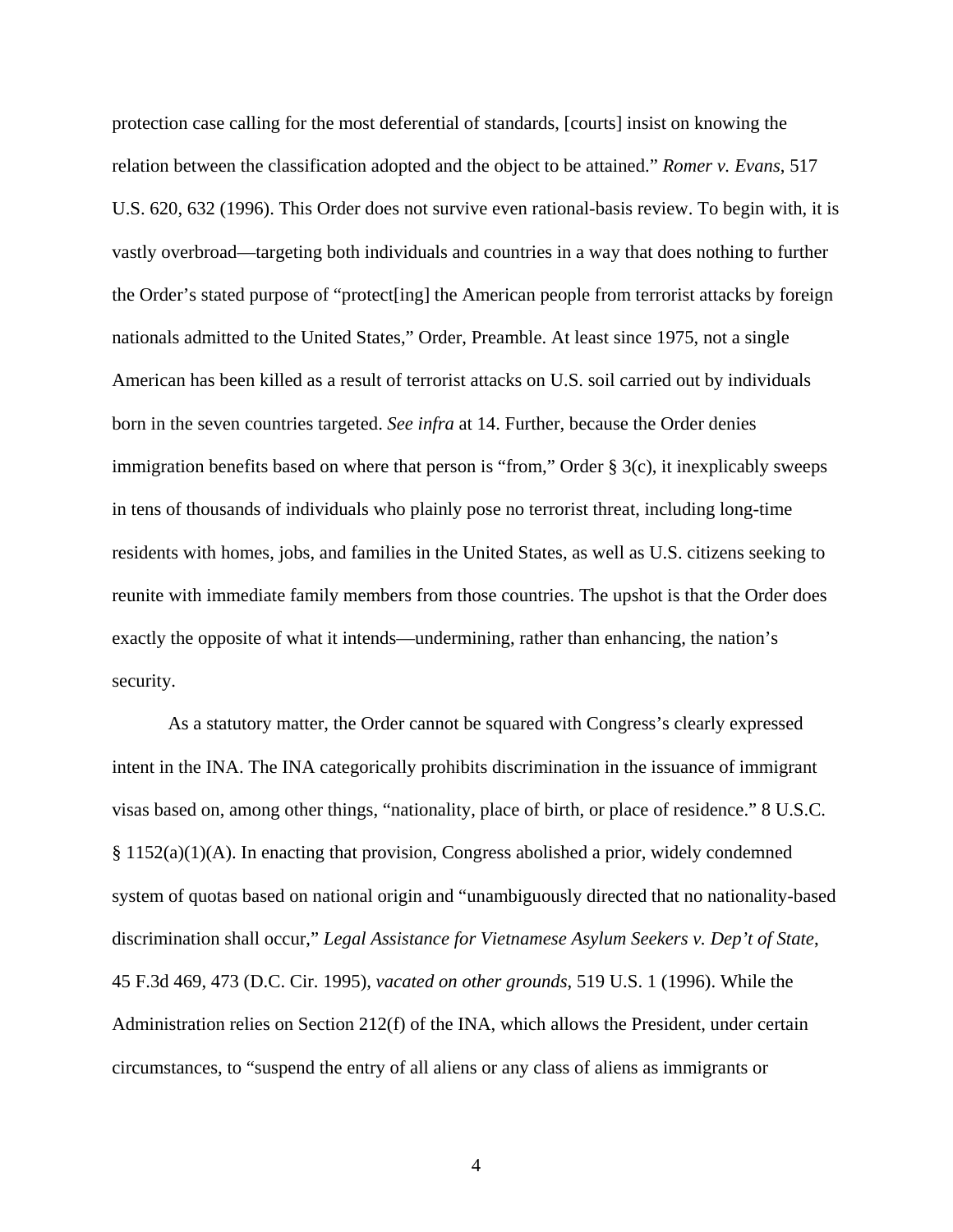nonimmigrants, or impose on the entry of aliens any restrictions he may deem to be appropriate," 8 U.S.C. § 1182(f), that provision cannot be read—and has never been read—to authorize the sort of wholesale discrimination involved here. Indeed, interpreting the INA to allow sweeping bans based on nationality would render the later-enacted nondiscrimination provision a dead letter.

The best way to protect the security of the nation, to uphold foundational American values, and to safeguard our democracy is to respect the Constitution's fundamental protections and the laws passed by Congress. "Liberty and security can be reconciled; and in our system they are reconciled within the framework of the law." *Boumediene v. Bush*, 553 U.S. 723, 798 (2008).

#### **ARGUMENT**

The Supreme Court has never given any President in history what this Administration now seeks—a blank check to control entry into the country, irrespective of constitutional and statutory limitations. *See Fiallo v. Bell*, 430 U.S. 787, 793 n.5 (1977). As the Court has long recognized, the President's authority over immigration does not change the fundamental principle that "Congress has plenary authority in all cases in which it has substantive legislative jurisdiction, so long as the exercise of that authority does not offend some other constitutional restriction." *INS v. Chadha*, 462 U.S. 919, 941 (1983) (citation omitted). Nor does it eliminate the Framers' design that when other branches of government transgress constitutional boundaries, "the judicial department is a constitutional check," 2 *The Debates in the Several State Conventions on the Adoption of the Federal Constitution* 196 (Jonathan Elliot ed. 1836) ("*Elliot's Debates*"). Consistent with the fundamental role of Article III courts "to say what the law is," *King v. Burwell*, 135 S. Ct. 2480, 2496 (2015) (quoting *Marbury v. Madison*, 1 Cranch 137, 177 (1803)), this Court must ensure that the President's actions comport with "important constitutional limitations," *Zadvydas*, 533 U.S. at 695, and that the President has used a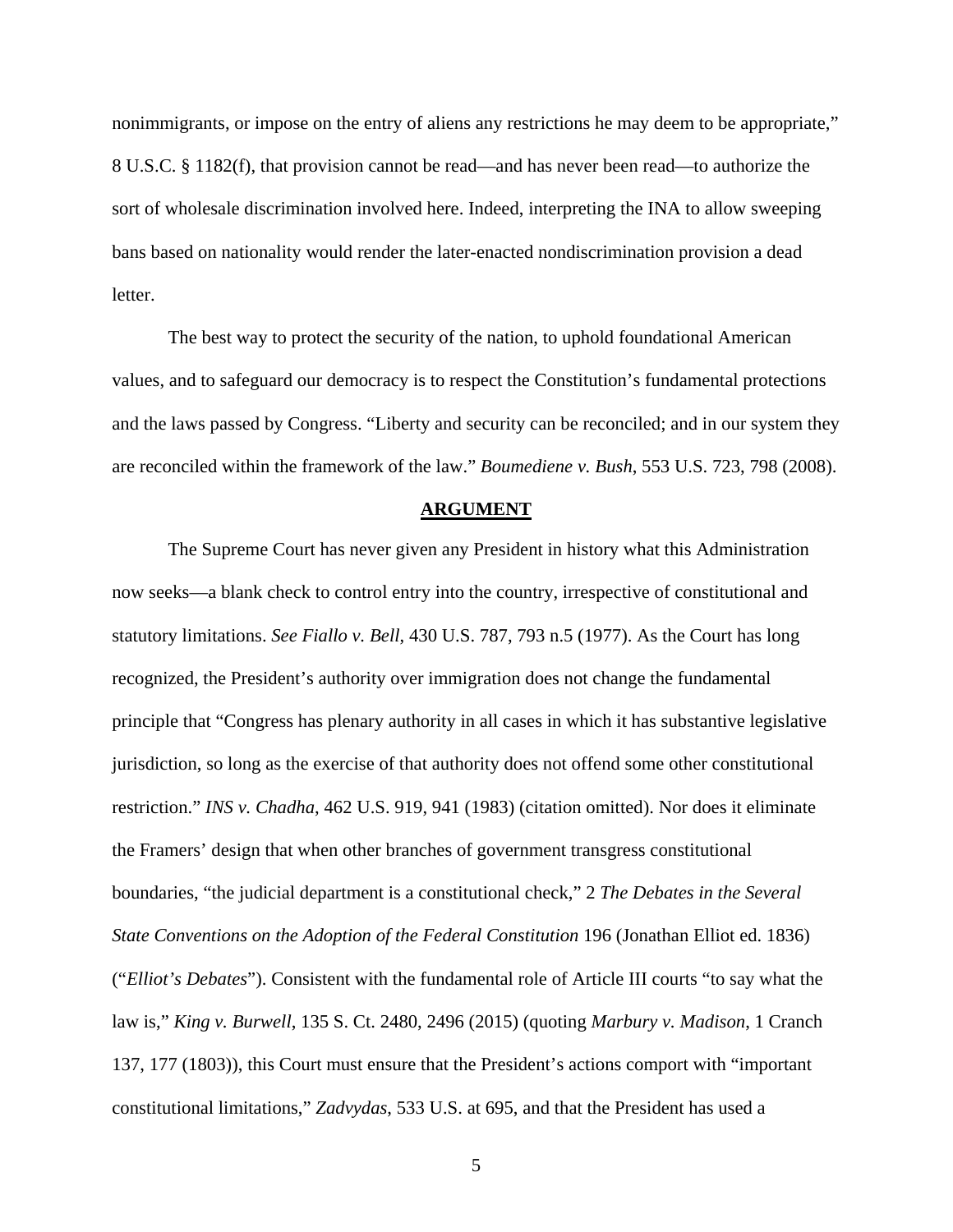"constitutionally permissible means of implementing" the authority he claims. *Chadha*, 462 U.S. at 941-42; *see Boumediene*, 553 U.S. at 765 ("Even when the United States acts outside its borders, its powers are not 'absolute and unlimited' but are subject 'to such restrictions as are expressed in the Constitution.'" (citation omitted)). As the Ninth Circuit recognized, "courts can and do review constitutional challenges to the substance and implementation of immigration policy." *Washington*, 2017 WL 526497, at \*6.

#### **I. BECAUSE THE EXECUTIVE ORDER DISCRIMINATES ON THE BASIS OF RELIGION, IT CANNOT BE SQUARED WITH THE CONSTITUTION'S TEXT AND HISTORY.**

Although drafted to appear facially neutral with respect to religion, the Order, by its design, practical operation, and widespread perception, targets Muslims. It singles out nationals only from majority-Muslim countries. Moreover, President Trump has repeatedly said that he wanted to limit Muslim entry into the country, *see, e.g.*, Lind, *supra*, and he has made clear that the Order's preferential treatment for "minorities" is designed to "help" Christians in majority-Muslim countries, Burke, *supra*. That is not all. At least one close adviser to the President has publicly stated that this focus on nationality was designed to implement a "Muslim ban." *See*  Wang, *supra*. In this context, the Order's discrimination on the basis of religion, which creates a "danger of stigma and stirred animosities" toward Muslims, *see Bd. of Educ. of Kiryas Joel Vill. Sch. Dist. v. Grumet*, 512 U.S. 687, 703 (1994) (Kennedy, J., concurring), violates the Constitution.

Our Constitution promises religious freedom to people of *all* religions and nationalities. The Constitution prohibits all religious tests for federal office, providing that "no religious Test shall ever be required as a Qualification to any Office or public Trust under the United States." U.S. Const. art. VI, cl. 3. This ban on the use of religious tests reflects the Framers' belief that "as all have an equal claim to the blessings of the government under which they live, and which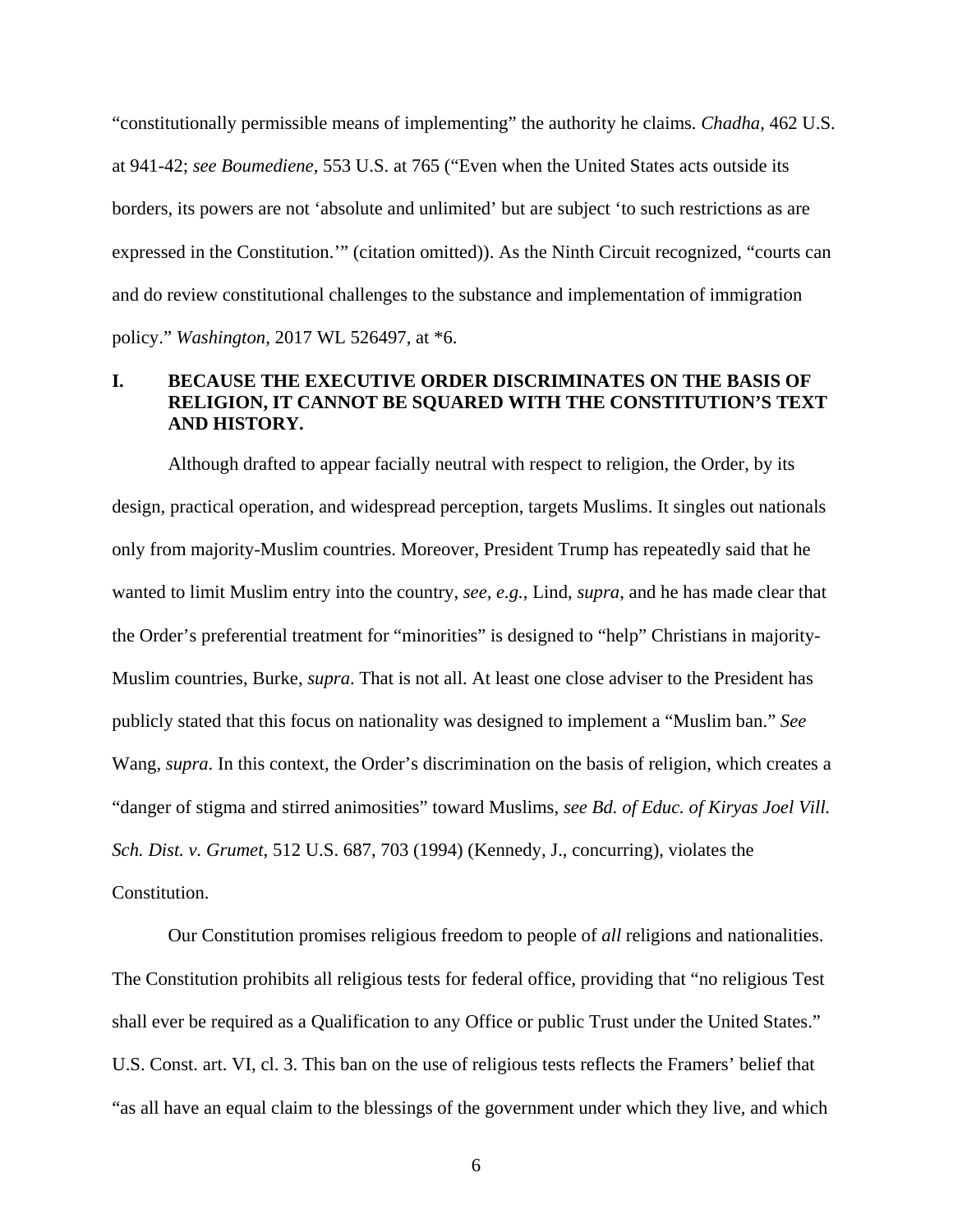they support, so none should be excluded from them for being of any particular denomination in religion." 2 *Elliot's Debates* at 119. The United States was conceived as a "great and extensive empire," where "there is, and will be, a great variety of sentiments in religion among its inhabitants." *Id.* at 118-19. As Reverend Daniel Shute observed during the debates in the Massachusetts ratifying convention: "[W]ho shall be excluded from national trusts? Whatever answer bigotry may suggest, the dictates of candor and equity, I conceive, will be, *None*." *Id.* at 119 (emphasis in original).

Article VI's ban on religious tests, however, was not alone sufficient to ensure religious freedom to all. In 1791, the Framers added the First Amendment to the Constitution, broadly guaranteeing the "free exercise of religion" and prohibiting the making of any "law respecting an establishment of religion." U.S. Const. amend I. That Amendment "expresses our Nation's fundamental commitment to religious liberty": the Religion Clauses were "written by the descendants of people who had come to this land precisely so that they could practice their religion freely. . . . [T]he Religion Clauses were designed to safeguard the freedom of conscience and belief that those immigrants had sought." *McCreary Cty. v. ACLU of Ky.*, 545 U.S. 844, 881 (2005) (O'Connor, J., concurring).

As our nation's Framers noted at the time, the guarantee of free exercise and the structural prohibition on establishment together ensure that "[t]he Religion . . . of every man must be left to the conviction and conscience of every man," James Madison, *Memorial and Remonstrance Against Religious Assessments*, in 2 *The Writings of James Madison* 183, 184 (G. Hunt ed. 1901), and that "opinion[s] in matters of religion . . . shall in no wise diminish, enlarge, or affect [our] civil capacities," Thomas Jefferson, Virginia Act for Establishing Religious Freedom (Oct. 31, 1785). These twin guarantees ensure that "[a] l possess alike liberty of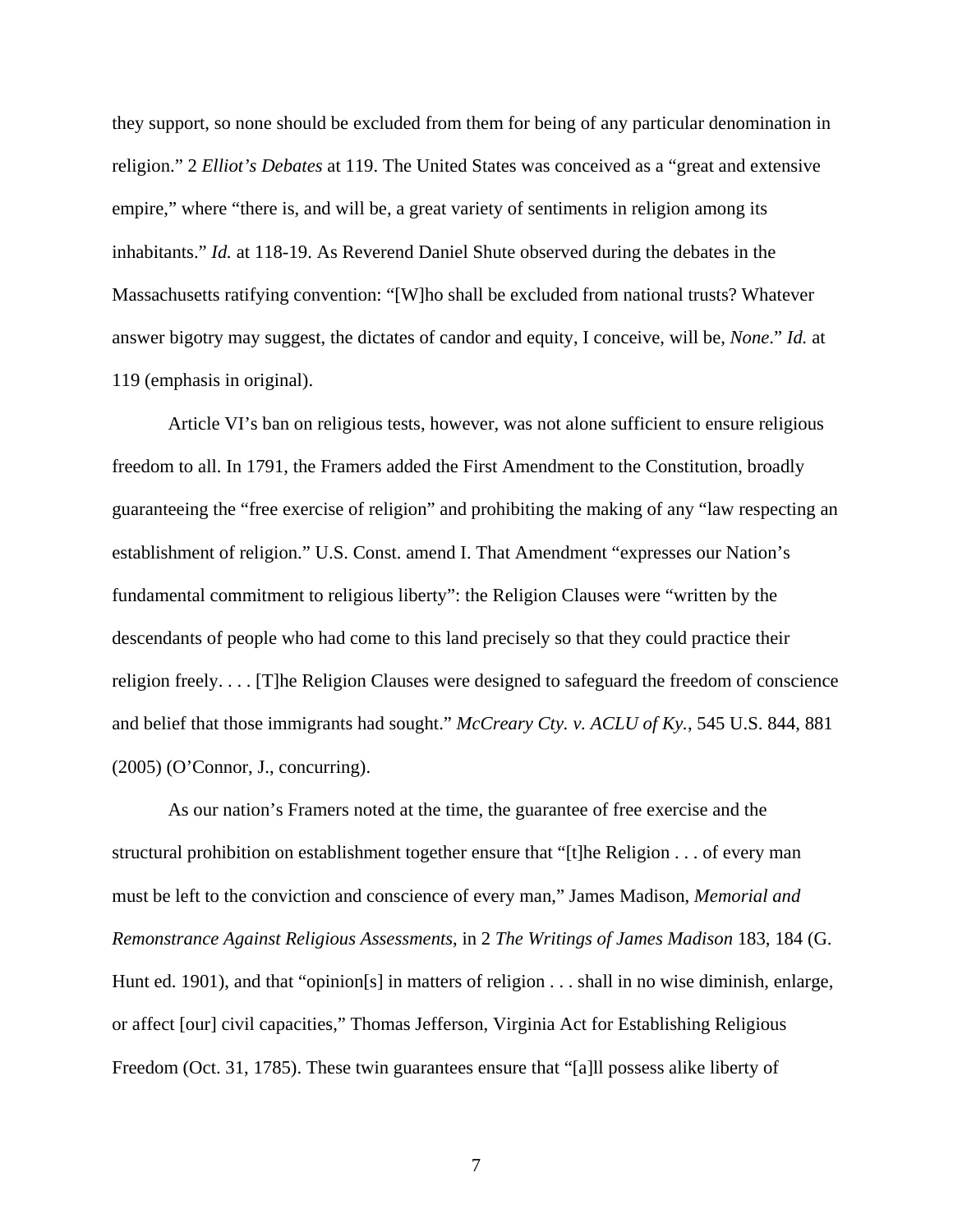conscience . . . . It is now no more that toleration is spoken of, as if it was by the indulgence of one class of people, that another enjoyed the exercise of their inherent natural rights. [H]appily the Government of the United States . . . gives to bigotry no sanction, to persecution no assistance." Letter from George Washington to the Hebrew Congregation in Newport, Rhode Island (Aug. 18, 1790), https://founders.archives.gov/documents/Washington/05-06-02-0135.

At the same time they added the First Amendment to the Constitution, the Framers also added the Fifth Amendment, including its Due Process Clause. That Clause—which states that "[n]o person shall be . . . deprived of life, liberty, or property, without due process of law"— "contains within it the prohibition against denying to any person the equal protection of the laws," thereby "withdraw[ing] from Government the power to degrade or demean." *United States v. Windsor*, 133 S. Ct. 2675, 2695 (2013). Significantly, when the Framers adopted this Amendment, they made clear that its protections extend to both citizens and noncitizens alike. During debates over the Alien Act of 1798, which authorized the President to remove aliens he considered harmful to the public peace and safety, the Act was broadly denounced as "bestow[ing] upon the President despotic power over a numerous class of men," *see* Virginia Resolutions of 1798, Address to the People, 4 *Elliot's Debates* at 531, and reducing noncitizens to the status of "outlaws" subject to the "absolute dominion of one man," Kentucky Resolutions of 1798, 4 *Elliot's Debates* at 543. Although it was enacted into law, the Act was widely viewed as unconstitutional, leaving "no permanent traces in the constitutional jurisprudence of the country." 2 Joseph Story, *Commentaries on the Constitution*, § 1293, at 173.<sup>3</sup>

<sup>&</sup>lt;sup>3</sup> Opponents of the Alien Act time and again emphasized that the Fifth Amendment's guarantee of due process "speaks of persons, not citizens; so far as it relates to personal liberty, the Constitution and the common law includes aliens as well as citizens; and if Congress have the power to take it from one, they may also take it from the other." Annals of Cong., 5th Cong., 2d Sess. 1956. Answering those who thought the government had a free hand when regulating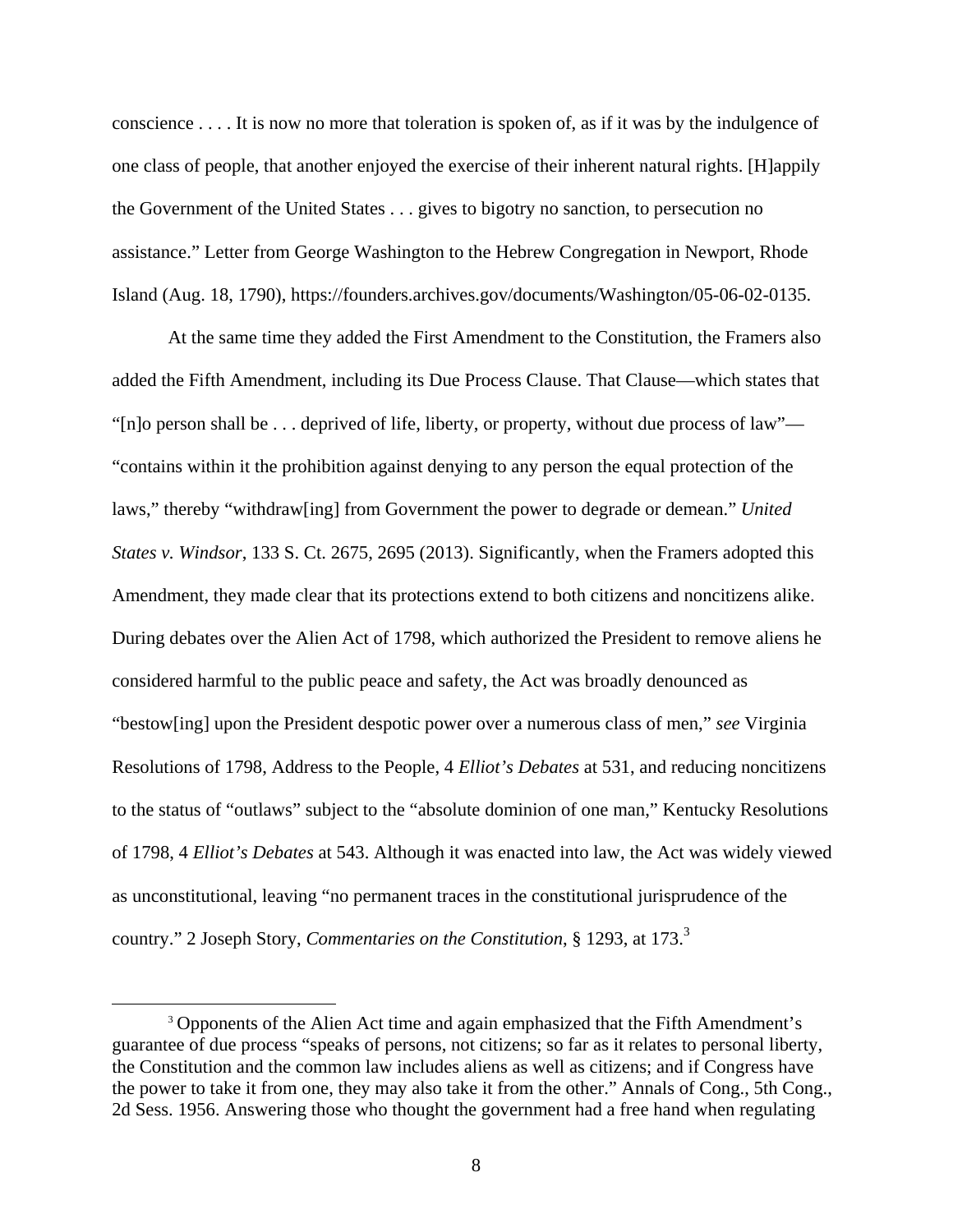More than seventy years after the Founding, the Fourteenth Amendment was added to the Constitution, including its express prohibition on any state efforts to "deny to any person . . . the equal protection of the laws." U.S. Const. amend XIV, § 1. The Fourteenth Amendment's equal protection guarantee has been incorporated into the Fifth Amendment's Due Process Clause, and thus requires the federal government to respect the same principles of equality that bind the States. *See Windsor*, 133 S. Ct. at 2695 (observing that "the equal protection guarantee of the Fourteenth Amendment makes that Fifth Amendment right all the more specific and all the better understood and preserved"). That equal protection guarantee reflected the enduring constitutional value of protecting all persons, regardless of whether they were citizens or immigrants coming to the United States for the first time: "[T]he patriots of America proclaimed the security and protection of law for all. . . . No matter what spot of the earth's surface, they were born; no matter whether an Asiatic or African, a European or an American sun first burned upon them; no matter citizens or strangers; no matter whether rich or poor . . . , this new Magna Carta to mankind declares the rights of all to life and liberty and property to be equal before the law." Cong. Globe, 37th Cong., 2d Sess. 1638 (1862).

The original meaning of the equal protection guarantee "establishes equality before the law," Cong. Globe, 39th Cong., 1st Sess. 2766 (1866), "abolishes all class legislation in the States[,] and does away with the injustice of subjecting one caste of persons to a code not applicable to another." *Id.* Indeed, from the very beginning, the Fourteenth Amendment's guarantee of equality was particularly important to prevent state-sponsored discrimination

the status of noncitizens, Edward Livingston argued that "the Constitution expressly excludes any idea of this distinction." Annals of Cong., 5th Cong., 2d Sess. at 2012. As Madison pointed out, "[i]f aliens had no rights under the Constitution, they might not only be banished, but even capitally punished, without a jury or other incidents to a fair trial." Madison's Report on the Virginia Resolutions, *in* 4 *Elliot's Debates* at 556.

 $\overline{a}$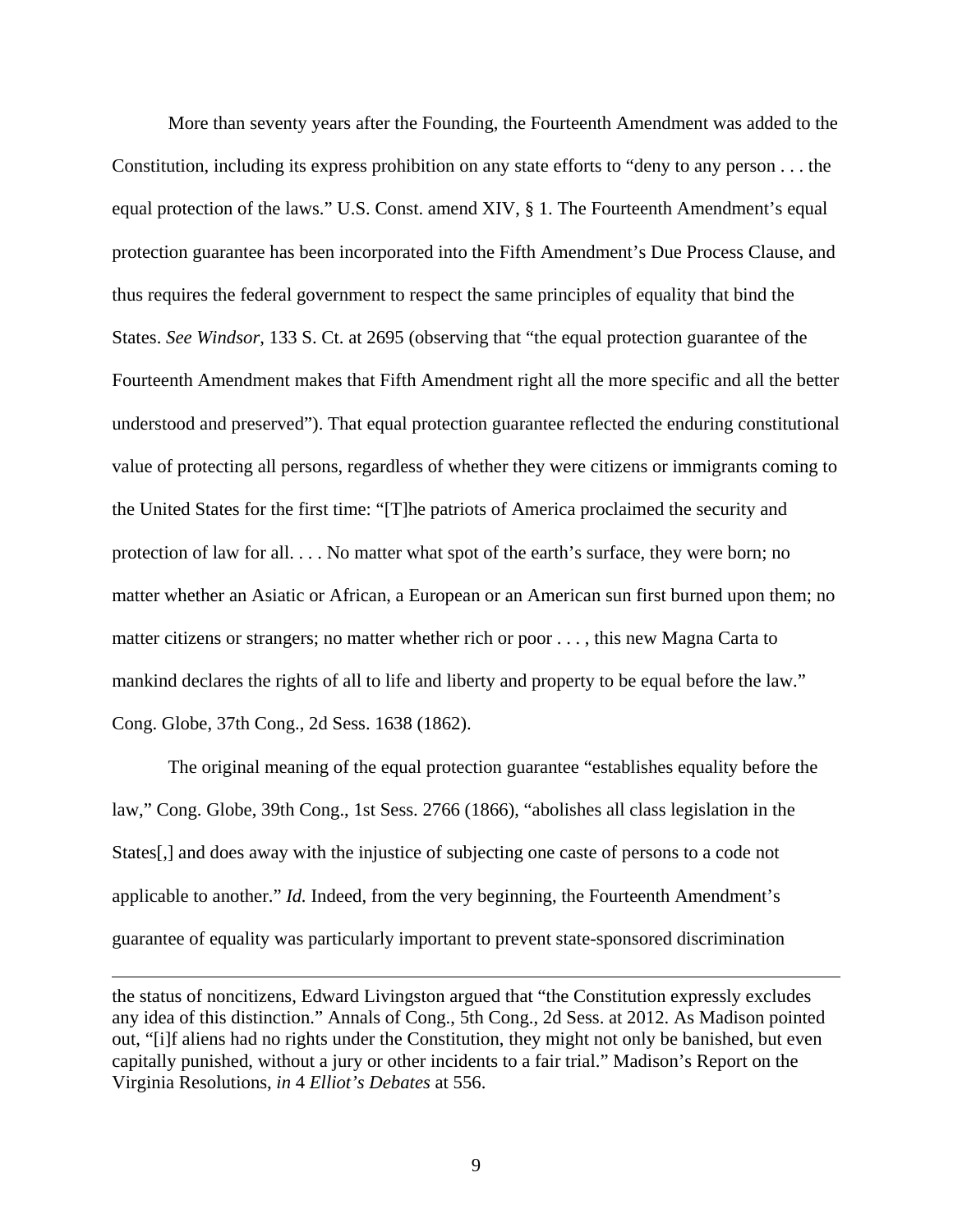against immigrants. *See infra* at 12-13 (discussing the reach of the equal protection guarantee). Exemplifying that view, Congressman John Bingham—one of the drafters of the Fourteenth Amendment—demanded that "all persons, whether citizens or strangers, within this land . . . have equal protection in every State in this Union in the rights of life and liberty and property[.]" Cong. Globe, 39th Cong., 1st Sess. at 1090.

Consistent with this text and history, precedent confirms that the Constitution's prohibition on religious discrimination applies to all persons. As the Supreme Court has repeatedly made plain, the rule that "one religious denomination cannot be officially preferred over another" is the "clearest command of the Establishment Clause." *Larson v. Valente*, 456 U.S. 228, 244 (1982). Indeed, that command lies at the "heart of the Establishment Clause." *Kiryas Joel*, 512 U.S. at 703; *see id.* at 714 (O'Connor, J., concurring) ("[T]he government generally may not treat people differently based on the God or gods they worship, or do not worship."); *id.* at 728-29 (Kennedy, J., concurring) ("[T]he Establishment Clause forbids the government to use religion as a line-drawing criterion."); *id.* at 728-29 (Kennedy, J., concurring) (the Religion Clauses forbid "religious gerrymandering"). In short, "the Establishment Clause is infringed when the government makes adherence to religion relevant to a person's standing in the political community." *Id.* at 715 (O'Connor, J., concurring) (quoting *Wallace v. Jaffree*, 472 U.S. 38, 69 (1985) (O'Connor, J., concurring)).

Free exercise principles, too, proscribe "[o]fficial action that targets religious conduct" for adverse treatment, and require courts to "'survey meticulously the circumstances of governmental categories to eliminate . . . religious gerrymanders.'" *Church of Lukumi Babalu Aye, Inc. v. City of Hialeah,* 508 U.S. 520, 534 (1993) (quoting *Walz v. Tax Comm'n of N.Y. City*, 397 U.S. 664, 696 (1970) (Harlan, J., concurring)). In sum, "the Religion Clauses . . . all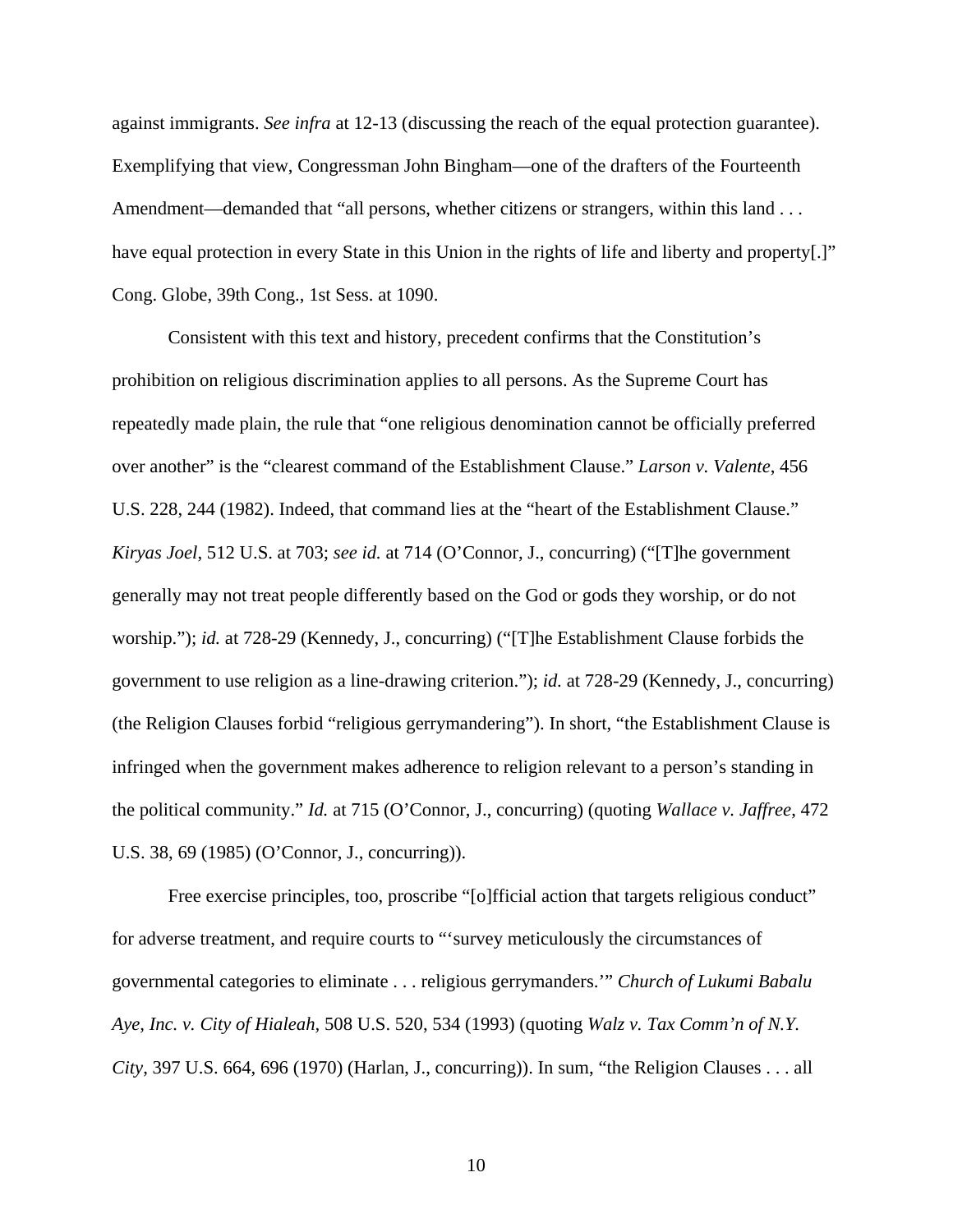speak with one voice on this point: Absent the most unusual circumstances, one's religion ought not affect one's legal rights or duties or benefits." *Kiryas Joel*, 512 U.S. at 715 (O'Connor, J., concurring). Similarly, discrimination by the government on the basis of religion has long been viewed as manifestly inconsistent with the basic equality guarantee that our Constitution promises to all. *See id.* at 728 (Kennedy, J., concurring) ("[T]he Establishment Clause mirrors the Equal Protection Clause. Just as the government may not segregate people on account of their race, so too it may not segregate on the basis of religion. The danger of stigma and stirred animosities is no less acute for religious line-drawing than for racial.").

It is irrelevant that the Executive Order here does not mention Muslims by name. "Facial neutrality is not determinative. The Free Exercise Clause, like the Establishment Clause, extends beyond facial discrimination." *Church of Lukumi Babalu*, 508 U.S. at 534; *Kiryas Joel*, 512 U.S. at 699 ("[O]ur analysis does not end with the text of the statute at issue."). Context matters, *see McCreary*, 545 U.S. at 861-62; *Kiryas Joel*, 512 U.S. at 699, and the contextual evidence that the Order singles out and stigmatizes Muslims is overwhelming. *See supra* at 6. Nor does it matter that the Order does not apply to all Muslims. In *Kiryas Joel*, for instance, the Supreme Court struck down a gerrymandered school district drawn to favor a single Jewish sect. *See id*. at 705 ("Here the benefit only flows to a single sect, but aiding this single, small religious group causes no less a constitutional problem than would follow from aiding a sect with more members or religion as a whole."). Singling out seven Muslim-majority nations (particularly after repeatedly stating the intent to ban all Muslims from the United States), while providing better treatment for religious minorities with the intent of prioritizing Christians, establishes both a religious test and constitutes discrimination on the basis of religion. Such action is plainly inconsistent with the principles of religious freedom and anti-discrimination enshrined in our Constitution.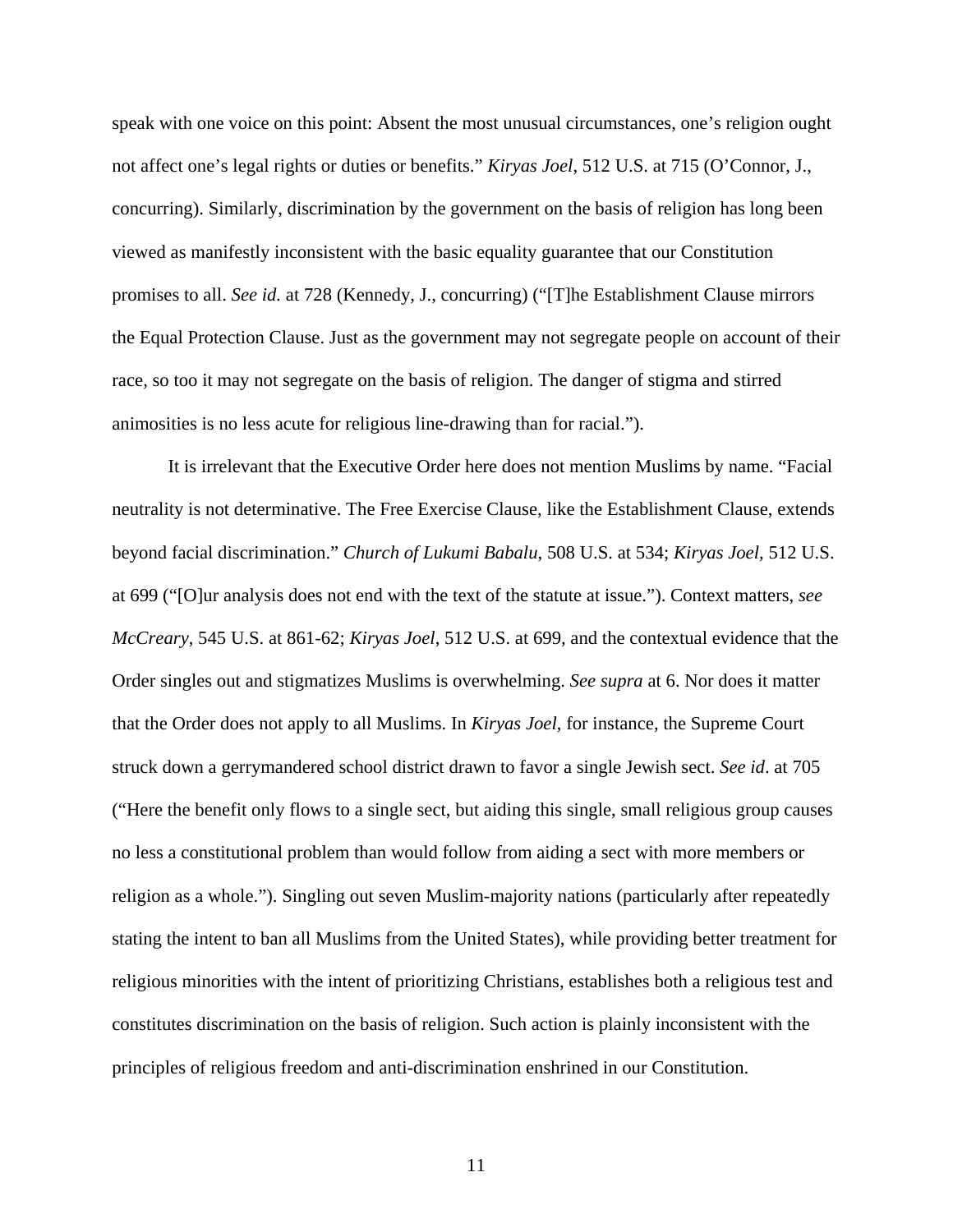#### **II. BECAUSE THE EXECUTIVE ORDER DISCRIMINATES ON THE BASIS OF NATIONALITY, IT CANNOT BE SQUARED WITH THE CONSTITUTION'S TEXT AND HISTORY OR THE IMMIGRATION AND NATIONALITY ACT.**

#### **A. The Order Violates The Fifth Amendment's Due Process Clause Because The Order's Broad Restrictions Based On Nationality Are Not Rationally Related To Any Legitimate Government Interests.**

As noted above, the Due Process Clause of the Fifth Amendment, which provides that "[n]o person shall be . . . deprived of life, liberty, or property, without due process of law," U.S. Const. amend V, "contains within it the prohibition against denying to any person the equal protection of the laws," and "withdraws from Government the power to degrade or demean." *Windsor*, 133 S. Ct. at 2695. Like the States, the federal government "must govern impartially," and "equal justice under law" for all persons is therefore "served by the Fifth Amendment's guarantee of due process, as well as by the Equal Protection Clause of the Fourteenth Amendment." *Hampton v. Mow Sun Wong*, 426 U.S. 88, 100 (1976). Just as these guarantees prohibit discrimination on the basis of religion, they also prohibit discrimination on the basis of nationality.

Indeed, discrimination by the government on the basis of national origin has long been viewed as manifestly inconsistent with the basic guarantee our Constitution promises to all. *See Hirayabashi v. United States*, 320 U.S. 81, 100 (1943) ("Distinctions between citizens solely because of their ancestry are by their very nature odious to a free people whose institutions are founded upon the doctrine of equality."); *Korematsu v. United States*, 323 U.S. 214, 234-35 (1944) (Murphy, J., dissenting) ("Being an obvious racial discrimination, the order deprives all those within its scope of the equal protection of the laws as guaranteed by the Fifth Amendment."). To be sure, the federal government has greater latitude in the immigration context to regulate on the basis of nationality than it does on the basis of religion, and reasonable actions in response to demonstrable security threats will be upheld. *See, e.g.*, *Rajah v. Mukasey*,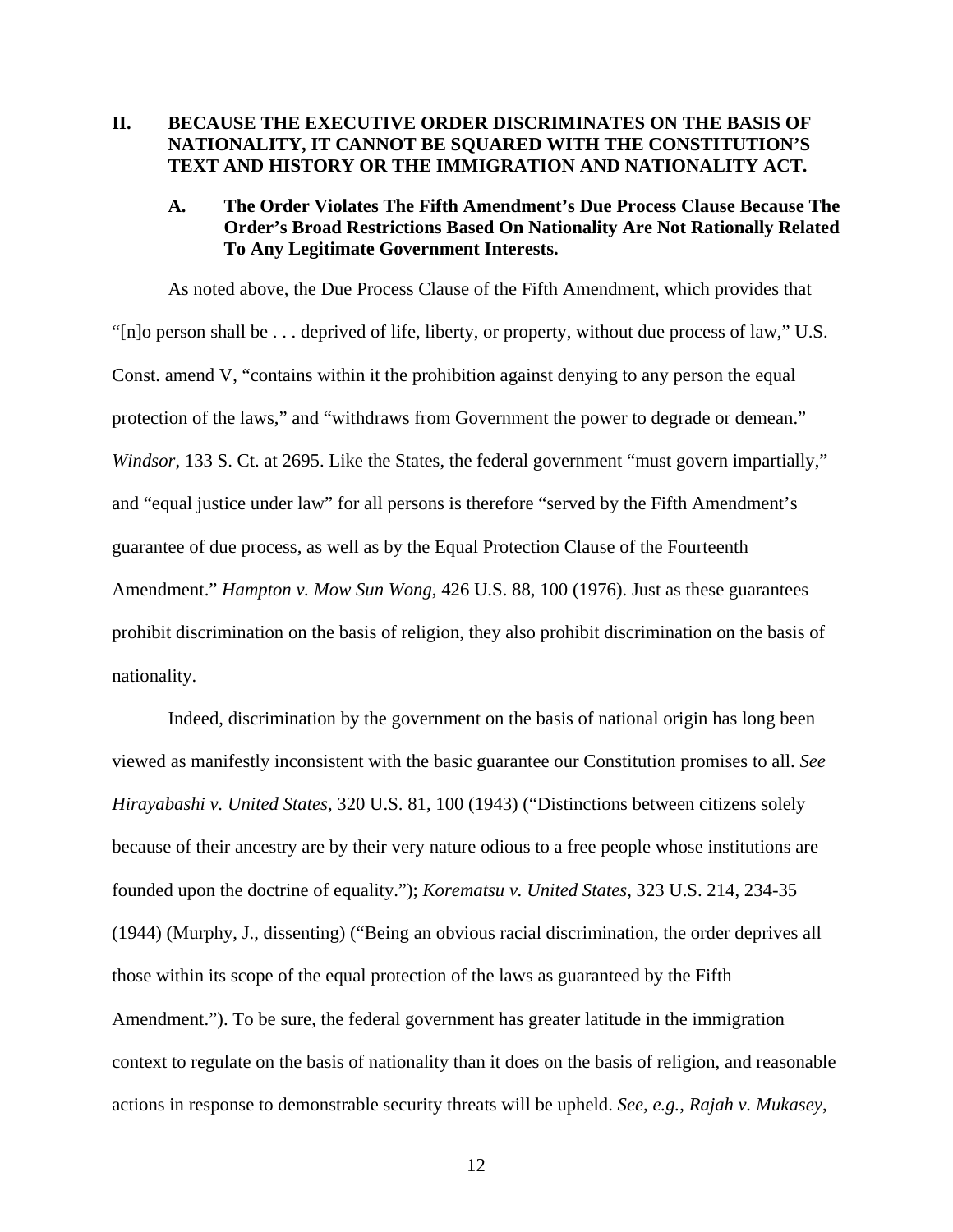544 F.3d 427 (2d Cir. 2008) (9/11 attacks); *Narenji v. Civiletti*, 617 F.2d 745 (D.C. Cir. 1979) (Iran hostage crisis). That does not mean, however, that the government has a blank check to discriminate against individuals based on their ancestry. *See Rajah*, 544 F.3d at 438 (recognizing that actions based on "animus . . . would call for some remedy").

Even if viewed only as a regulation of nationality, the Order still fails because its discrimination on that basis cannot survive even the most limited judicial review. As the Supreme Court has long recognized, even in equal protection cases applying "the most deferential of standards," courts "insist on knowing the relation between the classification adopted and the object to be attained." *Romer*, 517 U.S. at 632. Thus, at a minimum, the government's classification must "bear a rational relationship to an independent and legitimate legislative end." *Id.* at 633. Here, the Order cannot withstand even the most minimal scrutiny because it is vastly over-inclusive, targeting both individuals and countries in a way that does not further the Order's stated purpose of "protect[ing] the American people from terrorist attacks by foreign nationals admitted to the United States," Order, Preamble. *See Romer*, 517 U.S. at 633 (law fails rational basis review where it is "at once too narrow and too broad"); *id.* at 635 ("The breadth of the [law] is so far removed from these particular justifications that we find it impossible to credit them.").

Among other things, the Order imposes a blanket ban on entry into the United States by virtually all noncitizens from seven countries: Iraq, Iran, Libya, Somalia, Sudan, Syria, and Yemen. Order § 3(c) (suspending entry of "aliens from countries referred to in section  $217(a)(12)$  of the INA," with very limited exceptions). There is no evidence, however, to suggest that such an expansive and categorical exclusion bears any rational relationship to protecting Americans from terrorist attacks. As the Ninth Circuit has observed, "[t]he Government has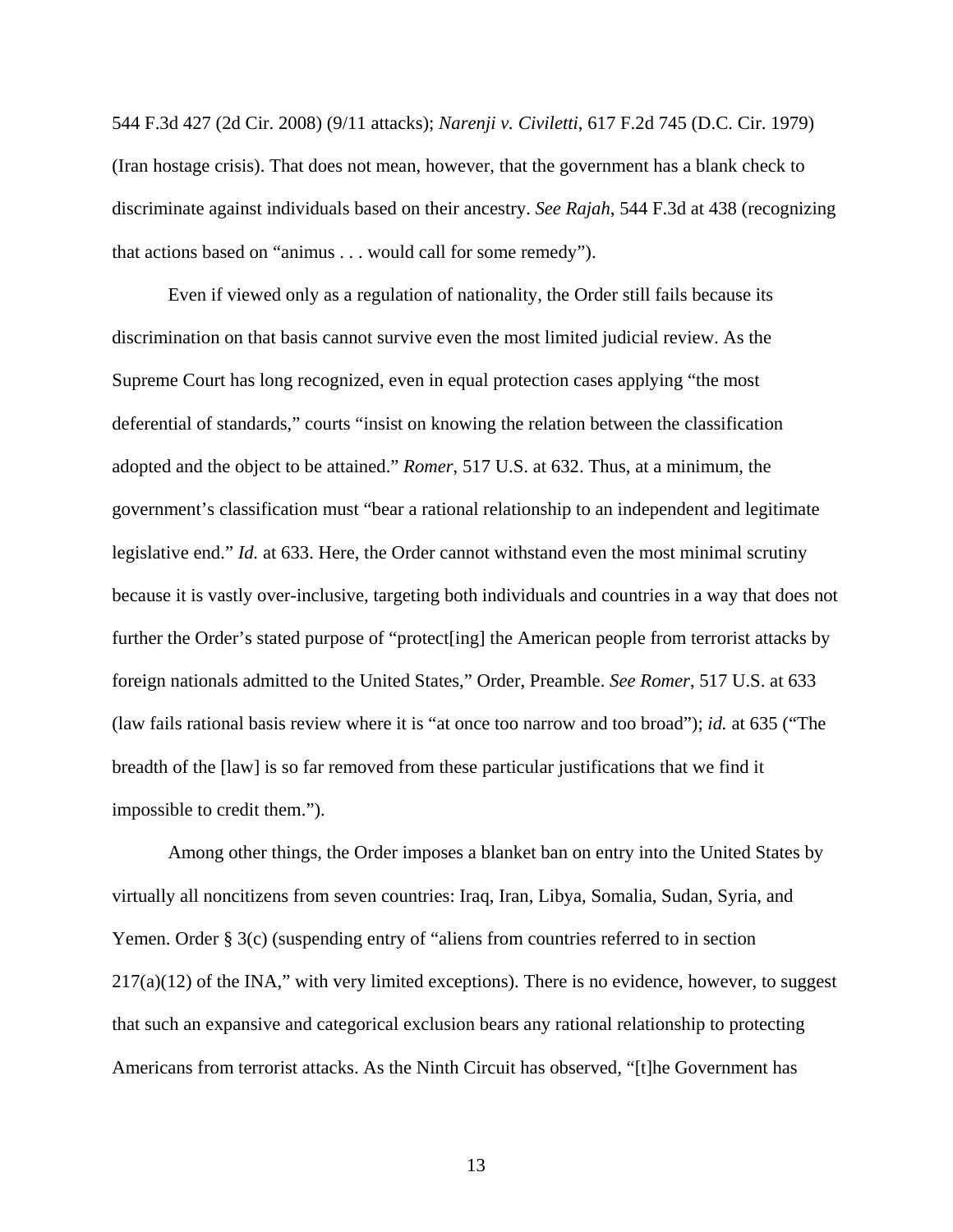pointed to no evidence that any alien from any of the countries named in the Order has perpetrated a terrorist attack in the United States." *Washington*, 2017 WL 526497, at \*10. Indeed, not a single American has been killed as a result of terrorist attacks on U.S. soil carried out by individuals born in those countries since at least 1975. Alex Nowrasteh, *Guide to Trump's Executive Order To Limit Migration for "National Security" Reasons*, Cato Inst.: Cato at Liberty (Jan. 26, 2017), https://www.cato.org/blog/guide-trumps-executive-order-limit-migrationnational-security-reasons; *see id.* ("[T]he countries that Trump chose to temporarily ban are not serious terrorism risks."). *Id*.<sup>4</sup> In fact, "[v]ery few attacks on U.S. soil since September 11, 2001 have been traced to foreign nationals at all." Washington Response to Emergency Motion, Ex. A ¶ 4 (joint declaration of former Secretaries of State and national security officials ("National Security Officials Joint Declaration")), *Washington v. Trump*, No. 17-35105 (9th Cir. filed Feb. 6, 2017). In other words, the Order replaces our previous system, which subjected all applicants to appropriate levels of scrutiny, with a broad and categorical ban—undergirded by religiousbased tests—that has no basis in the facts on the ground.

 $\overline{4}$  $4$  To be sure, a 2015 law and its implementing regulations provided that nationals of countries participating in the Visa Waiver Program, which "permits citizens of 38 countries to travel to the United States for business or tourism for stays of up to 90 days without a visa," U.S. Customs & Border Protection, Visa Waiver Program Improvement and Terrorist Travel Prevention Act Frequently Asked Questions, https://www.cbp.gov/travel/international-visitors/ visa-waiver-program/visa-waiver-program-improvement-and-terrorist-travel-prevention-act-faq (last visited Feb. 15, 2017), would no longer be admitted to the United States without a visa if they had traveled to the countries identified in the Order or were dual-nationals of those countries and were not subject to a specified exception, *see* Visa Waiver Program Improvement and Terrorist Travel Prevention Act of 2015, Pub. L. No. 114-113, Div. O, Title II, § 203 (2015); DHS Press Release, DHS Announces Further Travel Restrictions for the Visa Waiver Program (Feb. 18, 2016) (designating additional countries subject to the Act's restrictions). In stark contrast with the Order here, however, that 2015 law did not categorically "bar [individuals subject to it from] travel[ling] to the United States," Visa Waiver Program FAQ, *supra*; it simply prohibited such individuals from entering the country without a visa. That law thus provides no precedent for this Order's draconian, nationality-based ban on admission. *See Washington*, 2017 WL 526497, at \*10 n.7.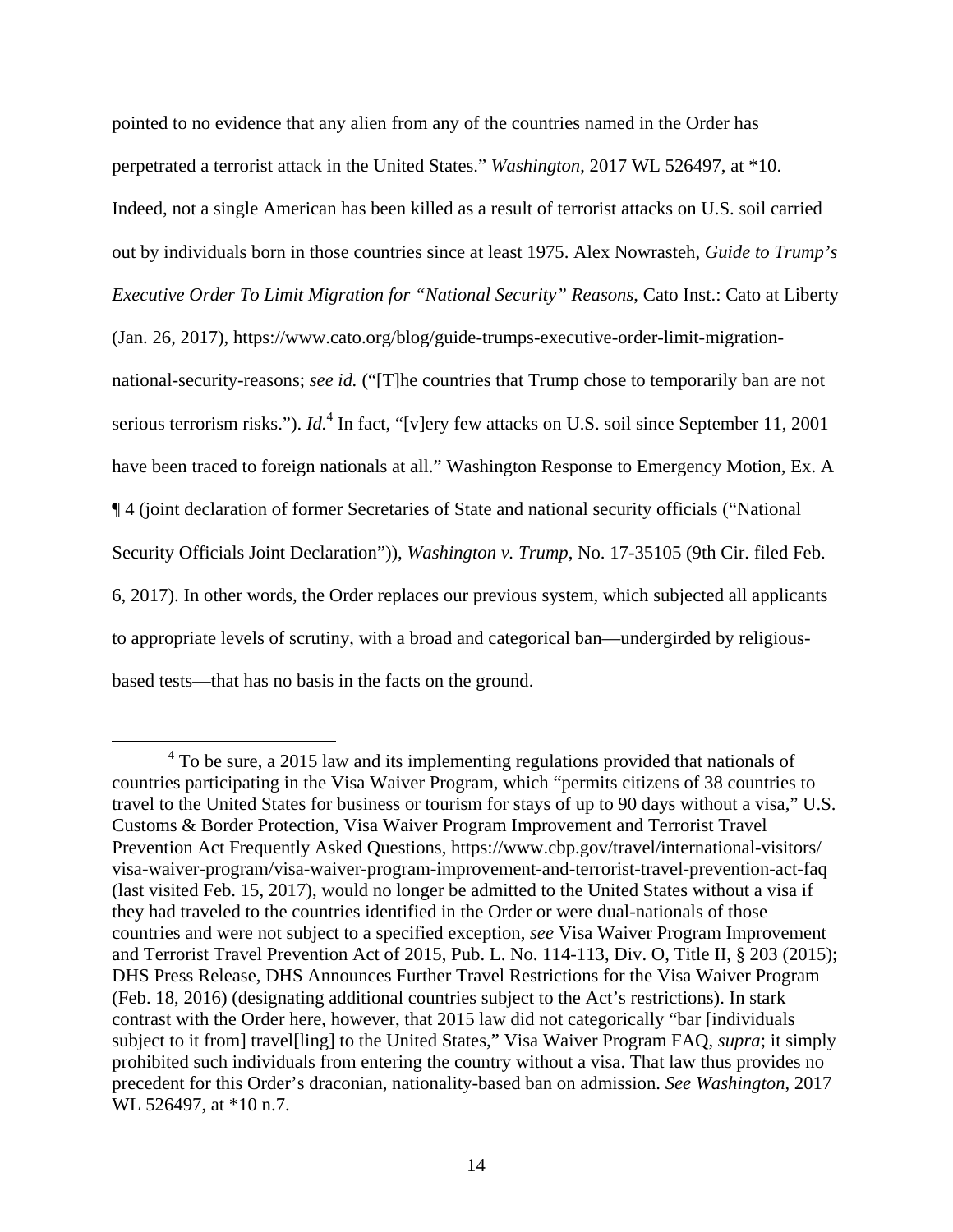Furthermore, because the Order denies entry based solely on a person's nationality, it inexplicably sweeps in large categories of individuals who plainly pose no terrorist threat. *See Romer*, 517 U.S. at 633 (law fails rational basis review when "[i]t identifies persons by a single trait and then denies them protection across the board"). Infants and young children, for example, are barred under the Order's terms. So, too, are noncitizens who have provided critical support to U.S. military efforts abroad, including Petitioner Hameed Khalid Darweesh, who served as an interpreter for the U.S. Army for over a year, and then worked in other capacities for the U.S. government and for U.S. government contractors. Pet. ¶ 19. Finally, the Order also denies entry to and subjects to other immigration-related restrictions (such as restricting visa renewal and the ability to travel) even individuals who have already been subject to careful vetting and who may already be in the United States, such as refugees—one of the most rigorously scrutinized groups—and certain nonimmigrant visa holders who have cleared consular screening.<sup>5</sup>

Finally, the evidence that the President intended to favor Christian (and not Muslim) refugees—rather than pursuing a neutral policy of aiding adherents of *any* persecuted religion further demonstrates that the Order is motivated not by legitimate national security interests. Mere "fear, unsubstantiated by factors which are properly cognizable," is not a "permissible" basis for treating one group differently from another. *City of Cleburne v. Cleburne Living Ctr.*, 473 U.S. 432, 448 (1985).

That the Order is not rationally related to any legitimate government interest is underscored by its counterproductive effects. Rather than enhancing our national security interests, the Order undermines them, threatening critical international relationships and

 <sup>5</sup> *See, e.g.*, U.S. Refugee Admissions Program, U.S. Department of State, https://www.state.gov/j/prm/ra/admissions/ (last visited Feb. 15, 2017); Jim Endrizzi et al., *Visas Mantis Security Advisory Opinions*, NAFSA.com, https://www.nafsa.org/findresources/ Default.aspx?id=8645 (last visited Feb. 15, 2017).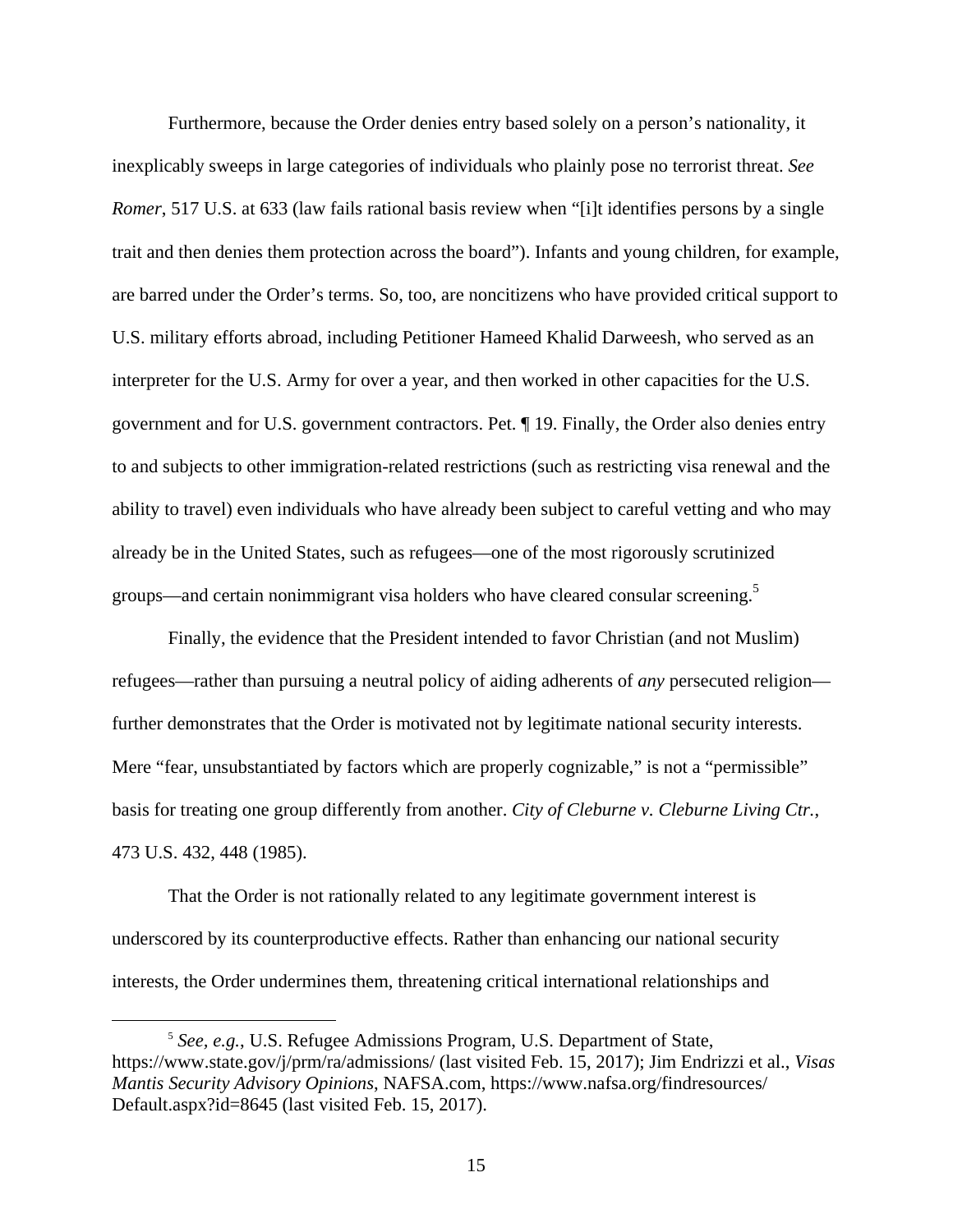alienating those whose cooperation is acutely needed in the fight against violent extremism. Former Secretaries of State and other former officials who have devoted their careers to defending the nation have expressed concern that the Order "has alienated U.S. allies" and "will strain our relationships with partner countries . . . on whom we rely for vital counterterrorism cooperation." National Security Officials Joint Declaration ¶ 5(b). Former Secretary of State Condoleezza Rice has publicly stated that the Order was "ill-considered."6 Roughly 1,000 State Department diplomats have further predicted that the Order will "sour relations" with "much of the Muslim world," thereby harming our ability to access the critical "intelligence and resources [we] need to fight the root causes of terror abroad, before an attack occurs within our borders."<sup>7</sup> The Order may also help fuel the dangerous narrative—advanced by ISIS and other terrorist groups—that the United States is engaged in a war against Islam. *See* National Security Officials Joint Declaration ¶ 3 (the Order "will aid ISIL's propaganda effort and serve its recruitment message").

The development of national security policy requires delicate judgments that take account of the often complicated intersection of myriad factors. Accordingly, when the Executive Branch formulates far-reaching national security policies, it generally engages in careful consideration and consultation with Congress and the relevant federal agencies. Here, however, federal

 $\begin{array}{c|c}\n\hline\n\end{array}$  Carla Marinucci, *Rice, Albright Criticize Trump's Executive Order*, Politico (Feb. 1, 2017), http://www.politico.com/states/california/story/2017/02/condi-rice-and-madeline-albrightdeliver-blistering-joint-rebuke-of-trump-immigration-policy-109285.

<sup>7</sup> *Dissent Channel: Alternatives to Closing Doors in Order to Secure Our Borders*, at 2, Dissent Channel (2017) ("Dissent Channel"), https://assets.documentcloud.org/documents/ 3438487/Dissent-Memo.pdf; Elise Labott, *Over 900 US career diplomats protest Trump order*, CNN (Jan. 31, 2017), http://www.cnn.com/2017/01/30/politics/career-diplomats-dissent-memo; *see also* Department of State, *2 FAM 070 DISSENT CHANNEL* (2011), https://fam.state.gov/ fam/02fam/02fam0070.html (explaining that the Dissent Channel enables Department of State officials to "express dissenting or alternative views on substantive issues of policy, in a manner which ensures serious, high-level review and response").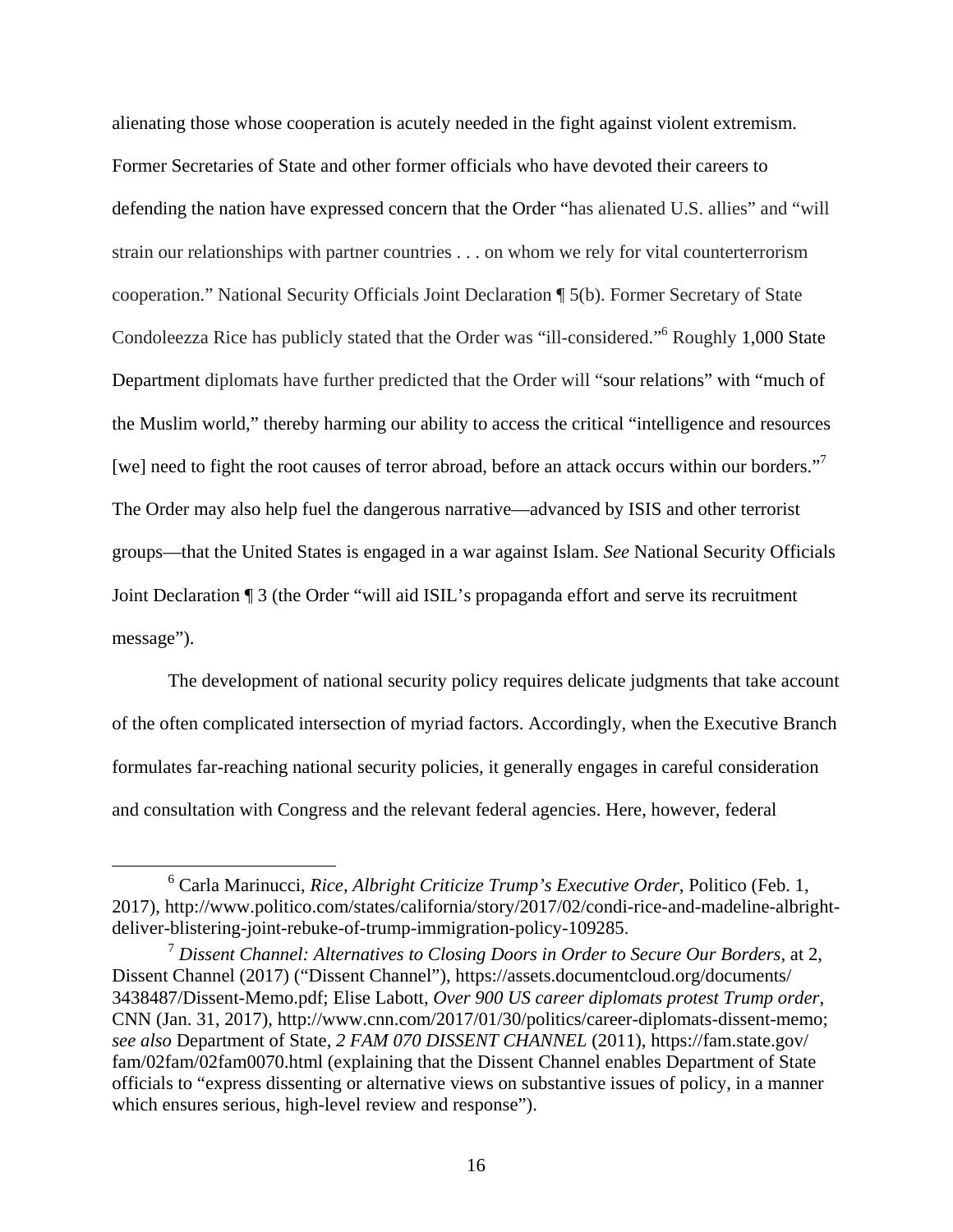agencies with relevant expertise reportedly were not adequately consulted during the deliberations about, and drafting of, the Order. According to one report, "[t]he policy team at the White House developed the executive order . . . and largely avoided the traditional interagency process that would have allowed the Justice Department and homeland security agencies to provide operational guidance . . . ."<sup>8</sup> As a result, Homeland Security Secretary John Kelly and Department of Homeland Security leadership did not see the "final details" until "shortly before the order was finalized." Perez et al., *supra*; Shear & Nixon, *supra* ("the secretary of homeland security was on a White House conference call getting his first full briefing on the global shift in policy" as the President was signing it); *id.* ("the new secretary of defense[] did not see a final version of the order until . . . hours before" it was signed).

In sum, the Order, which was the product of insufficient consultation with the career professionals best positioned to determine how to protect the American people, does not bear any rational relationship to the Order's purported interest in national security. It therefore cannot survive even the most deferential level of review.

#### **B. By Discriminating On The Basis Of Nationality, The Order Also Runs Afoul Of The Immigration And Nationality Act.**

The INA—consistent with the fundamental constitutional principles discussed above limits the discretion of the Executive Branch, categorically prohibiting "discriminat[ion]" against prospective entrants in the issuance of immigrant visas based on their "nationality, place of birth,

 <sup>8</sup> Evan Perez et al., *Inside the confusion of the Trump executive order and travel ban*, CNN.com (Jan. 30, 2017), http://www.cnn.com/2017/01/28/politics/donald-trump-travel-ban/; *see* Michael D. Shear & Ron Nixon, *How Trump's Rush To Enact an Immigration Ban Unleashed Global Chaos*, N.Y. Times (Jan. 29, 2017), https://www.nytimes.com/2017/01/29/ us/politics/donald-trump-rush-immigration-order-chaos.html; Jonathan Allen & Brendan O'Brien, *How Trump's abrupt immigration ban sowed confusion at airports, agencies*, Reuters.com (Jan. 29, 2017), http://www.reuters.com/article/us-usa-trump-immigrationconfusion-idUSKBN15D07S?il=0.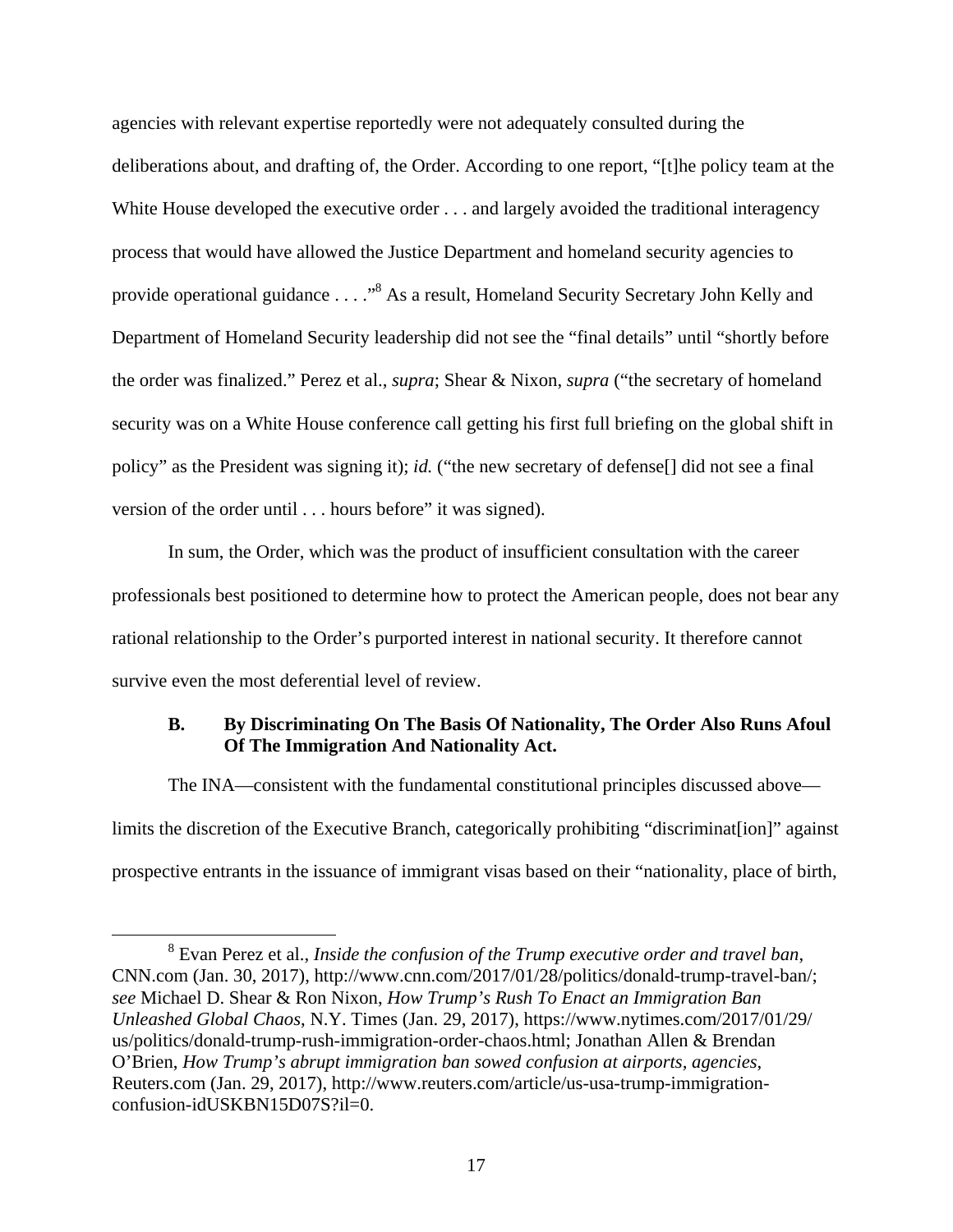or place of residence," 8 U.S.C. § 1152(a)(1)(A). While the INA also provides the President with the power to suspend the entry of any "*class* of aliens," 8 U.S.C. § 1182(f), that provision does not override the categorical prohibition on nationality-based discrimination. Indeed, no President has ever invoked the limited discretion granted by 8 U.S.C. § 1182(f) in an attempt to completely bar entry of *all* nationals of a particular country—much less, as here, millions of individuals from multiple countries. The Order runs headlong into the INA's prohibition on discrimination.

#### **1. The INA Categorically Prohibits Discrimination Based On, Among Other Things, Nationality, Place Of Birth, Or Place Of Residence.**

The INA provides that, with certain exceptions not relevant here, "no person shall receive any preference or priority or be discriminated against in the issuance of an immigrant visa because of the person's race, sex, nationality, place of birth, or place of residence." 8 U.S.C.  $§ 1152(a)(1)(A)$ . In adopting this prohibition, "Congress could hardly have chosen more explicit language," "*unambiguously direct[ing]* that no nationality-based discrimination shall occur." *Legal Assistance for Vietnamese Asylum Seekers v. Dep't of State*, 45 F.3d 469, 473 (D.C. Cir. 1995) ("*LAVAS*") (emphasis added), *vacated on other grounds*, 519 U.S. 1 (1996). The adoption of this 1965 provision was a sharp rebuke to what had come before: as one court has explained, "[f]or many years, the immigration laws explicitly discriminated against persons of various races and nationalities." *Haitian Refugee Ctr. v. Civiletti*, 503 F. Supp. 442, 453 (S.D. Fla. 1980), *aff'd as modified*, 676 F.2d 1023 (5th Cir. 1982). Congress's 1965 amendment abandoned the prior "national quota system of immigration," *id.*, according to which "the selection of immigrants was based upon race and place of birth," H.R. Rep. No. 89-745, at 8–10 (1965). By flatly "prohibiting discrimination in the granting of visas on the basis of 'race, sex, nationality, place of birth, or place of residence,'" the 1965 amendments "manifested Congressional recognition that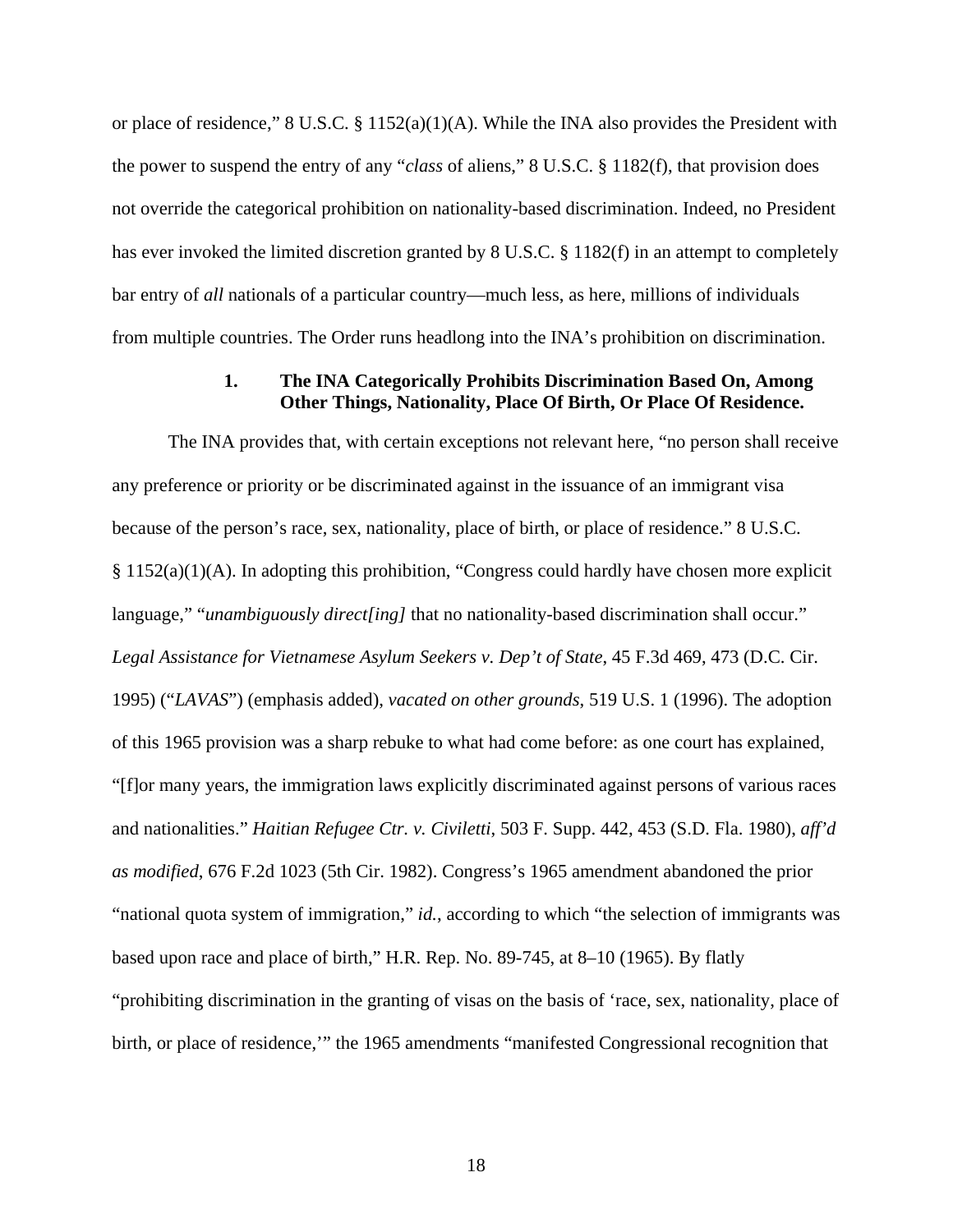the maturing attitudes of our nation made discrimination on these bases improper." *Civiletti*, 503 F. Supp. at 453 (quoting 8 U.S.C. § 1152(a)(1)(A)).

Numerous members of Congress decried the prior quota system as fundamentally un-American. As one put it, the system stood "in conflict with our principles of human brotherhood and equality," and was contrary to "our basic American tradition." *Immigration: Hearings on S. 500 Before the Subcomm. on Immigration and Naturalization of the S. Comm. on the Judiciary*, 89th Cong. 547 (1965) (statement of Sen. Maurine B. Neuberger); *see Immigration: Hearings on H.R. 2580 Before the Subcomm. on Amending the Immigration and Nationality Act, and for other purposes of the H. Comm. on the Judiciary*, 89th Cong. 418 (1965) (statement of Rep. Benjamin S. Rosenthal) ("For all too long, America's immigration and naturalization laws have been in conflict with our national history and ideals."); *Immigration: Hearings on H.R. 7700 and 55 Identical Bills Before the Subcomm. on Amending the Immigration and Nationality Act, and for other purposes of the H. Comm. on the Judiciary*, 88th Cong. 208 (1964) (statement of Rep. Harold Ryan) ("The United States must not support a doctrine of favoritism. We cannot preach the ideals of democracy, and, at the same time, judge the qualifications of men because of their race or national ancestry.").

Similarly, when President Johnson signed the 1965 amendments to the INA, he recognized that the prior immigration system was "a cruel and enduring wrong in the conduct of the American Nation." Lyndon B. Johnson, Remarks at the Signing of the Immigration Bill (Oct. 3, 1965). As he explained, such a system "violate[s] the basic principle of American democracy—the principle that values and rewards each man on the basis of his merit as a man." *Id.* Testifying in support of the amendments, Attorney General Katzenbach likewise stated that the prior quota system not only "ought to be intolerable on principle alone," but also "creat[ed]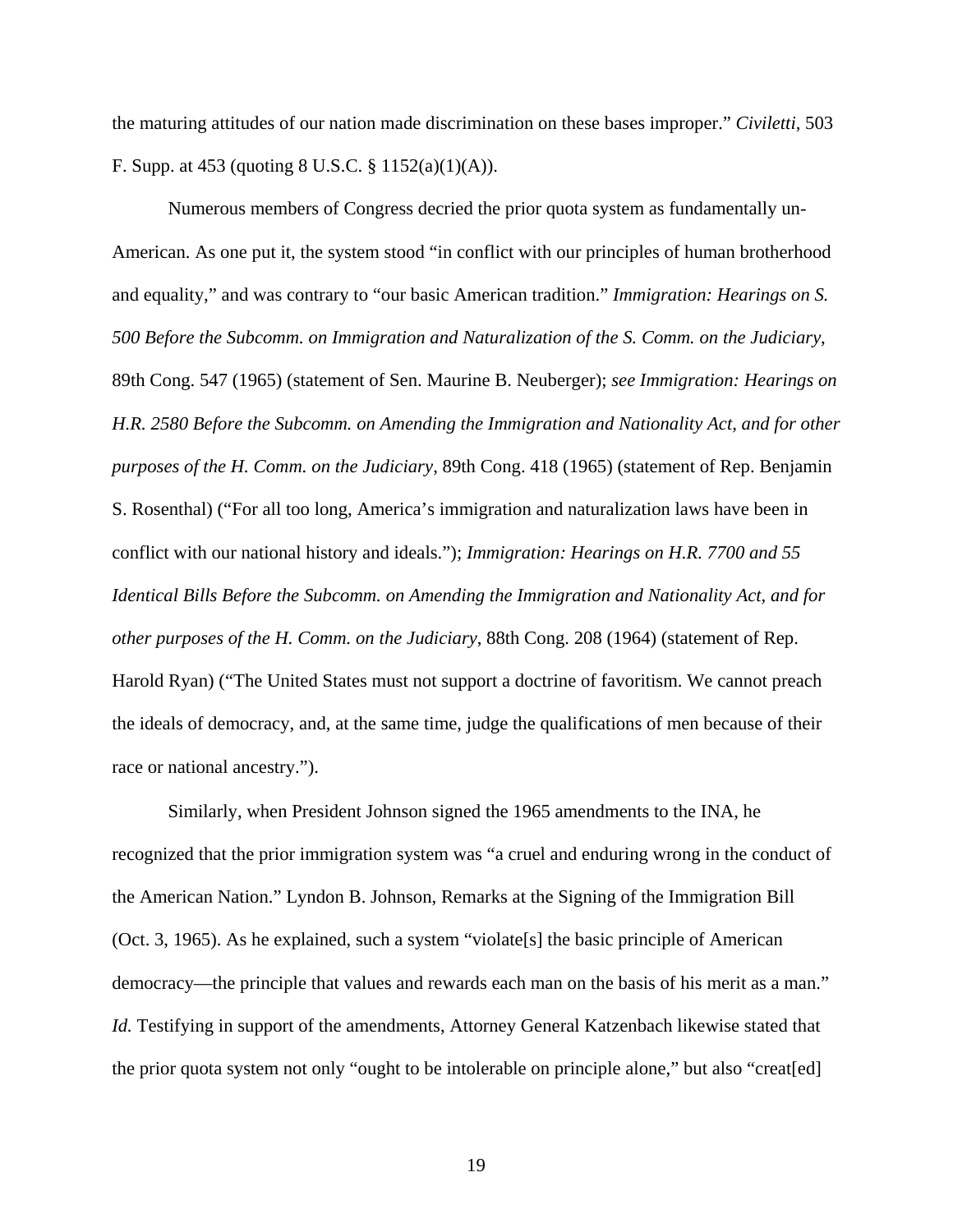incalculable harm to our Nation and to our citizens." *Immigration: Hearings on H.R. 2580 Before the Subcomm. on Immigration and Nationality of H. Comm. on the Judiciary*, 89th Cong. 2 (1965) (statement of Attorney General Nicholas Katzenbach). Among other things, it "prevented or delayed" "brilliant and skilled residents of other countries . . . from coming to this country," thereby harming our "domestic self-interest" and "self-interest abroad." *Id.* at 1. And it inflicted countless "cruelties," including "requiring the separation of families." *Id.* at 1, 3. "This is neither good government nor good sense." *Id.* at 1 (quoting President Johnson).

Others who supported the abolition of the quota system recognized the practical reality that discrimination on the basis of nationality could put American lives at risk. Secretary of State Dean Rusk testified in support of the amendments that many countries "resent the fact that the quotas are there as a discriminatory measure." *Immigration: Hearings on H.R. 7700 and 55 and Identical Bills Before the Subcomm. No. 1 of the H. Comm. on the Judiciary*, 88th Cong. 391 (1964) (statement of Secretary of State Dean Rusk).

Based on this testimony, Congress made the considered judgment that we are a nation built on immigration and that immigration of worthy individuals from all corners of the globe increases our domestic tranquility. In other words, "our system of freedom is superior to the rival system of fear." Katzenbach Statement at 1. The 1965 ban on discrimination in immigrant visa issuance was thus designed to prohibit the Executive from practicing wholesale discrimination against people coming from certain countries.

Despite this clear prohibition in the INA, that is precisely what the Order here commands. It directs the "Suspension of Issuance of Visas . . . to Nationals of [the specified] Countries," Order § 3(a), "suspend[s] entry into the United States" of such persons, *id.* § 3(c), and makes clear that any visas for such persons are "otherwise blocked," *id.* § 3(g). Moreover, that is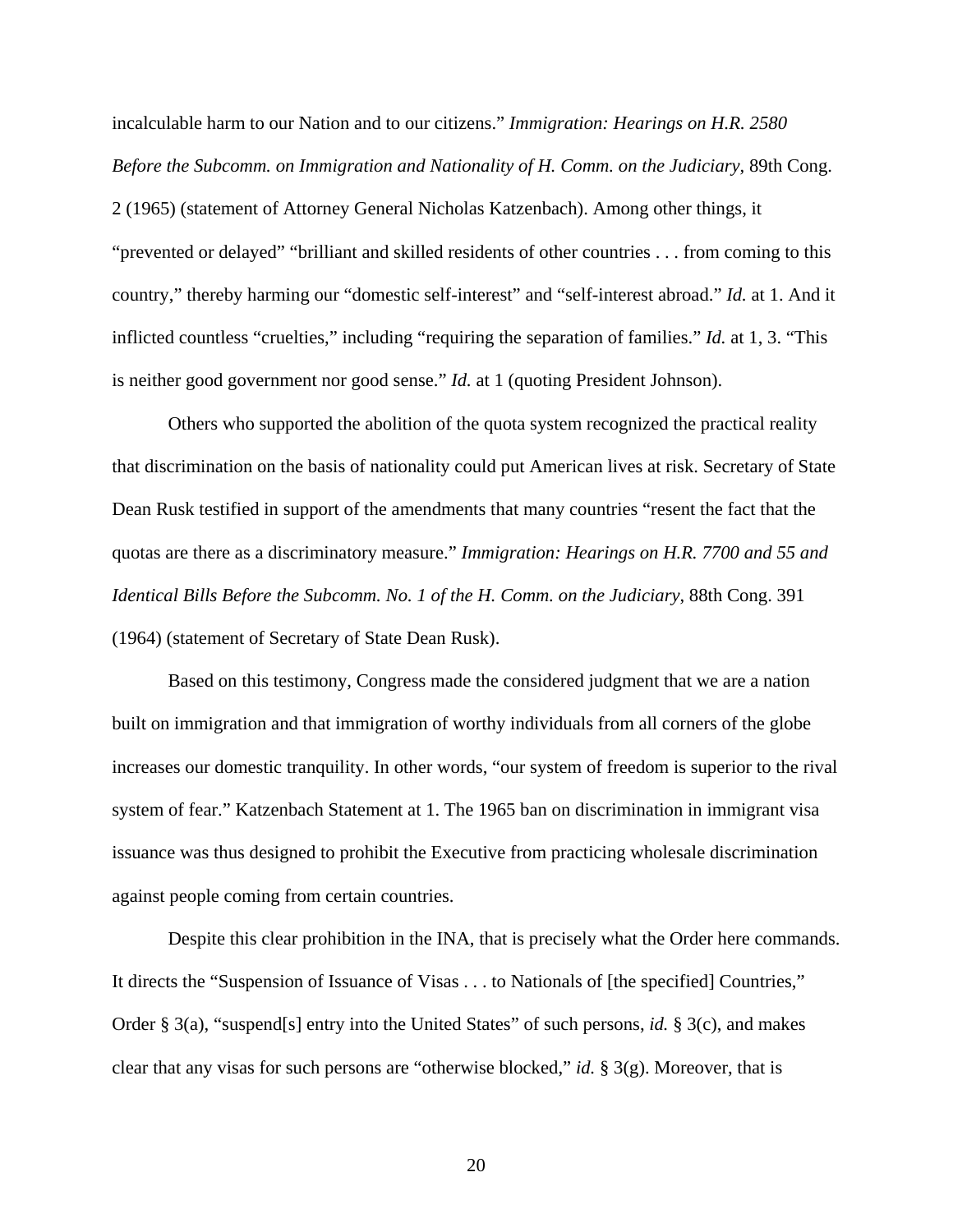exactly how the Order has been implemented—at least until the courts enjoined its application pending further judicial review. Immediately upon issuance of the Order, government officials stopped issuing new visas to nationals of the seven targeted countries, and even undertook the wholesale revocation of visas already issued to those persons—which, by the Executive's own count, affected as many as  $60,000$  individuals.<sup>9</sup> By its plain terms and in its actual operation, the Order runs afoul of both the text and purpose of the INA's nondiscrimination provision. Indeed, the Administration's desired interpretation of the statute presumably would empower the President to restore the discriminatory quota system that Congress abolished. That cannot be within the Executive's authority.

#### **2. The Provision On Which The Order Relies Cannot Override The Act's Explicit Prohibition On Discrimination.**

As Judge Friendly explained shortly after passage of the 1965 amendments discussed above, even in the area of immigration, an executive officer's "invidious discrimination against a particular race or group" is a classic "abuse of discretion," and thus "impermissible." *Wong Wing Hang v. INS*, 360 F.2d 715, 719 (2d Cir. 1966). Section 212(f) of the INA—which states that "[w]henever the President finds that the entry of any aliens or of any class of aliens into the United States would be detrimental to the interests of the United States, he may by proclamation, and for such period as he shall deem necessary, suspend the entry of all aliens or any class of aliens as immigrants or nonimmigrants, or impose on the entry of aliens any restrictions he may deem to be appropriate," 8 U.S.C. § 1182(f)—does not nullify that basic principle, nor does it override the more specific and later-enacted nondiscrimination mandate discussed above. While

 <sup>9</sup> *See* U.S. Department of State, Alert Feb. 4, 2017, "Important Announcement: Executive Order On Visas," https://travel.state.gov/content/travel/en/news/important-announcement.html; Associated Press, *State Dept: Fewer Than 60,000 Visas Canceled by Trump Order*, N.Y. Times (Feb. 3, 2017), https://www.nytimes.com/aponline/2017/02/03/us/politics/ap-us-travel-ban-visasrevoked.html? r=0.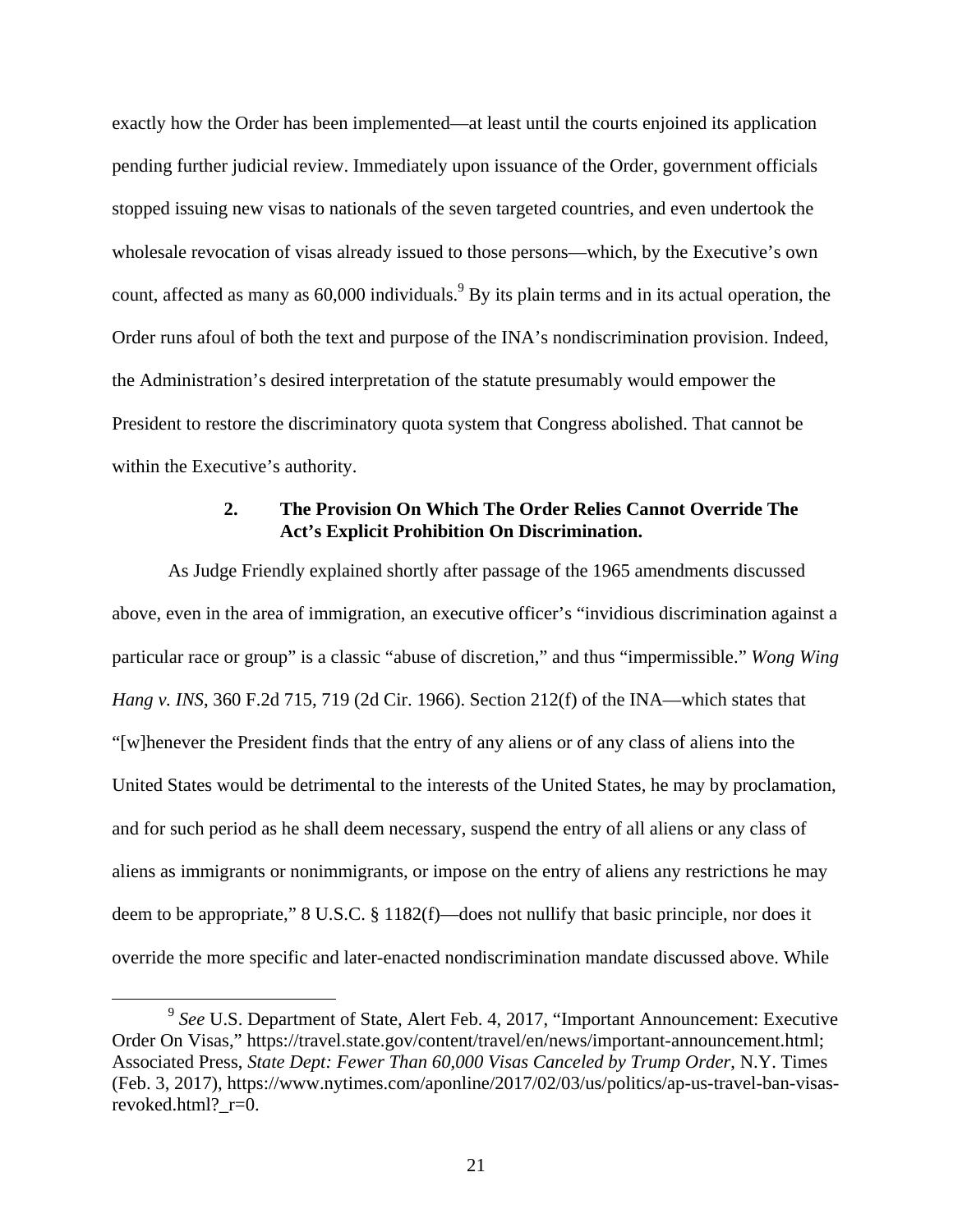§ 212(f) undoubtedly grants the President broad discretion, the President "may not disregard limitations that Congress has, in proper exercise of its own . . . powers, placed on his powers." *Hamdan v. Rumsfeld*, 548 U.S. 557, 593 n.23 (2006); *see Zivotofsky v. Kerry*, 135 S. Ct. 2076, 2090 (2015) ("[I]t is Congress that makes laws, and in countless ways its laws will and should shape the Nation's course. The Executive is not free from the ordinary controls and checks of Congress merely because foreign affairs are at issue."); *Youngstown Sheet & Tube Co. v. Sawyer*, 343 U.S. 579, 587 (1952) ("In the framework of our Constitution, the President's power to see that the laws are faithfully executed refutes the idea that he is to be a lawmaker."). Indeed, reading § 212(f) to allow the sort of discrimination that the Order commands would render the later nondiscrimination provision a dead letter. *See LAVAS*, 45 F.3d at 473 ("The appellees' proffered statutory interpretation, leaving it fully possessed of all its constitutional power to make nationality-based distinctions, would render 8 U.S.C. § 1152(a) a virtual nullity.").<sup>10</sup>

Significantly, to the extent Congress wanted to make exceptions to this categorical nondiscrimination rule, it did so with specificity. For instance, 8 U.S.C. § 1152(a)(1)(A) provides that the nondiscrimination provision should be applied "[e]xcept as specifically provided in . . .

 $10$  The Order also conflicts with other aspects of the INA. That statute—which codifies our international treaty obligations concerning refugees, *see* 1967 Protocol Relating to the Status of Refugees, opened for signature Jan. 31, 1967, 19 U.S.T. 6223, 606 U.N.T.S. 267 (entered into force Oct. 4, 1967); 1951 Convention Relating to the Status of Refugees, opened for signature July 28,1951, 19 U.S.T. 6259, 189 U.N.T.S. 137 (entered into force Apr. 22, 1954)—defines a refugee as a person "who is unable or unwilling to return to, and is unable or unwilling to avail . . . herself of the protection of" her home country "because of persecution or a well-founded fear of persecution on account of race, religion, nationality, membership in a particular social group, or political opinion." 8 U.S.C. § 1101(a)(42)(A). Notably, these overarching protections for refugees are neutral as to any *particular* religion or nationality; they do not contemplate that the United States will grant preferential treatment only to a single religion or nationality—or, conversely, disfavor a particular religion or nationality. At a given time and place, adherents of a particular religious faith may be targeted for persecution; in those circumstances, the INA protects them not because of their faith *per se*, but because their faith has given rise to persecution in their home country—which, in turn, entitles them to refugee status.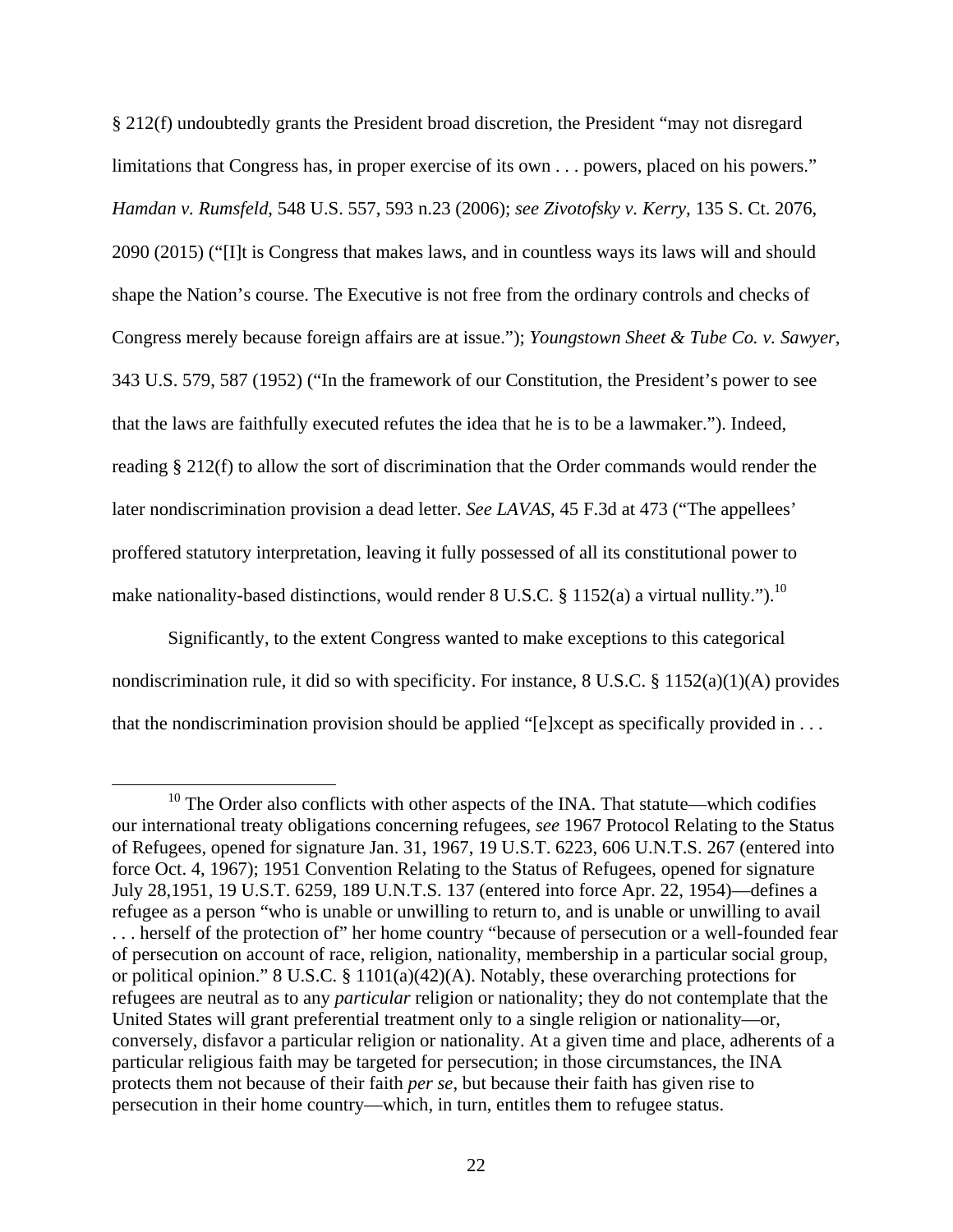sections  $1101(a)(27)$ ,  $1151(b)(2)(A)(i)$ , and 1153 of this title." Those provisions, in turn, permit certain preferences for, among others, immediate relatives of U.S. citizens in specified circumstances, *id.* §§ 1151(b)(2)(A)(i), 1153. In carving out those express exceptions, Congress determined that the forms of "discrimination" permitted by those programs and preferences were acceptable. Similarly, in other provisions of the Code, Congress expressly carved out exceptions to the Visa Waiver Program, *see id.* § 1187(a)(12)(A); *see also supra* note 4, thereby requiring persons from certain countries (e.g*.*, Iraq and Syria) to undergo more rigorous screening.11 Congress did not carve out a similar exception for  $\S 212(f)$ , and this Court lacks the power to rewrite the INA to create an exception that the statutory text does not contain.

Nor has § 212(f) ever been used to enact a categorical bar on entry to all aliens from a particular nation—much less millions of individuals from seven nations, like those covered by the Order here. Rather, as the current Administration has recognized, § 212(f) orders "arise from a foreign policy decision to keep *certain elements* in a given country from getting a visa." U.S. Department of State, "Presidential Proclamations" (current as of February 14, 2017) (emphasis added), https://travel.state.gov/content/visas/en/fees/presidential-proclamations.html (last visited Feb. 14, 2017); archived version (as it appeared on February 6, 2017) available at https://perma.cc/M2RL-6775. The power may not be used to create a blanket exclusion order; setting aside the constitutional problems raised by any such order, it would run afoul of the nondiscrimination rule that Congress added to the INA in 1965—after § 212(f) was enacted. *See supra* at 18-20.

 $11$  This provision includes an exception for persons present in Iraq or Syria "in order to perform military service in the armed forces of a program country" or "to carry out official duties as a full time employee of the government of a program country." 8 U.S.C. § 1187(a)(12)(B). Here, however, the Order by its terms bars the entry of already extensively vetted foreign nationals, such as Mr. Darweesh, who have substantially assisted U.S. military efforts. *See* Pet. ¶¶ 4, 18-19.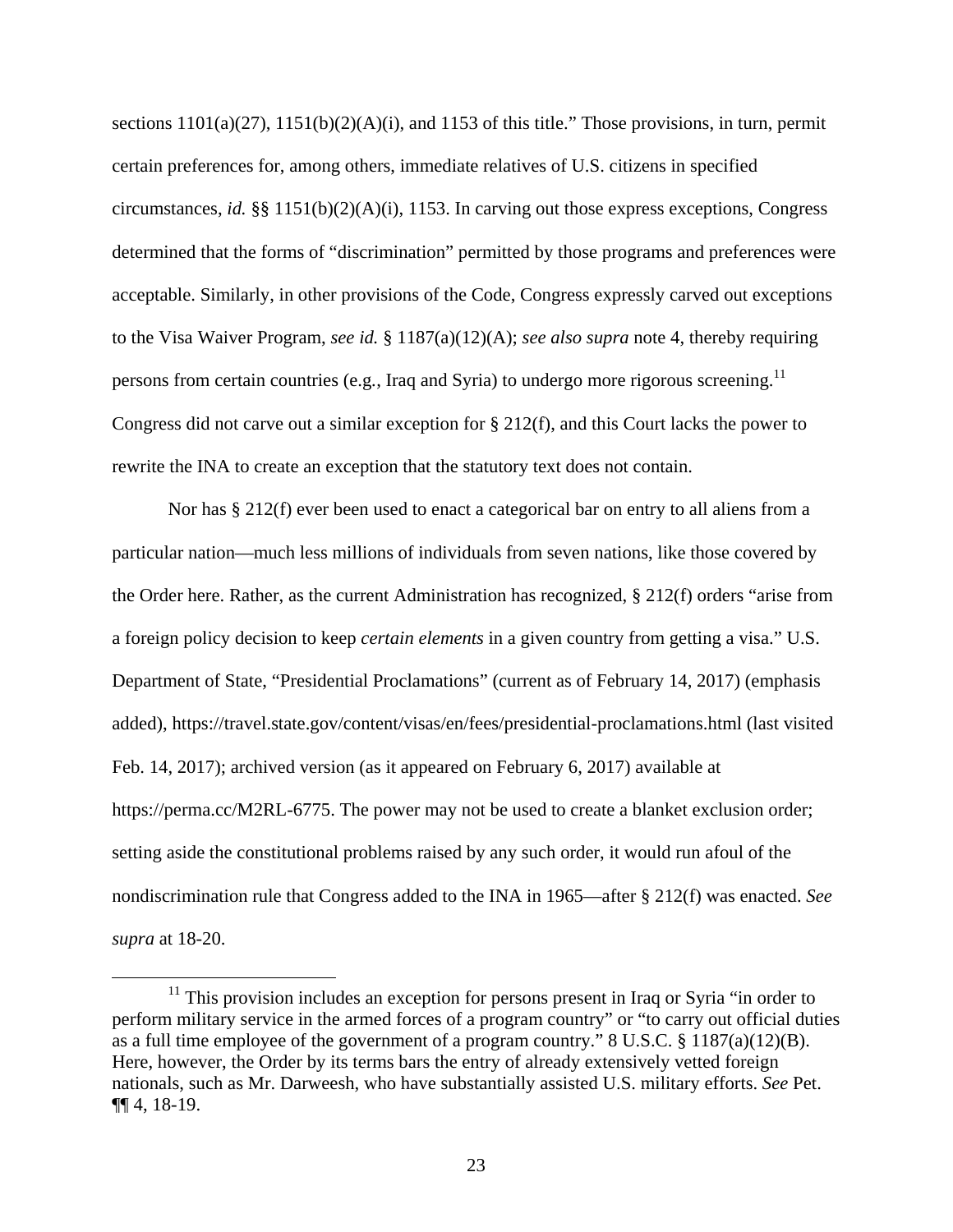The § 212(f) proclamations that were in effect when President Trump took office are a case in point. Proclamation 5377—issued by President Reagan in 1985 and still in effect suspends the entry of "officers or employees of the Government of Cuba or the Communist Party of Cuba" as nonimmigrants. 50 Fed. Reg. 41329 (1985). Similarly, a 2006 Proclamation suspended the entry of "Persons Responsible for Policies or Actions That Threaten the Transition to Democracy in Belarus." 71 Fed. Reg. 28541 (2006). These uses of § 212(f), and others like them, are consistent with the INA's nondiscrimination provision because they apply to classes of aliens not defined purely by their "nationality, place of birth, or place of residence." The Executive did not stray from this targeted use of § 212(f) even in the wake of the devastating attacks of September 11, 2001.<sup>12</sup>

Even the 1986 Proclamation by President Reagan concerning Cuban nationals—which the federal government has cited in defending the Order, *see* Gov't 9th Circuit Stay Mot. at 4 (citing Pres. Proc. 5517, 51 Fed. Reg. 30470 (1986))—was not an attempt to invoke  $\S 212(f)$  in order to discriminate on the basis of nationality. Rather, according to official statements issued at the time, that Proclamation was adopted "to tighten enforcement of the [Cuban] embargo" by denying to Cuban nationals the ability to move money and goods into the United States and to come to the United States via third countries. *See* Gerald M. Boyd, *Reagan Acts To Tighten Trade Embargo of Cuba*, N.Y. Times (Aug. 23, 1986), http://www.nytimes.com/1986/08/23/ world/reagan-acts-to-tighten-trade-embargo-of-cuba.html. Because it was intended to be an adjunct to the enforcement of the embargo—and not an outright ban on the entry of Cubans—the Proclamation permitted Cuban citizens to enter the United States as nonimmigrants, to the extent permissible, or as immigrants if they were immediate relatives of U.S. citizens, were entitled to

 <sup>12</sup> *See* Kate M. Manuel, Cong. Research Serv., *Executive Authority to Exclude Aliens: In Brief* 6-10 & tbl. 1 (Jan. 23, 2017), https://fas.org/sgp/crs/homesec/R44743.pdf.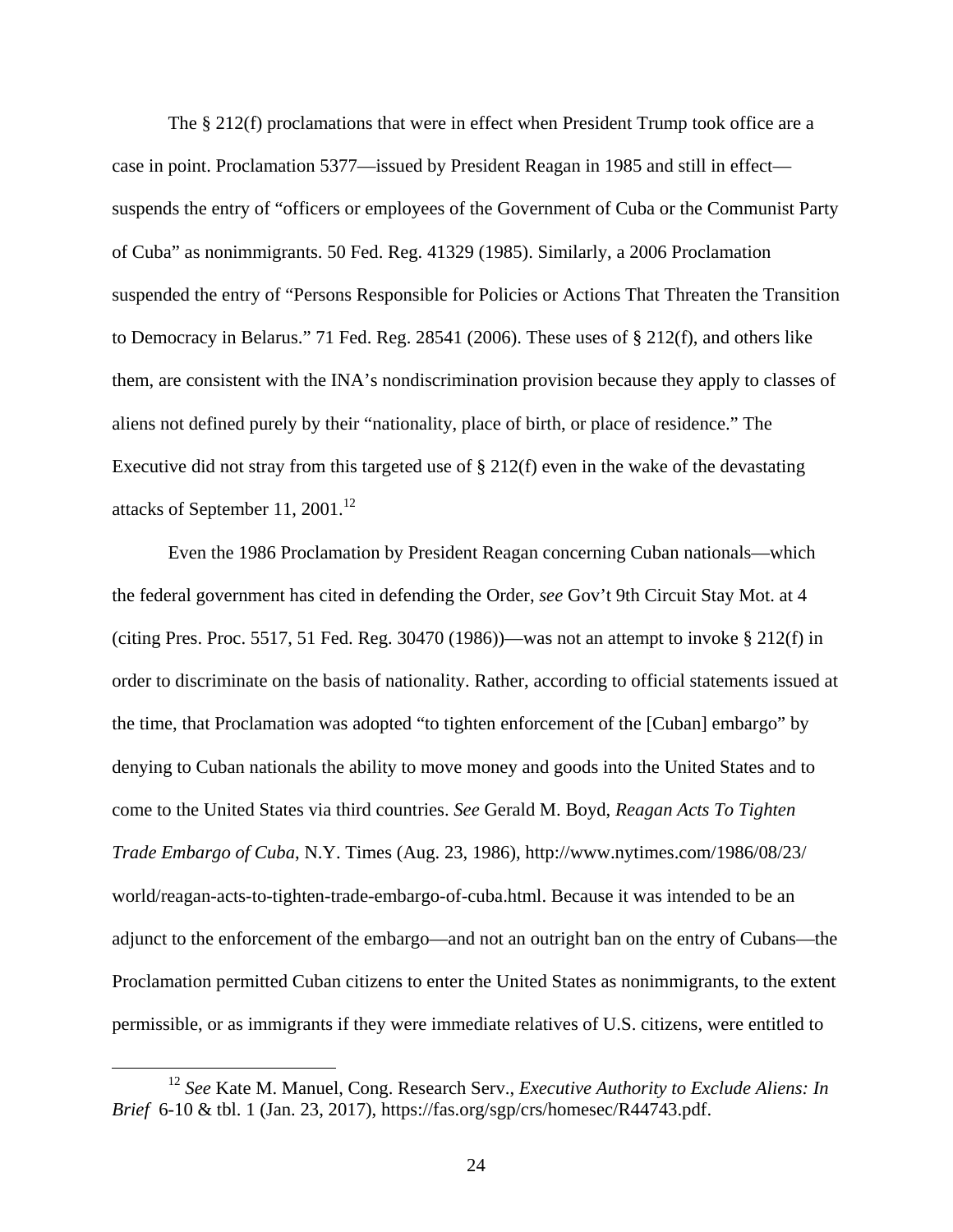other special immigrant status, or met other criteria. 51 Fed. Reg. 30470 (1986). By contrast, the Order here is unprecedented because it indiscriminately sweeps in virtually everyone "from" seven separate nations and denies them entry no matter their status.

Finally, other efforts to square the Order with the statutory prohibition on discrimination likewise fail. For example, 8 U.S.C. § 1152(a)(1)(B), which states that nothing in the nondiscrimination provision "shall be construed to limit the authority of the Secretary of State to determine the procedures for the processing of immigrant visa applications or the locations where such applications will be processed," is not to the contrary. That provision simply allows otherwise neutral and nondiscriminatory *procedures* for processing visas, and may not be read in a way that "would render 8 U.S.C. § 1152(a) a virtual nullity," *LAVAS*, 45 F.3d at 473.

\* \* \*

The Order violates both fundamental constitutional norms and the INA. Fortunately, national security and protection of our most deeply cherished liberties are not a zero-sum game. This Court should hold unlawful the ill-conceived Executive Order, allowing the President after proper consultation with Congress, law enforcement, and national security officials—to protect the nation's security in ways that comply with the Constitution and our nation's laws.

#### **CONCLUSION**

The Court should grant the injunctive relief requested by petitioners and intervenorplaintiff.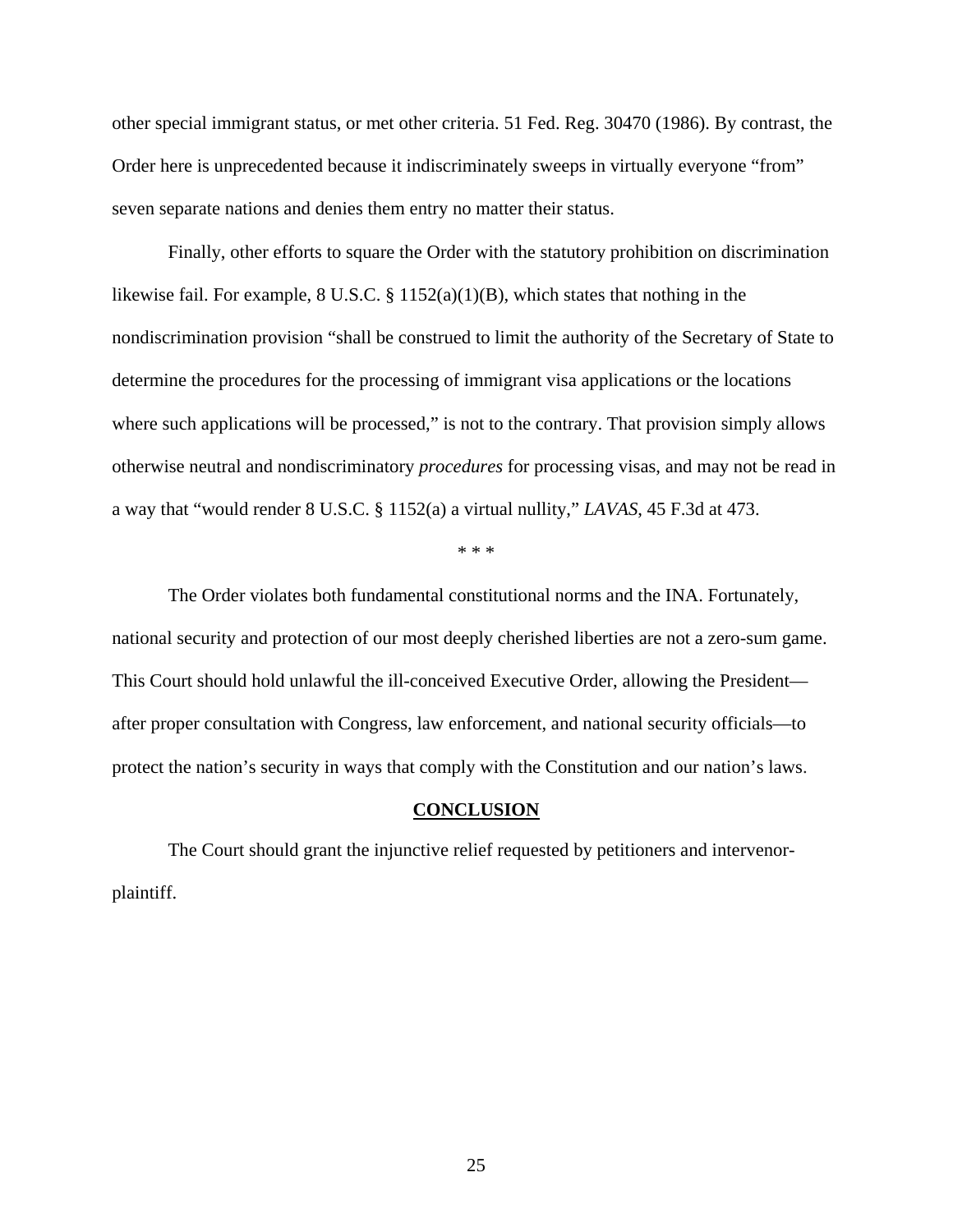Respectfully submitted,

Elizabeth B. Wydra Brianne J. Gorod David H. Gans CONSTITUTIONAL ACCOUNTABILITY **CENTER** 1200 18th Street, NW, Suite 501 Washington, D.C. 20036 Tel.: (202) 296-6889 elizabeth@theusconstitution.org brianne@theusconstitution.org david@theusconstition.org

Raymond H. Brescia Associate Professor of Law\* Albany Law School 80 New Scotland Avenue Albany, New York 12208 Tel.: (518) 445-3247 rbres@albanylaw.edu \*For affiliation purposes only<sup>13</sup>

*/s/ David H. Gans /s/ Peter Karanjia* 

Peter Karanjia Jason Harrow DAVIS WRIGHT TREMAINE LLP 1919 Pennsylvania Avenue, NW, Suite 800 Washington, D.C. 20006 Tel.: (202) 973-4200 Fax: (202) 973-4499 peterkaranjia@dwt.com jasonharrow@dwt.com

Victor A. Kovner DAVIS WRIGHT TREMAINE LLP 1251 Avenue of the Americas, 21st Floor New York, New York 10020 Tel.: (212) 489-8230 Fax: (212) 489-8340 victorkovner@dwt.com<sup>14</sup>

<sup>&</sup>lt;sup>13</sup> Counsel for *amici* are grateful for the valuable contributions to this brief of Professor Brescia's students: Andrew Carpenter, Elyssa Klein, Mary Ann Krisa, Martha Mahoney, Graham Molho, and Gloria Sprague.

<sup>&</sup>lt;sup>14</sup> *Amici* certify that (a) no party's counsel authored any part of this brief, (b) no party or party's counsel contributed money that was intended to fund the preparation or submission of this brief, and (c) no person other than *Amici* or their counsel contributed money that was intended to fund the preparation or submission of this brief. All counsel represent Members of the House of Representatives listed in the Appendix. The Constitutional Accountability Center and Professor Brescia additionally represent Members of the Senate listed in the Appendix.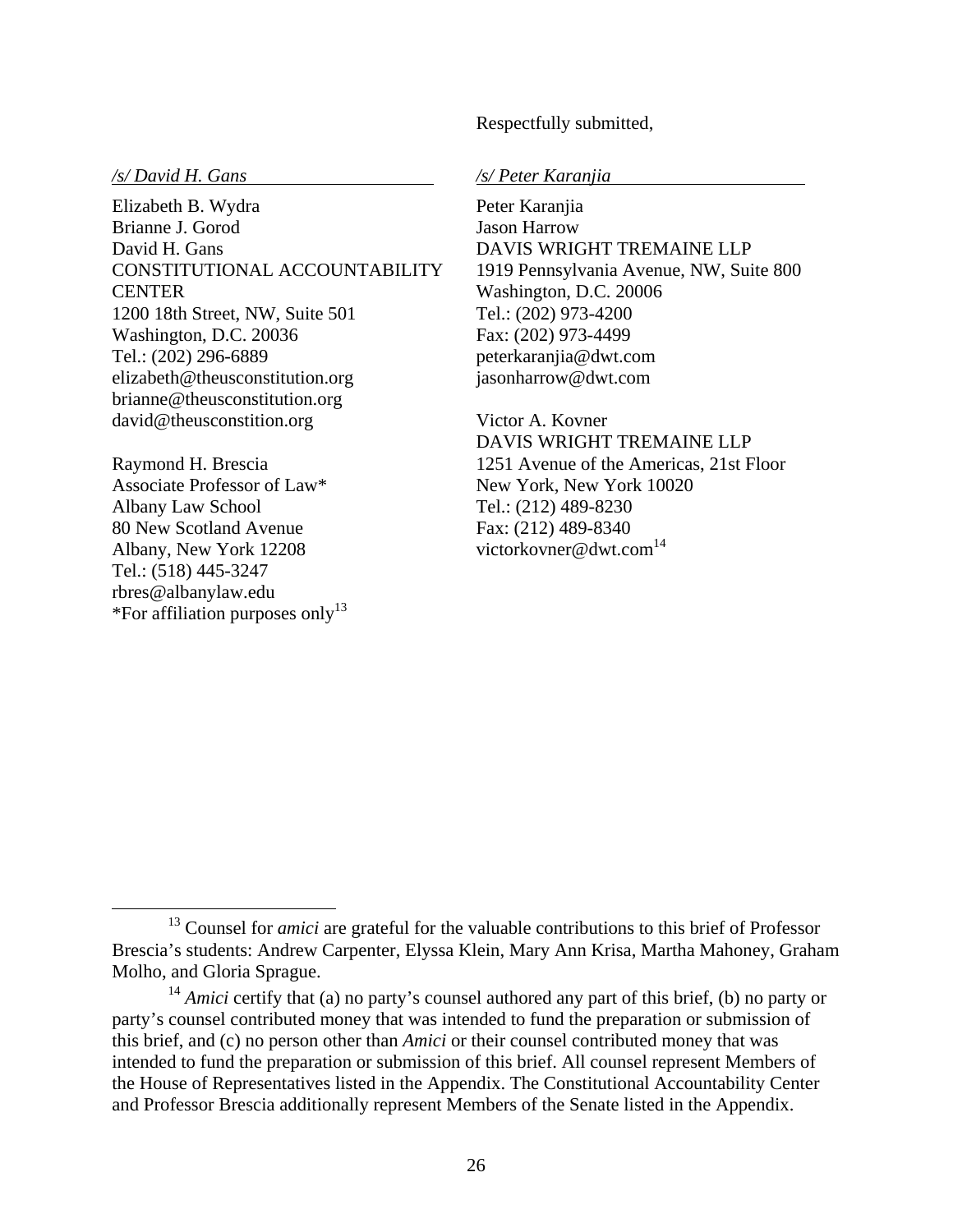#### **APPENDIX:**

#### LIST OF *AMICI* MEMBERS OF CONGRESS

#### **U.S. Senate**

Dianne Feinstein, Senator of California

Patrick J. Leahy, Senator of Vermont

Richard J. Durbin, Senator of Illinois

Sheldon Whitehouse, Senator of Rhode Island

Amy Klobuchar, Senator of Minnesota

Al Franken, Senator of Minnesota

Christopher A. Coons, Senator of Delaware

Richard Blumenthal, Senator of Connecticut

Mazie K. Hirono, Senator of Hawaii

Tammy Baldwin, Senator of Wisconsin

Michael F. Bennet, Senator of Colorado

Cory A. Booker, Senator of New Jersey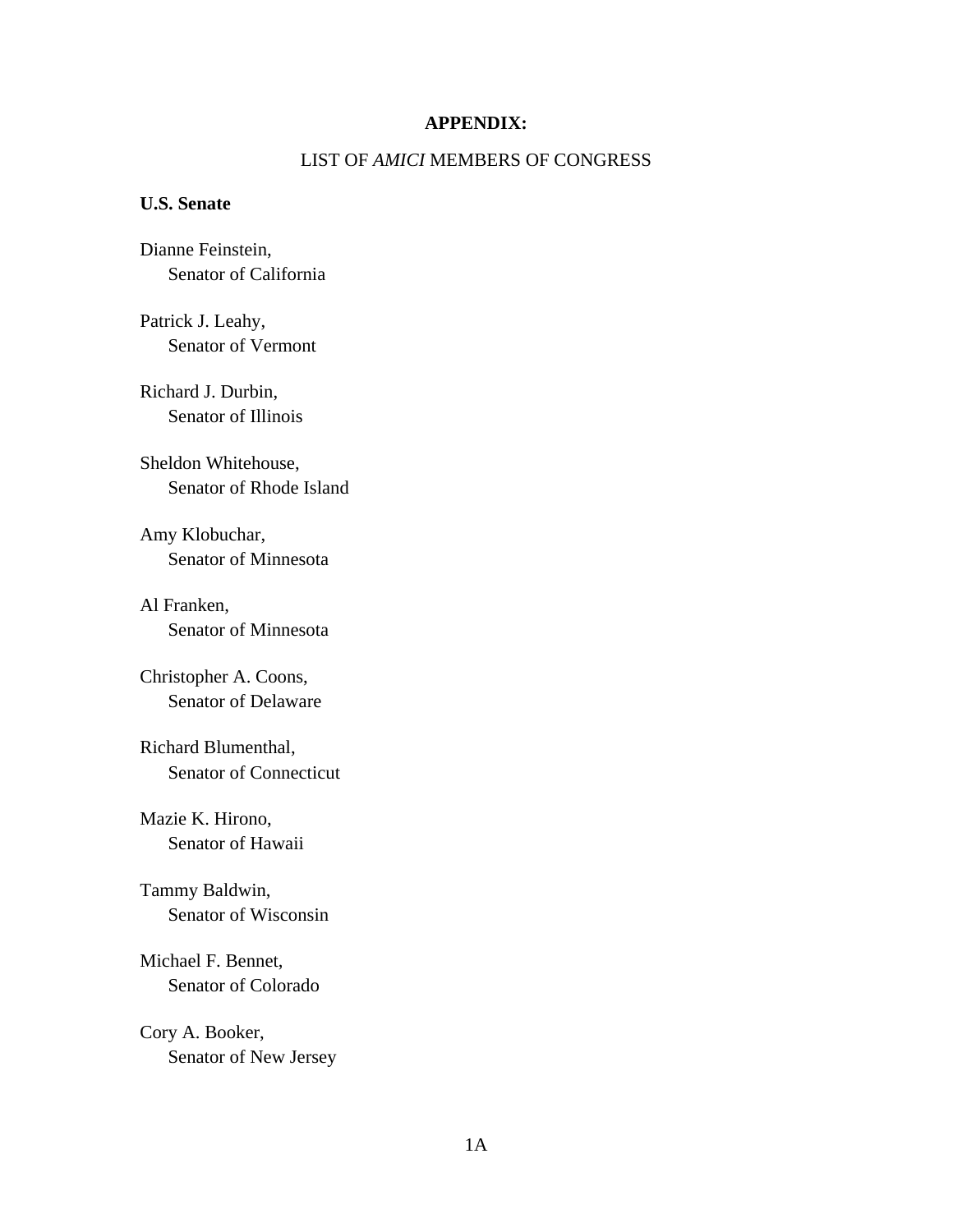#### Sherrod Brown, Senator of Ohio

# Thomas R. Carper, Senator of Delaware

Tammy Duckworth, Senator of Illinois

Kirsten E. Gillibrand, Senator of New York

Kamala D. Harris, Senator of California

Edward J. Markey, Senator of Massachusetts

Robert Menendez, Senator of New Jersey

Jeff Merkley, Senator of Oregon

#### Jack Reed,

Senator of Rhode Island

#### Bernard Sanders,

Senator of Vermont

# Brian Schatz,

Senator of Hawaii

# Jeanne Shaheen, Senator of New Hampshire

# Chris Van Hollen, Senator of Maryland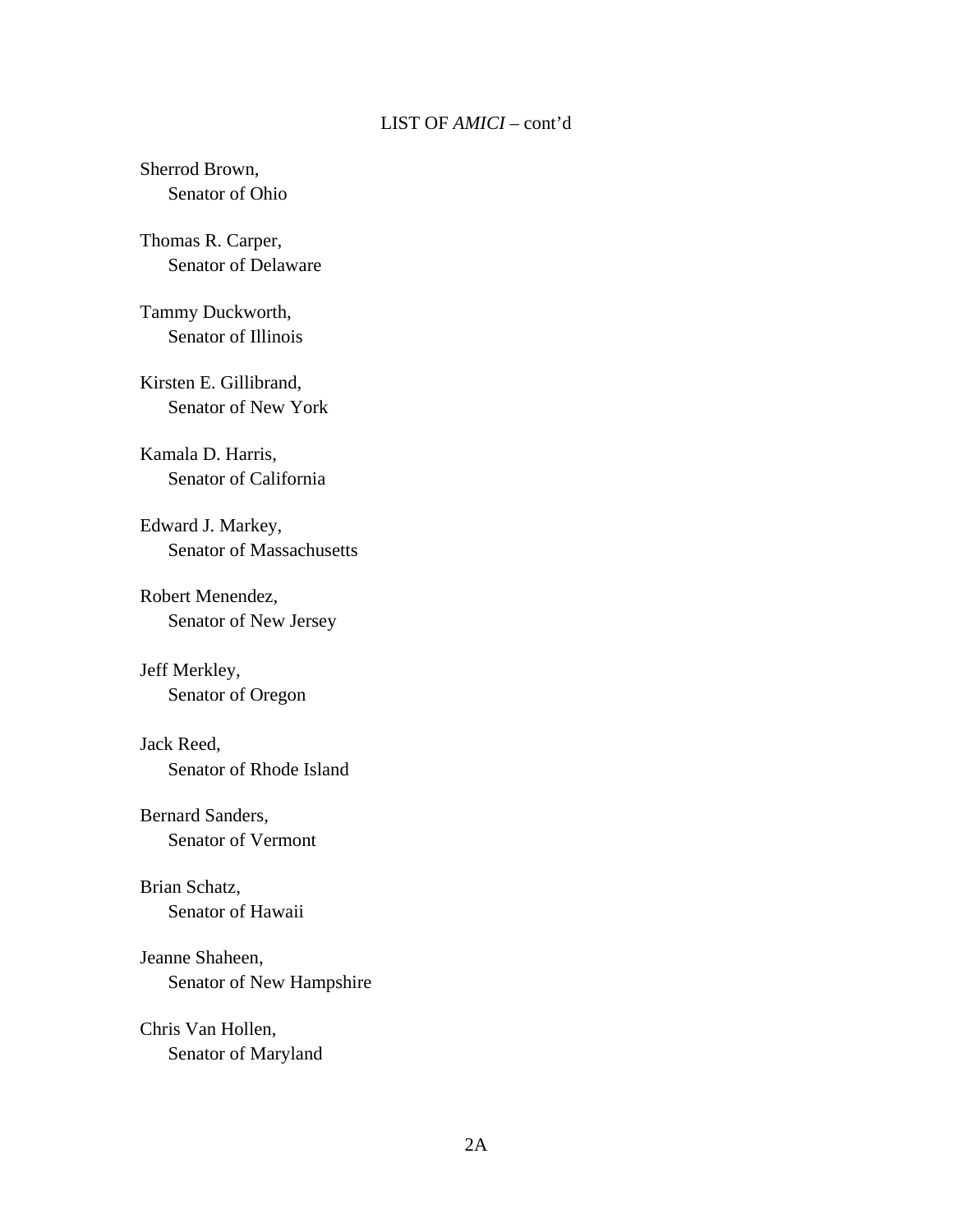# Elizabeth Warren, Senator of Massachusetts

Ron Wyden, Senator of Oregon

#### **U.S. House of Representatives**

John Conyers, Jr., Representative of Michigan

Jerrold Nadler, Representative of New York

Zoe Lofgren, Representative of California

Sheila Jackson Lee, Representative of Texas

Steve Cohen, Representative of Tennessee

Henry C. "Hank" Johnson, Representative of Georgia

Theodore E. Deutch, Representative of Florida

# Luis V. Gutierrez, Representative of Illinois

# Karen Bass, Representative of California

Cedric L. Richmond, Representative of Louisiana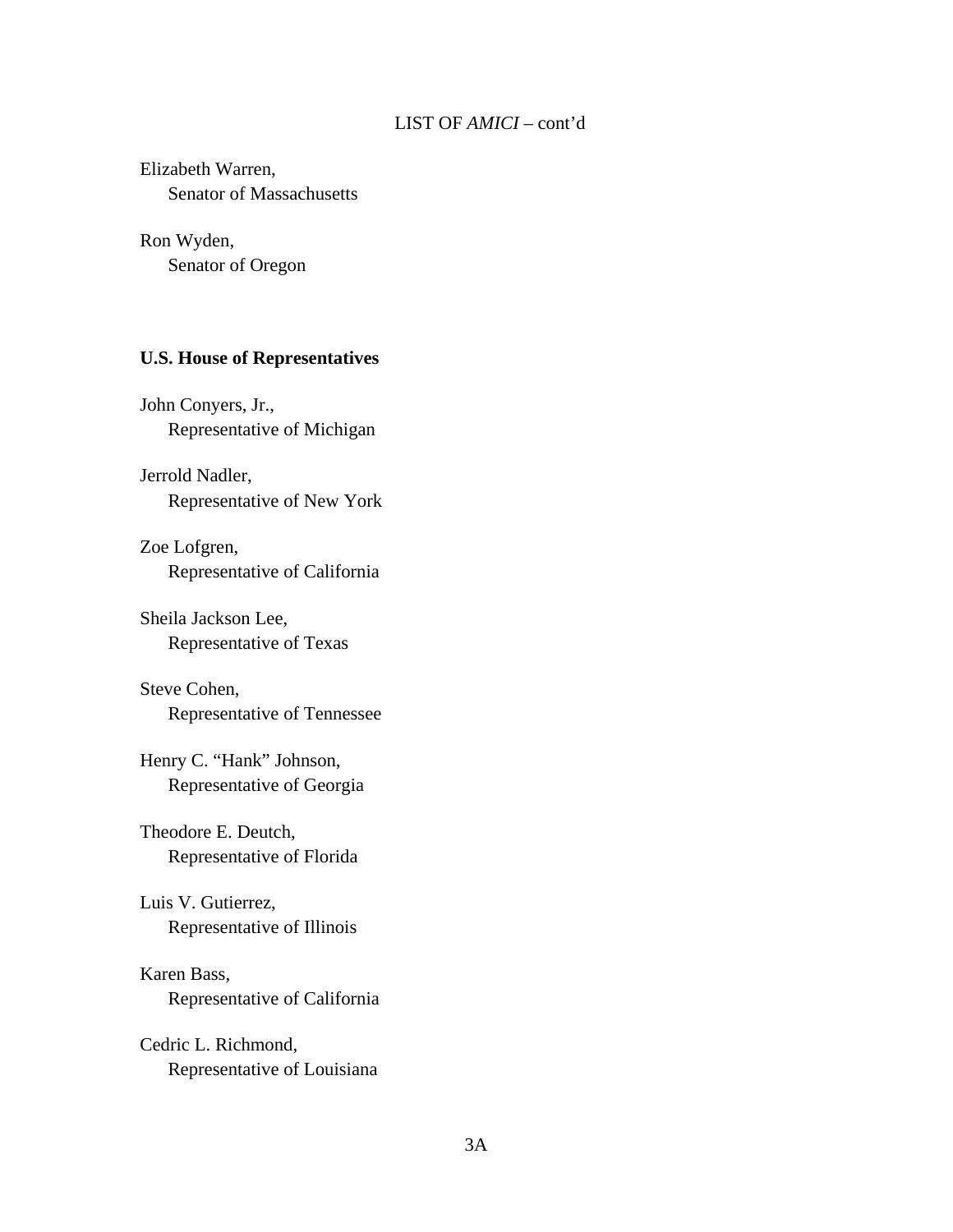Hakeem Jeffries, Representative of New York

David N. Cicilline, Representative of Rhode Island

Eric Swalwell, Representative of California

Ted W. Lieu, Representative of California

Jamie Raskin, Representative of Maryland

Pramila Jayapal, Representative of Washington

Brad Schneider, Representative of Illinois

Alma S. Adams, Representative of North Carolina

Nanette Barragán, Representative of California

Ami Bera, Representative of California

Donald S. Beyer, Jr., Representative of Virginia

Sanford D. Bishop, Representative of Georgia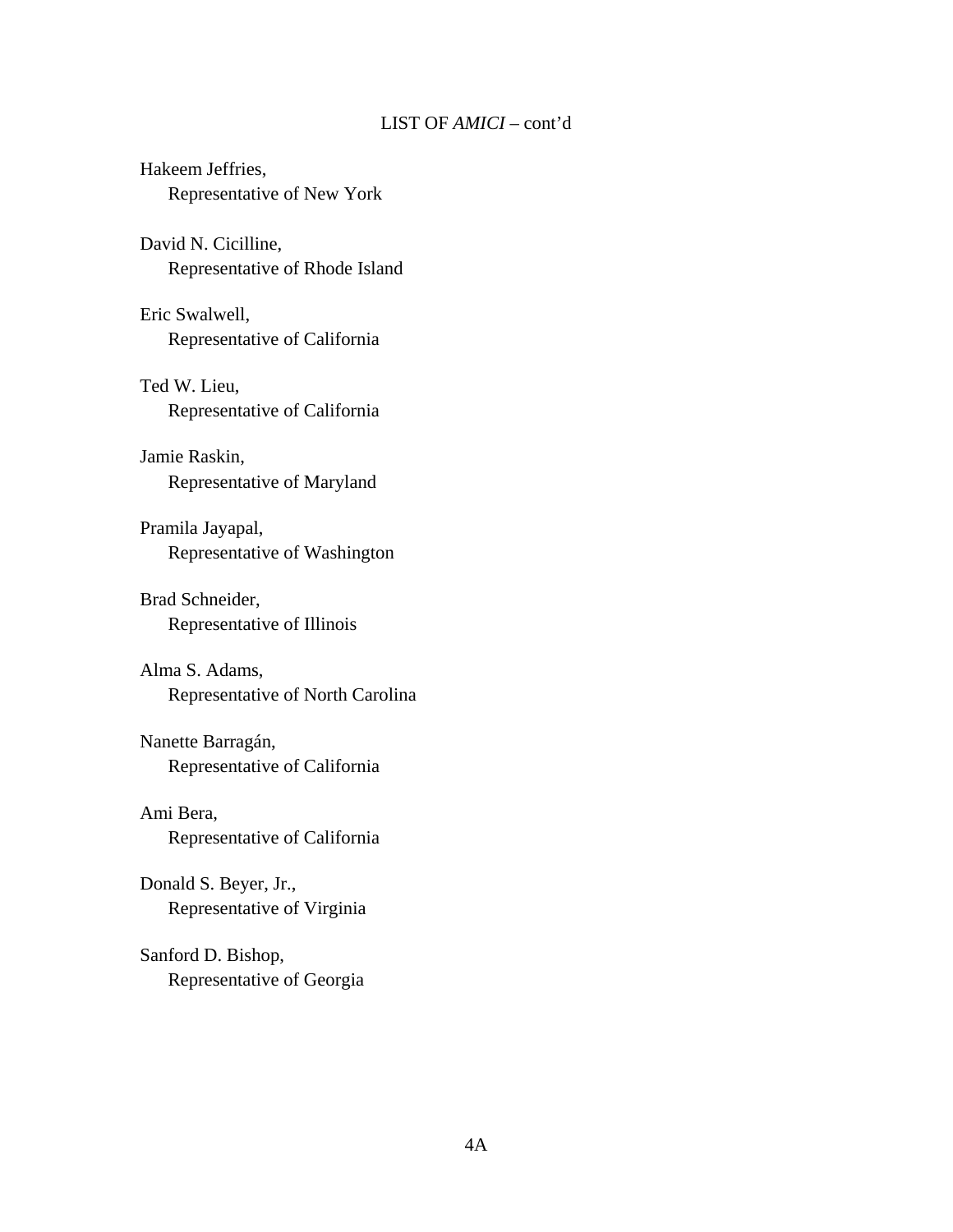# Earl Blumenauer, Representative of Oregon

Suzanne Bonamici, Representative of Oregon

Brendan F. Boyle, Representative of Pennsylvania

Robert A. Brady, Representative of Pennsylvania

# Julia Brownley, Representative of California

G.K. Butterfield, Representative of North Carolina

### Michael Capuano, Representative of Massachusetts

### Salud Carbajal, Representative of California

# Tony Cárdenas, Representative of California

#### André Carson,

Representative of Indiana

#### Kathy Castor,

Representative of Florida

#### Joaquin Castro,

Representative of Texas

#### Judy Chu,

Representative of California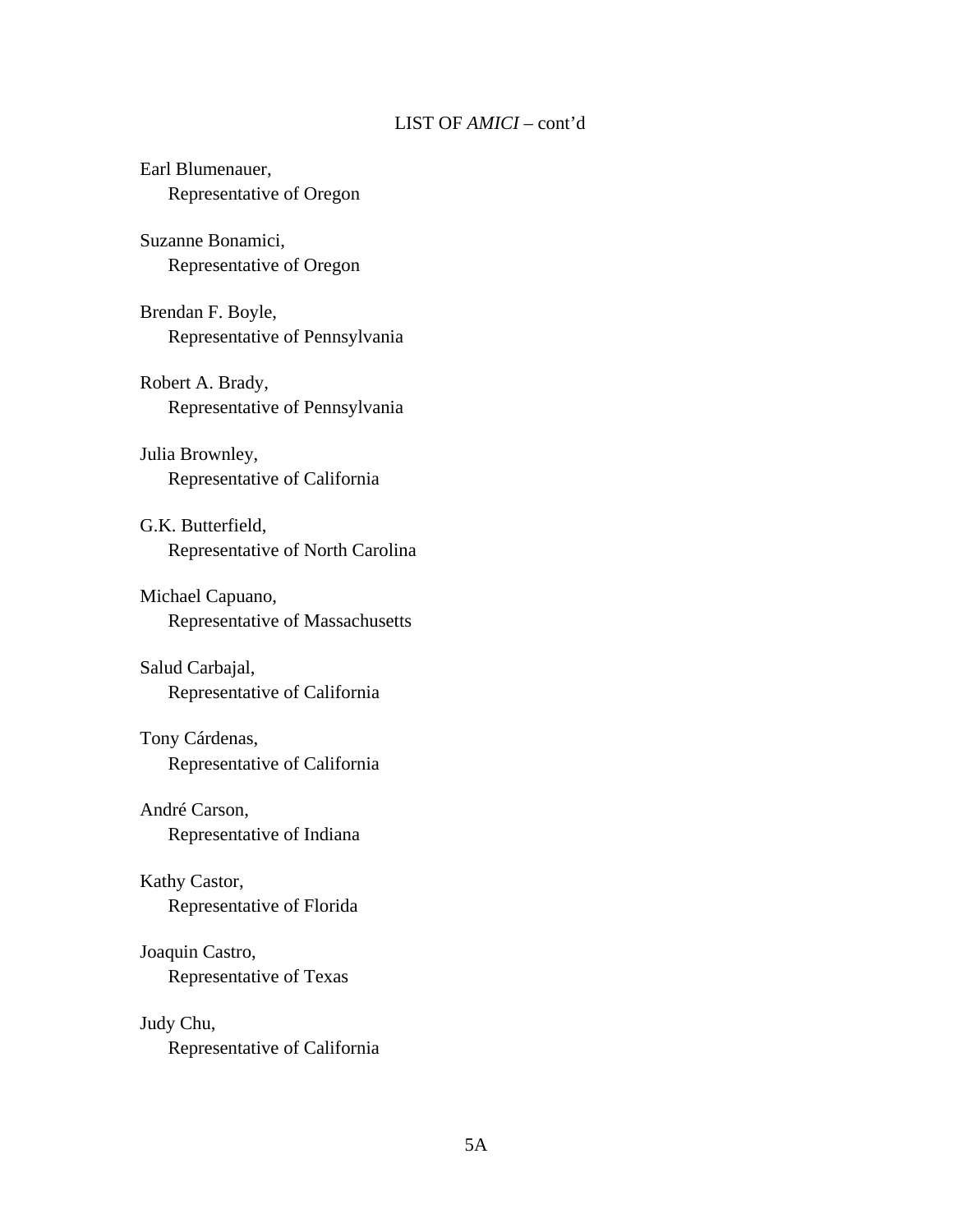Katherine M. Clark, Representative of Massachusetts

Yvette Clarke, Representative of New York

W.M. Lacy Clay, Representative of Missouri

Jim Cooper, Representative of Tennessee

J. Luis Correa, Representative of California

Joseph Crowley, Representative of New York

Elijah E. Cummings, Representative of Maryland

Danny K. Davis, Representative of Illinois

Susan Davis, Representative of California

Diana L. DeGette, Representative of Colorado

Valdez Butler Demings, Representative of Florida

Rosa L. DeLauro, Representative of Connecticut

Suzan K. DelBene, Representative of Washington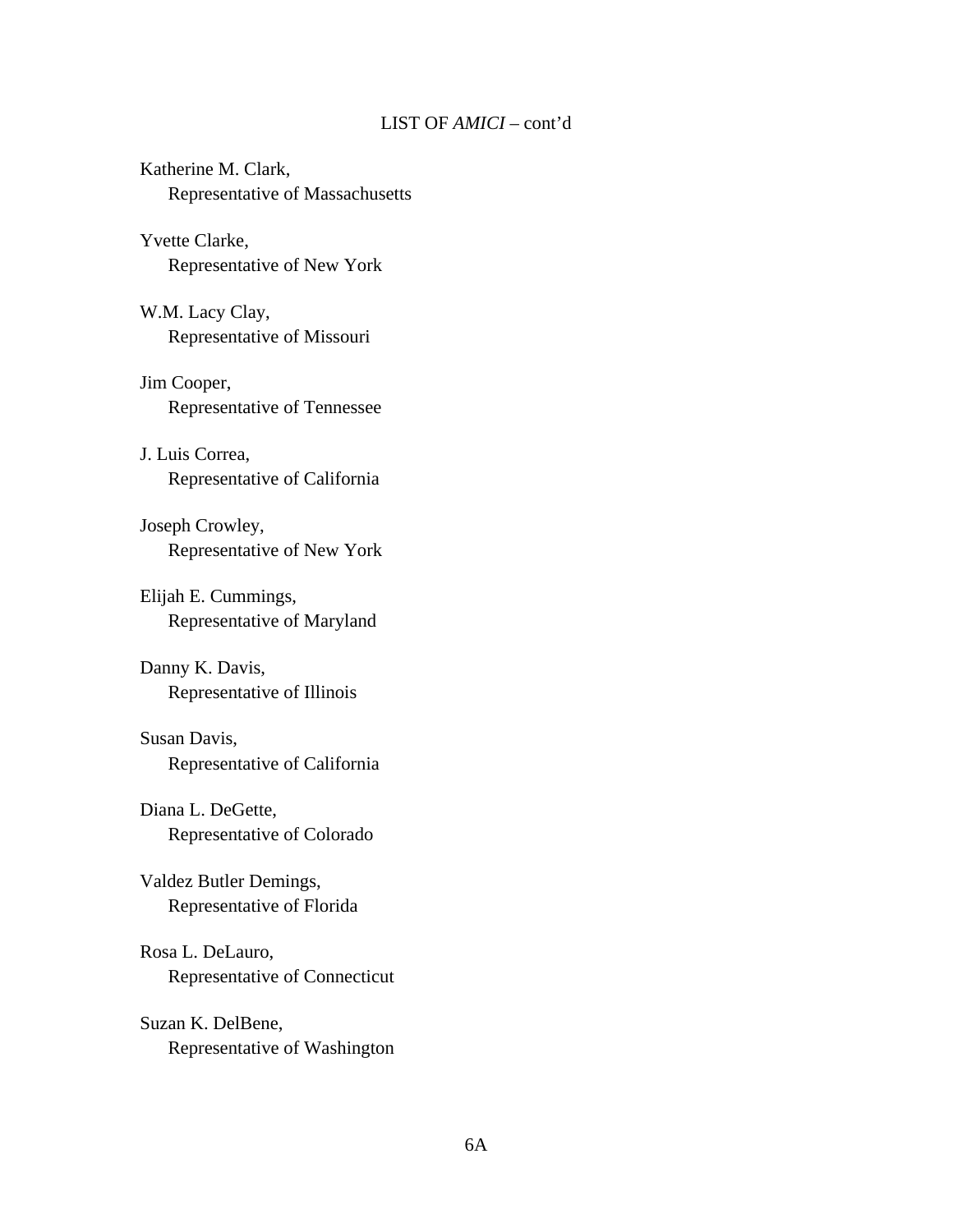# Mark DeSaulnier, Representative of California

### Debbie Dingell, Representative of Michigan

Lloyd Doggett, Representative of Texas

Keith Ellison, Representative of Minnesota

# Eliot Engel,

Representative of New York

Anna Eshoo, Representative of California

## Adriano Espaillat, Representative of New York

#### Elizabeth Etsy,

Representative of Connecticut

#### Bill Foster,

Representative of Illinois

#### Lois Frankel,

Representative of Florida

#### Marcia Fudge,

Representative of Ohio

### Tulsi Gabbard,

Representative of Hawaii

# Ruben Gallego,

Representative of Arizona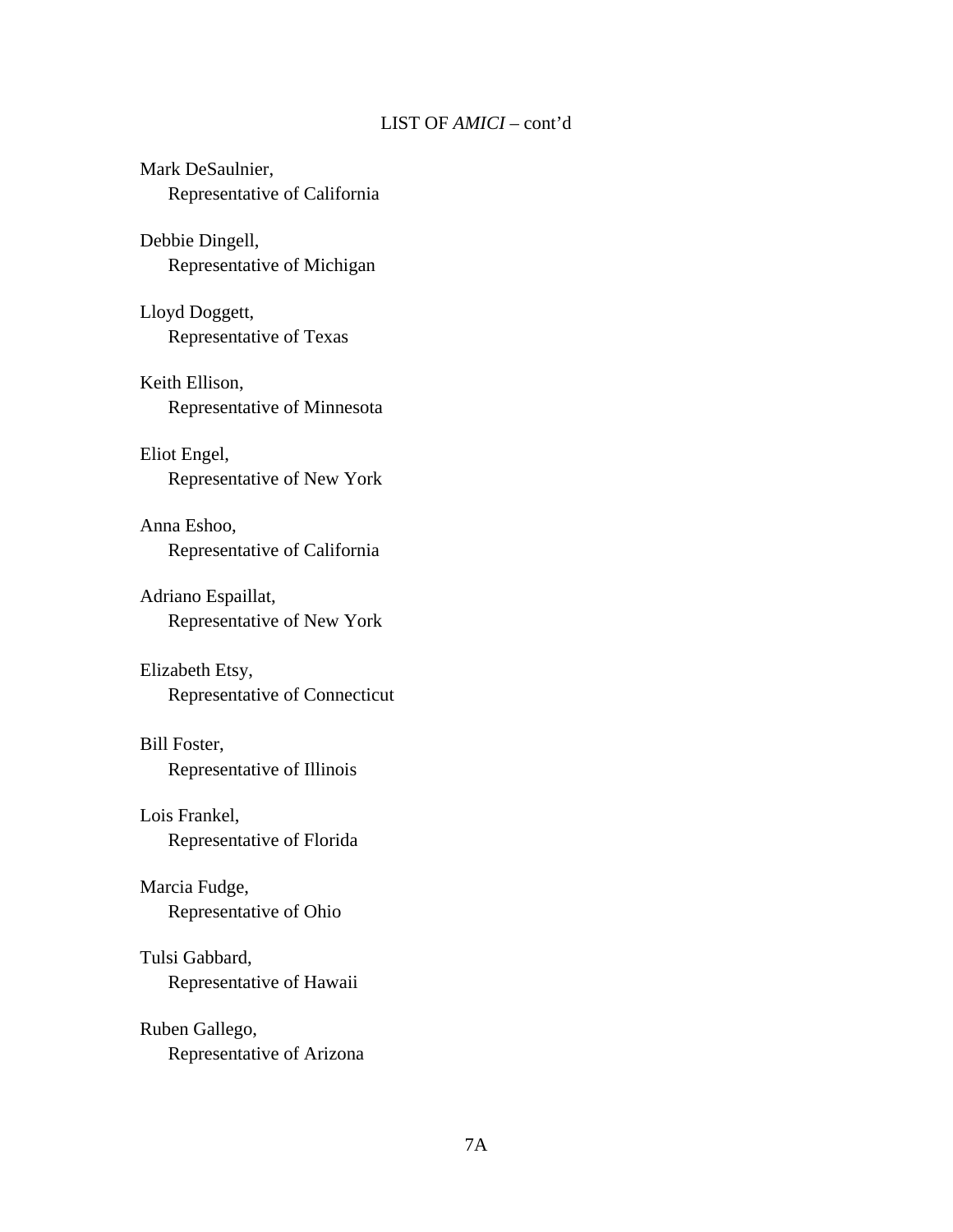Vicente González, Representative of Texas

Al Green, Representative of Texas

Gene Green, Representative of Texas

Raúl Grijalva, Representative of Arizona

Colleen Hanabusa, Representative of Hawaii

Alcee L. Hastings, Representative of Florida

Brian Higgins, Representative of New York

Steny H. Hoyer, Representative of Maryland

Jared Huffman, Representative of California

Eddie Bernice Johnson, Representative of Texas

William R. Keating, Representative of Massachusetts

Robin L. Kelly, Representative of Illinois

Joseph P. Kennedy, III, Representative of Massachusetts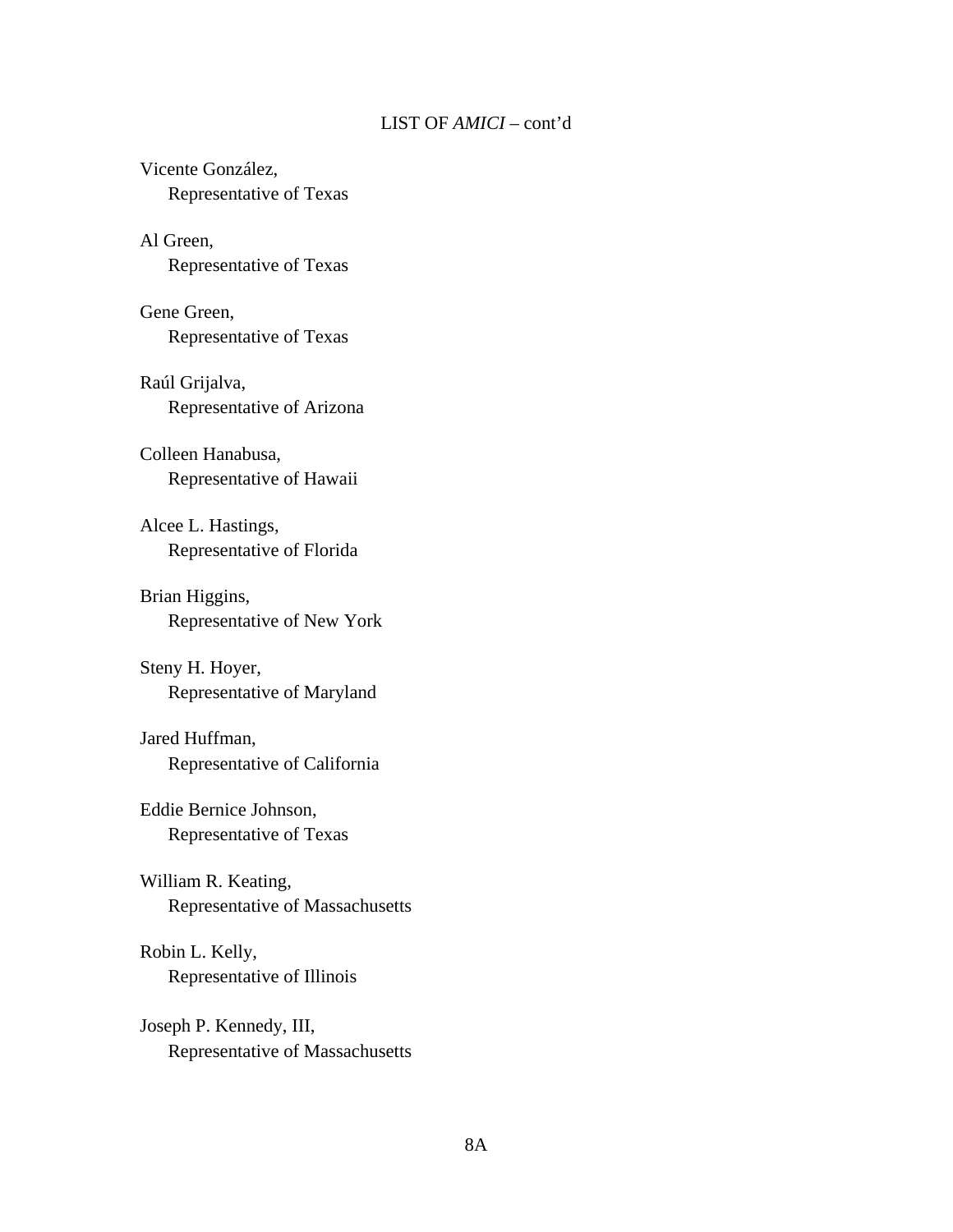# Ro Khanna, Representative of California Ruben Kihuen, Representative of Nevada Ron Kind, Representative of Wisconsin Brenda L. Lawrence, Representative of Michigan Barbara Lee, Representative of California Sander Levin, Representative of Michigan John Lewis, Representative of Georgia Alan Lowenthal, Representative of California Nita Lowey, Representative of New York Ben Ray Luján, Representative of New Mexico Michelle Lujan Grisham, Representative of New Mexico Stephen F. Lynch, Representative of Massachusetts Carolyn B. Maloney, Representative of New York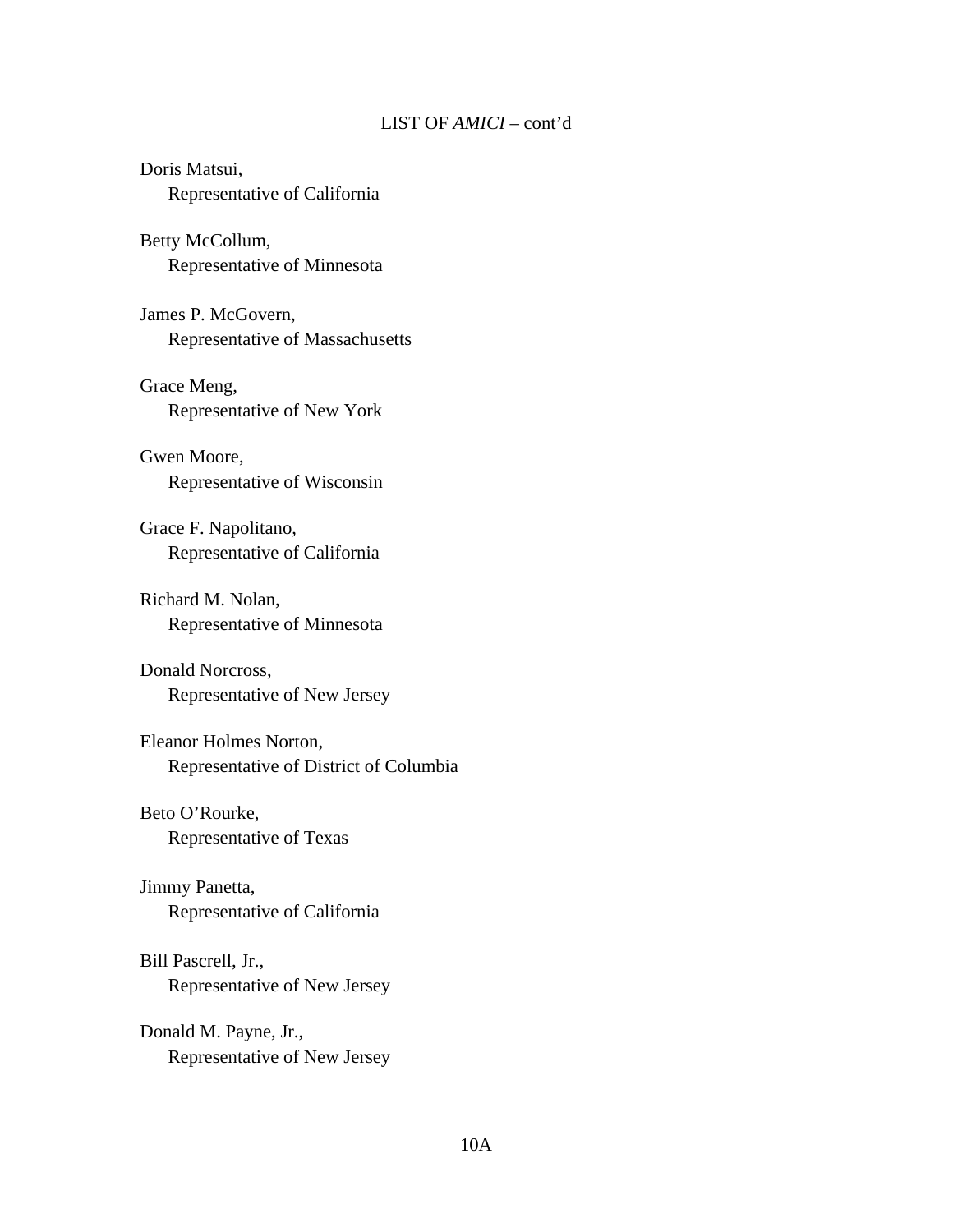# Nancy Pelosi, Representative of California

Ed Perlmutter, Representative of Colorado

Scott H. Peters, Representative of California

Chellie Pingree, Representative of Maine

Mark Pocan, Representative of Wisconsin

Jared Polis, Representative of Colorado

David Price, Representative of North Carolina

Mike Quigley, Representative of Illinois

Kathleen M. Rice, Representative of New York

Lucille Roybal-Allard, Representative of California

Bobby L. Rush, Representative of Illinois

Gregorio Kilili Camacho Sablan, Representative of Northern Mariana Islands

Linda T. Sánchez, Representative of California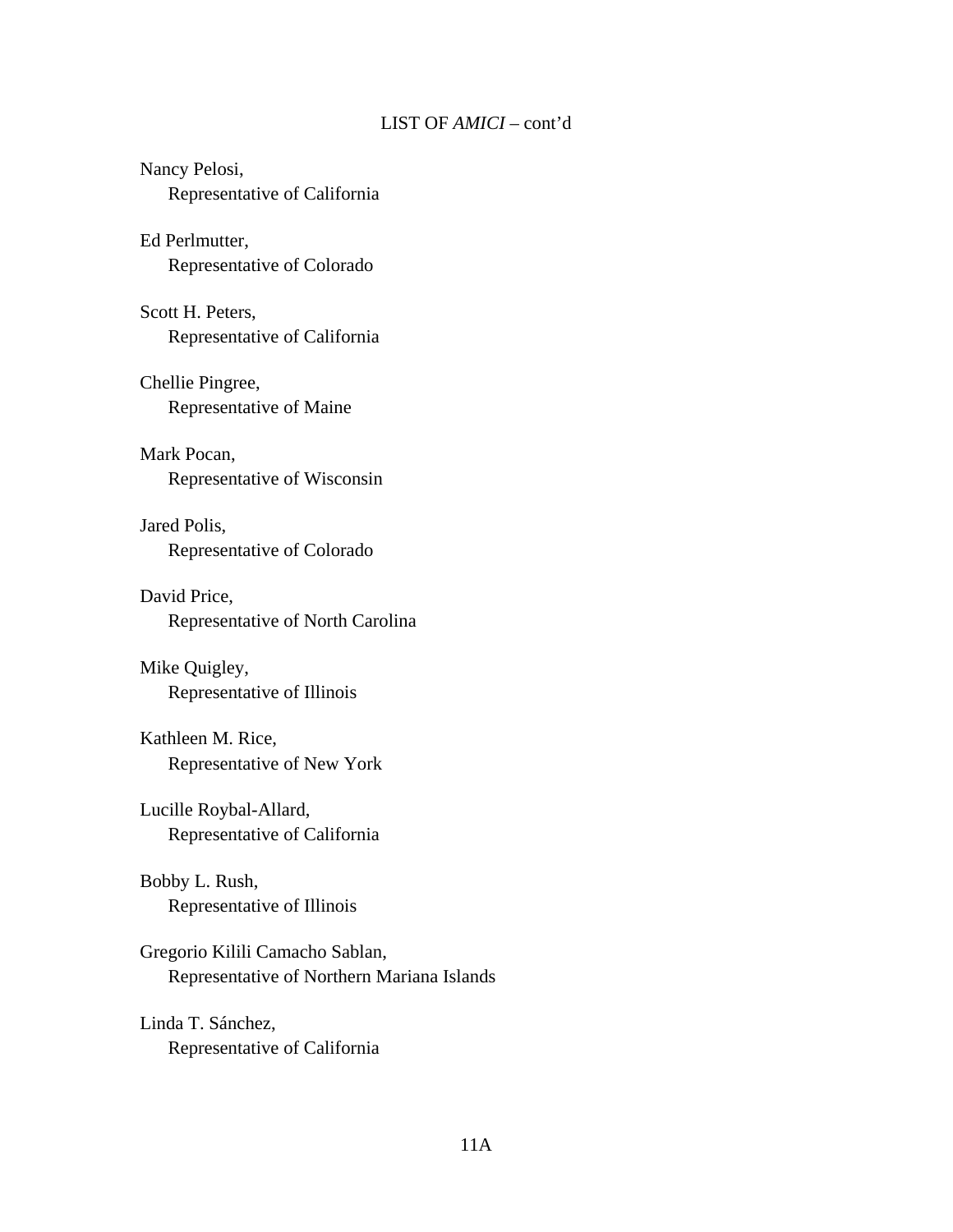John P. Sarbanes, Representative of Maryland

Janice D. Schakowsky, Representative of Illinois

Adam B. Schiff, Representative of California

Robert C. "Bobby" Scott, Representative of Virginia

José E. Serrano, Representative of New York

Carol Shea-Porter, Representative of New Hampshire

Brad Sherman, Representative of California

Albio Sires, Representative of New Jersey

Louise Slaughter, Representative of New York

Adam Smith,

Representative of Washington

Darren Soto,

Representative of Florida

Jackie Speier, Representative of California

Mark Takano, Representative of California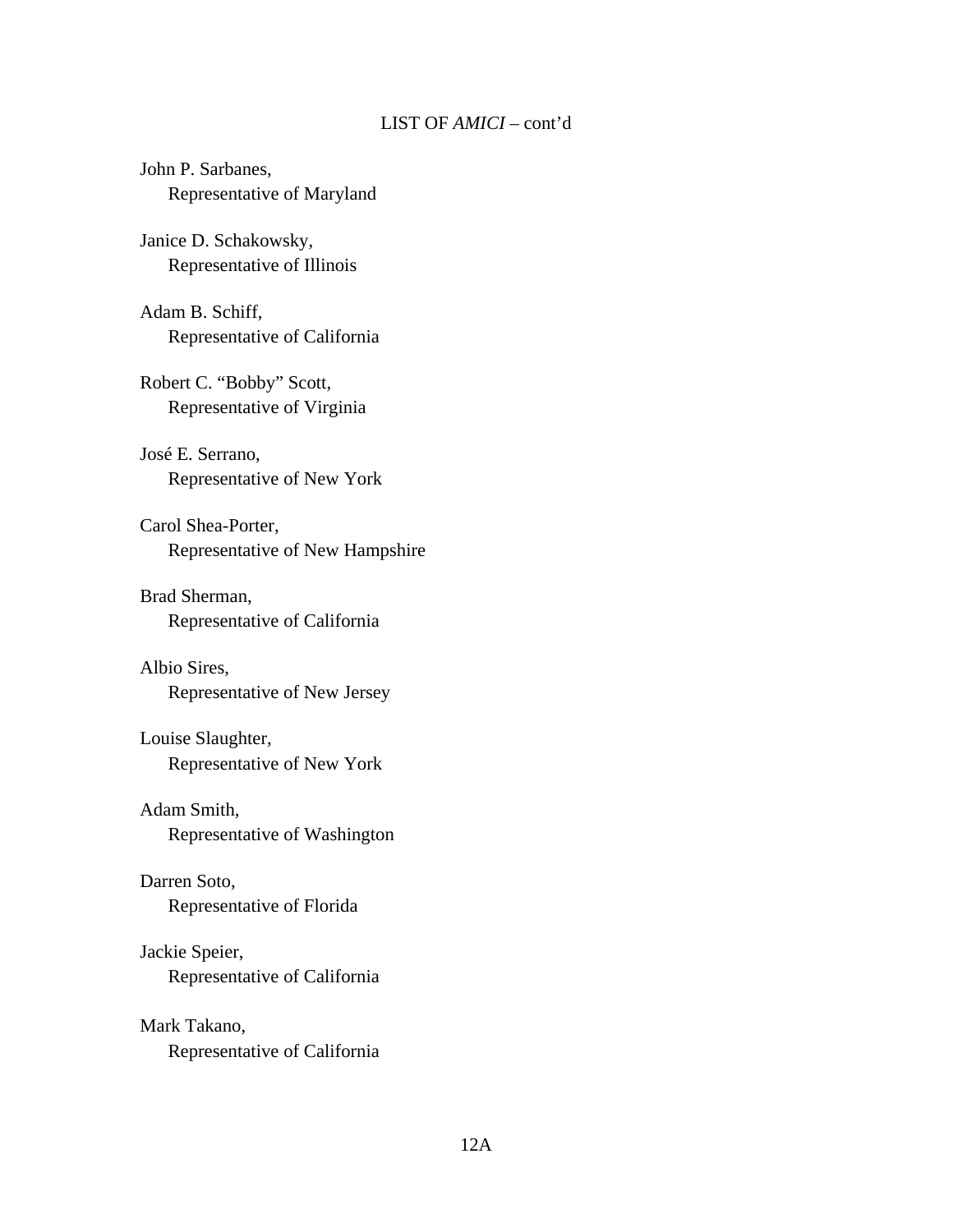# Bennie Thompson, Representative of Mississippi

Mike Thompson, Representative of California

Dina Titus, Representative of Nevada

Paul D. Tonko, Representative of New York

# Norma Torres, Representative of California

Juan Vargas, Representative of California

## Marc Veasey, Representative of Texas

#### Filemon Vela, Jr., Representative of Texas

## Nydia Velázquez, Representative of New York

### Debbie Wasserman Schultz, Representative of Florida

# Bonnie Watson Coleman, Representative of New Jersey

# Peter Welch, Representative of Vermont

# Frederica S. Wilson, Representative of Florida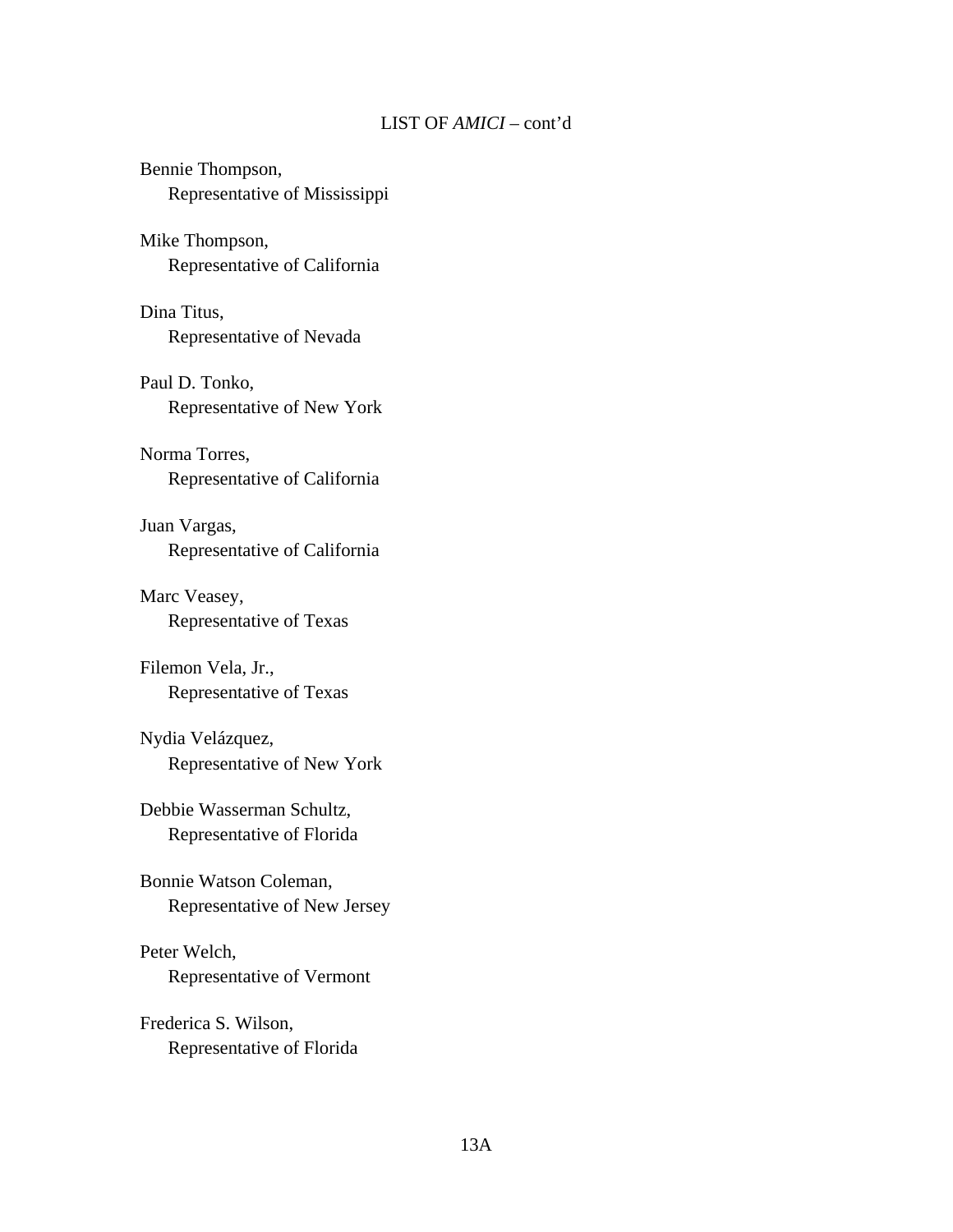John Yarmuth, Representative of Kentucky